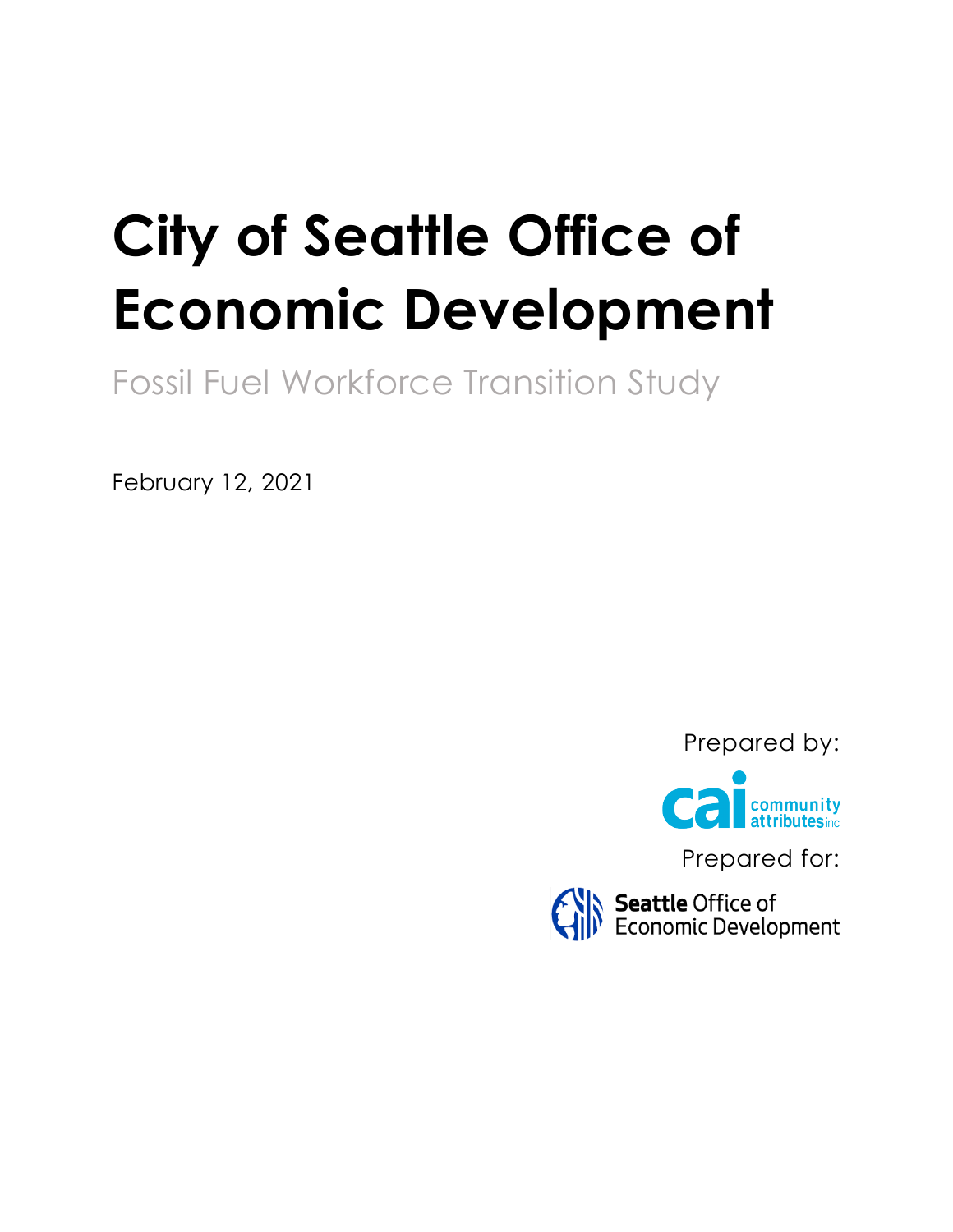

*Community Attributes Inc. tells data-rich stories about communities that are important to decision makers.*

Chris Mefford, President & CEO

Madalina Calen Spencer Cohen Michaela Jellicoe Zack Tarhouni

With contributions from

Heather Rhoads-Weaver eFormative Options LLC

Community Attributes Inc. 500 Union Street, Suite 200 Seattle, Washington 98101

www.communityattributes.com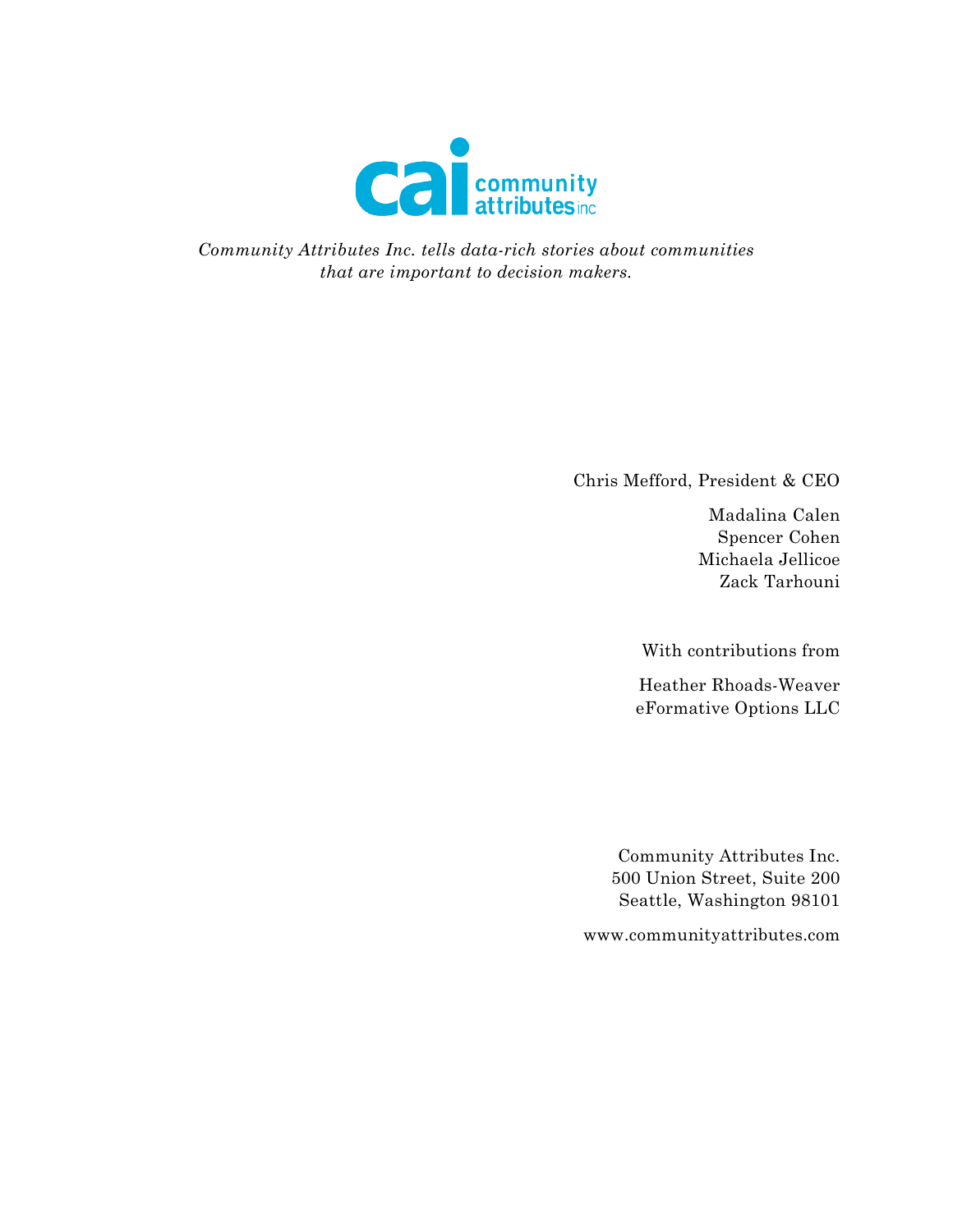# <span id="page-2-2"></span>**EXECUTIVE SUMMARY**

Fossil fuels cause local pollution where they are being produced and used, and the ongoing use of fossil fuels is causing lasting harm to the climate of the entire planet. King County and the Seattle region are already experiencing the impacts of climate change with fundamental and farreaching consequences for the environment, the regional economy, and public health. To achieve the necessary significant reductions in carbon pollution and build a comprehensive response to climate change, the City of Seattle is exploring policies and programs that would support a transition away from fossil fuels to a clean energy economy.

The COVID-19 crisis has driven a series of political, economic, and social changes with potential to influence sustainable energy transitions. Social practices around mobility, work and public health can accelerate the digitization of the workforce and increase the value of investments in automation. [1](#page-2-0) The pandemic has had a disproportionate impact on communities of color, women in the workforce, and individuals with a high school education or less as they are more highly represented within jobs most at risk to experience reduced hours or layoffs. This emphasizes the need to address diversity, equity, and inclusion.

While the transition presents many challenges and opportunities, this study focuses on the workforce side of the transition. **This project assesses the size and breadth of fossil fuel and clean energy industries in King County and provides an overview of the nature of work and occupations within each industry. It includes a discussion of job growth and industry outlook for clean energy based on data analysis and interviews with key stakeholders. It also serves as a baseline to identify those occupations that are most dependent on the fossil fuels industry.**

**Lastly, it makes recommendations, reflecting data analysis, research and stakeholder feedback, that the City and its partners can implement to: (a) ensure a just transition[2](#page-2-1) for workers, with a particular focus on how to equip workers with the necessary skills to move from jobs reliant on fossil fuels to jobs in the clean energy sector; (b) accelerate and expand job growth in the clean energy sector, if necessary; and (c) ensure that jobs created are family-wage jobs.**

<span id="page-2-0"></span><sup>1</sup> Seattle Jobs Initiative and Seattle Office of Economic Development, "COVID-19 and the Future of Work", (July, 2020), [Link.](http://www.seattle.gov/Documents/Departments/economicDevelopment/workforce/Network%20Economy-COVID19%20And%20The%20Future%20Of%20Work.pdf)

<span id="page-2-1"></span><sup>&</sup>lt;sup>2</sup> A just transition would ensure a fair and inclusive energy transition that leaves no one behind, provides economic security and opportunities for all workers and considers communities that will bear the worst impact from decarbonization.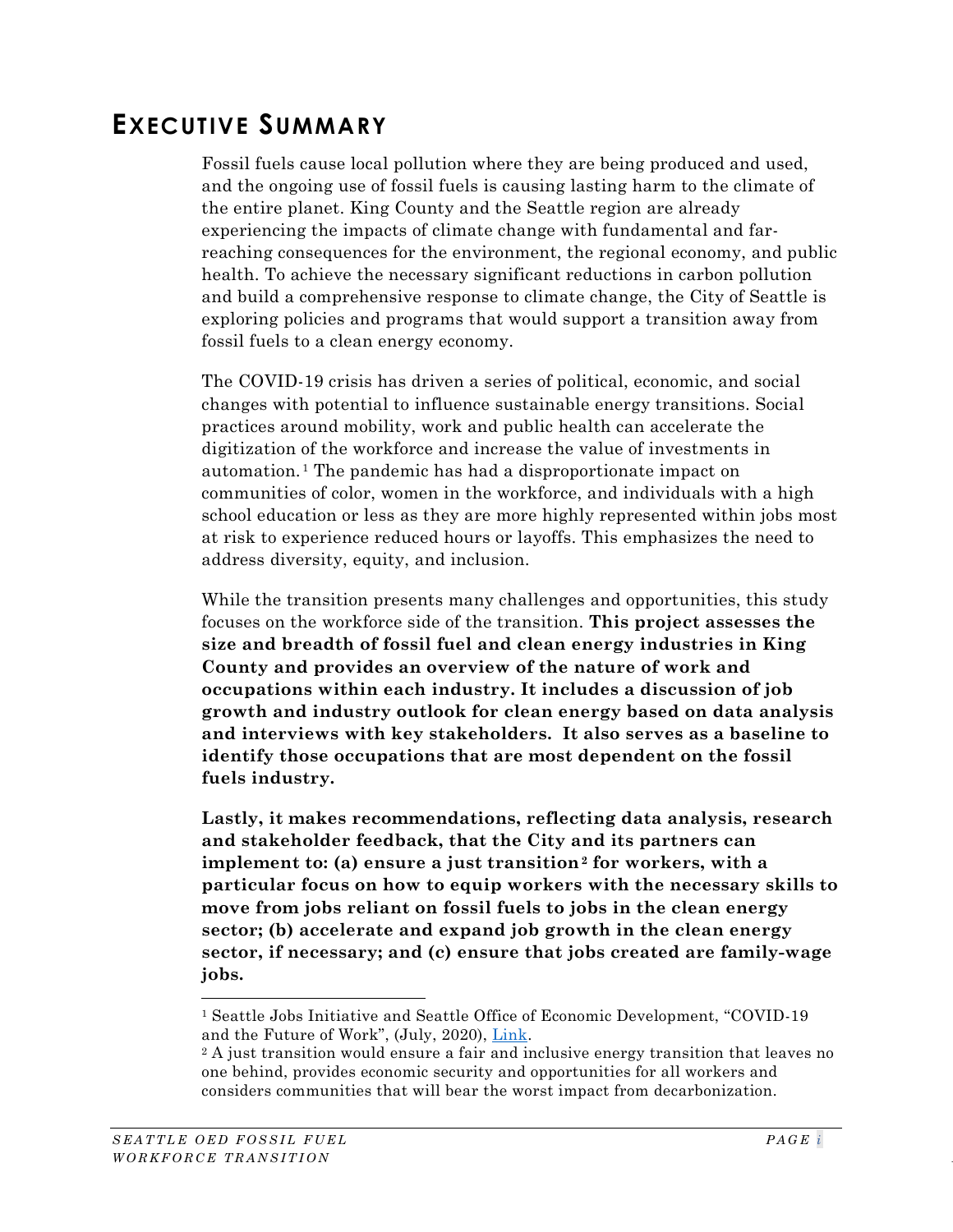# Fossil Fuel Industry Employment and Occupations in King County

This study estimates that in 2019 the fossil fuel sector employed an estimated 7,700 workers in King County, which represents roughly 0.5% of the County's total employment. The largest subsector was "Automotive Mechanical and Electrical Repair and Maintenance", with more than 2,500 workers. Most common occupations within this subsector include automotive service technicians and mechanics and automotive body and related repairers.

Racial and gender inequity remains a stubborn issue in this sector. Most fossil fuel occupations have a low share of female workers, except office clerks. All leading fossil fuel occupations with the exception of laborers and freight, stock, and material movers and construction laborers have a smaller share of non-white workers than the County's average population (34%). Most leading fossil fuel occupations have a median wage below the County's median wage of \$69,000 in 2019[3](#page-3-0).

# Clean Energy Industry Employment and Occupations in King County

In 2019, there were 12,400 jobs in the clean energy industry in King County. Specialty trade contractors, electric power distribution, and other electronic component manufacturing are the biggest sectors in the clean energy industry, which together represent roughly half of the County's total employment in clean energy.

Construction related occupations such as construction laborers, operating engineers and other construction equipment operators, and first-line supervisors of construction trades and extraction workers are among the most commonly found in the clean energy industry, mostly due to the prevalence of jobs in the specialty trade contractors sector. This sector within the clean energy industry requires skilled workers with knowledge of green construction, energy efficiency and pollution reduction techniques, such as builders with knowledge of advanced framing techniques to reduce heating and cooling costs, painters using low volatile organic compound paints, and roofing, flooring, and paving workers using similar environmentally friendly products.

Most leading clean energy occupations have a low share of female workers, except customer service representatives and business operations specialists.

<span id="page-3-0"></span><sup>3</sup> Washington State Employment Security Department Median and hourly wages, 2018.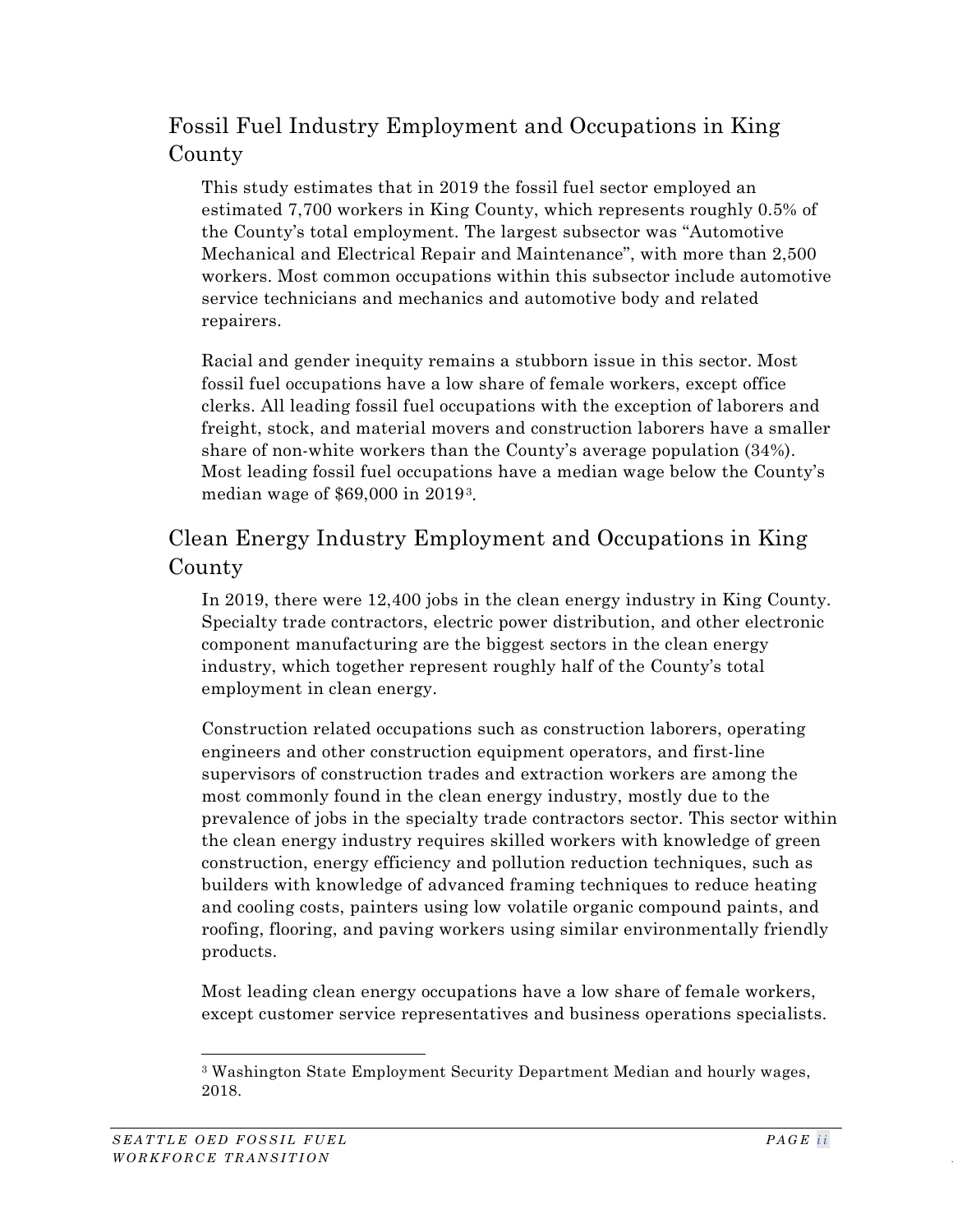Laborers and freight, stock, and material movers, construction laborers, and customer service representatives are the lowest paid occupations in the County's clean energy industry, comprising 14% of the sector's jobs.

## Workforce Transition Impacts

Using data analysis, existing research and stakeholder inputs and feedback, this study finds that:

- Businesses in the fossil fuel and clean energy industries both rely on similar professional support activities for various administrative, legal, financial, and businesses services. If displaced from fossil fuels, these workers could secure employment in other industries without much additional training, provided those jobs are available. However, workers who rely on skills specific to fossil fuels such as pipefitters or other construction workers building and maintaining fossil fuel infrastructure are expected to require more resources in such a transition.
- The electrification of the transportation system will impact fossil fuel workers differently depending on the transferability of knowledge and skills. For example, automotive glass installers and repairers and body and related repairers working in internal combustion engine vehicles (ICEs) manufacturing have knowledge and skills applicable to EV manufacturing. On the other hand, automotive service technicians and mechanics will likely require some level of retraining to transition.
- All-electric new construction of buildings could reduce the need for plumbers and pipefitters to extend new natural gas lines and connections, and reduced sales of gas could decrease the number of utility workers for those utilities with a high share of natural gas in their energy mix. However, these negative impacts could be offset by the increase in building retrofit work, which will require electrical, HVAC, and plumbing work. Also, increased demand for district energy systems, such as those in Seattle's Central Business District, hospital district and First Hill neighborhood, can create new jobs for displaced gas workers, plumbers, and pipefitters.
- While the occupations expected to be more in demand in Seattle's emerging clean energy economy may not directly match those declining in fossil fuel industry, a variety of pathways for positions such as pipefitters and fusers can be explored to map effective transitions. The up skilling of workers through stackable micro credentials and specialized trainings can ensure a robust local labor market and continued employment. Further research is needed to map these career pathways and identify training opportunities.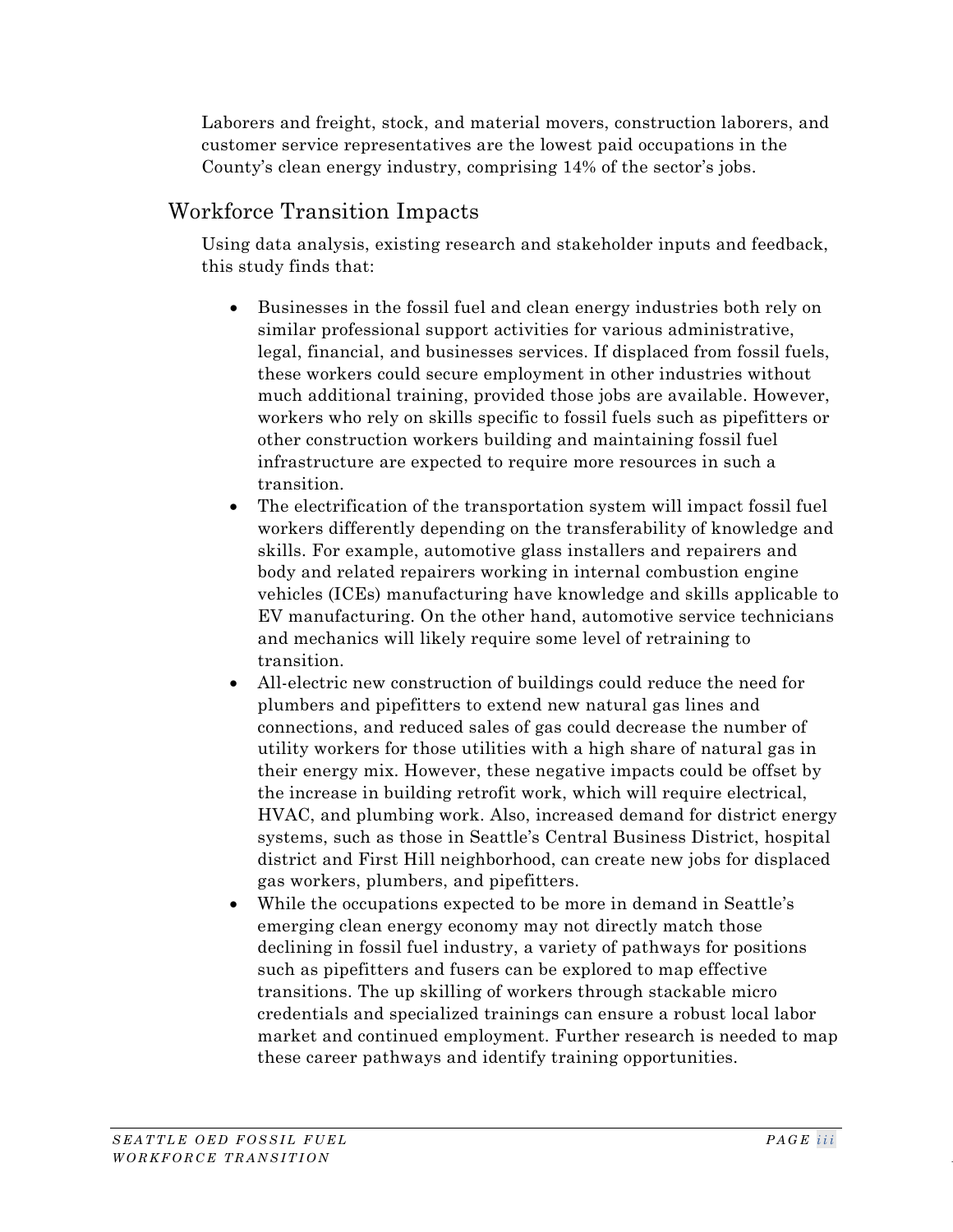## Recommendations

The recommendations identified by this study are informed by data analysis, secondary research and stakeholder outreach and are grouped into three categories:

- **Policies to prioritize demand-side clean energy strategies:**
	- o Invest in decarbonized district energy.
	- o Pursue aggregated community-scale decarbonization.
	- o Offer incentives and accelerated permitting/interconnection for projects that meet clean energy workforce criteria.
	- o Pre-qualify contractors and enforce certification/licenses.
	- o Extend efforts to reach underrepresented workers.
- **Affected workforce and stakeholder engagement:**
	- o Create conditions to build skilled workforce from local talent pools.
	- o Plan an orderly transition.
	- o Develop a fund for fossil fuel worker retention and transition assistance.
- **Business expansion support targeting clean energy supply-side strategies:**
	- o Support the up skilling of workers through stackable micro credentials.
	- o Create opportunities for disadvantaged workers [4](#page-5-0).

<span id="page-5-0"></span><sup>4</sup> Disadvantaged workers could include at-risk youth, women, workers living in depressed areas, or other workers with difficulties entering the labor market. Additional research is recommended to understand who makes up the disadvantaged workforce in King County in order to implement recommendations and develop solutions.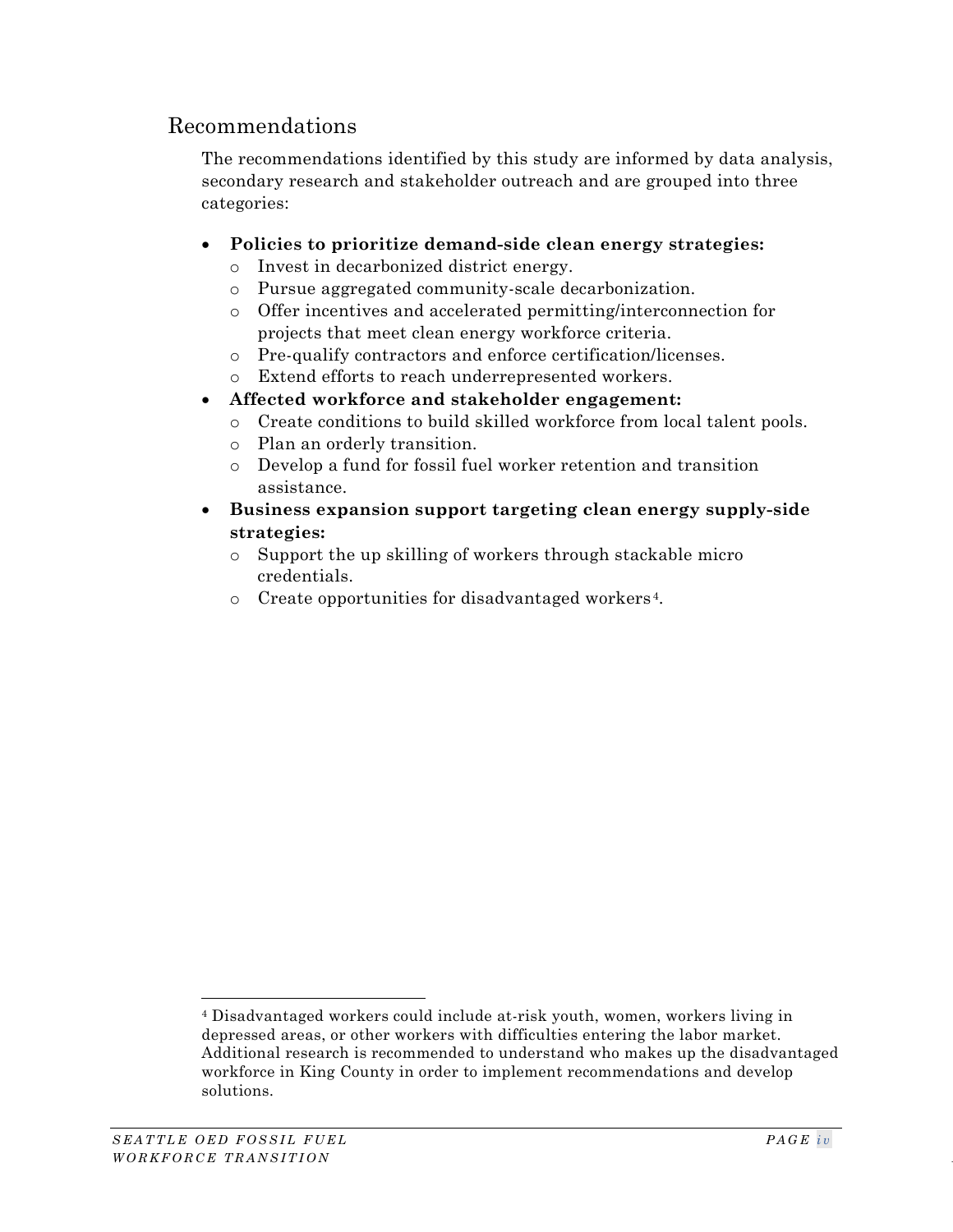# **Table of Contents**

| Fossil Fuel Industry Employment and Occupations in King County 4                   |  |
|------------------------------------------------------------------------------------|--|
|                                                                                    |  |
|                                                                                    |  |
|                                                                                    |  |
|                                                                                    |  |
|                                                                                    |  |
|                                                                                    |  |
|                                                                                    |  |
| Appendix C. Full List of Fossil Fuel and Clean Energy Occupations 45               |  |
| Appendix D. Fossil Fuel and Clean Energy Occupation Matching Knowledge, Skill, and |  |
|                                                                                    |  |
|                                                                                    |  |
|                                                                                    |  |

# **Exhibits**

| Exhibit 3. Fossil Fuel Industry Jobs by Occupational Group, King County, 2019  7       |
|----------------------------------------------------------------------------------------|
| Exhibit 4. Leading Fossil Occupations and Worker Demographics, King County, 2019.9     |
| Exhibit 5. Clean Energy Jobs by Major Subsector, King County, 2019 16                  |
| Exhibit 6. Occupational Groups within the Clean Energy Industry, King County, 201917   |
| Exhibit 7. Leading Occupations within the Clean Energy Industry, King County, 201918   |
| Exhibit 8. Leading Clean Energy Industry Occupations by Employment and Projections,    |
| Exhibit 9. Leading Clean Energy Occupations by Required Level of Education, King       |
| Exhibit 10. Leading Fossil Fuel Occupations by Required Level of Education, King<br>25 |
| Exhibit 11. Leading Clean Energy Occupations by Required Work Experience, King<br>26   |
| Exhibit 12. Leading Fossil Fuel Occupations by Required Work Experience, King<br>26    |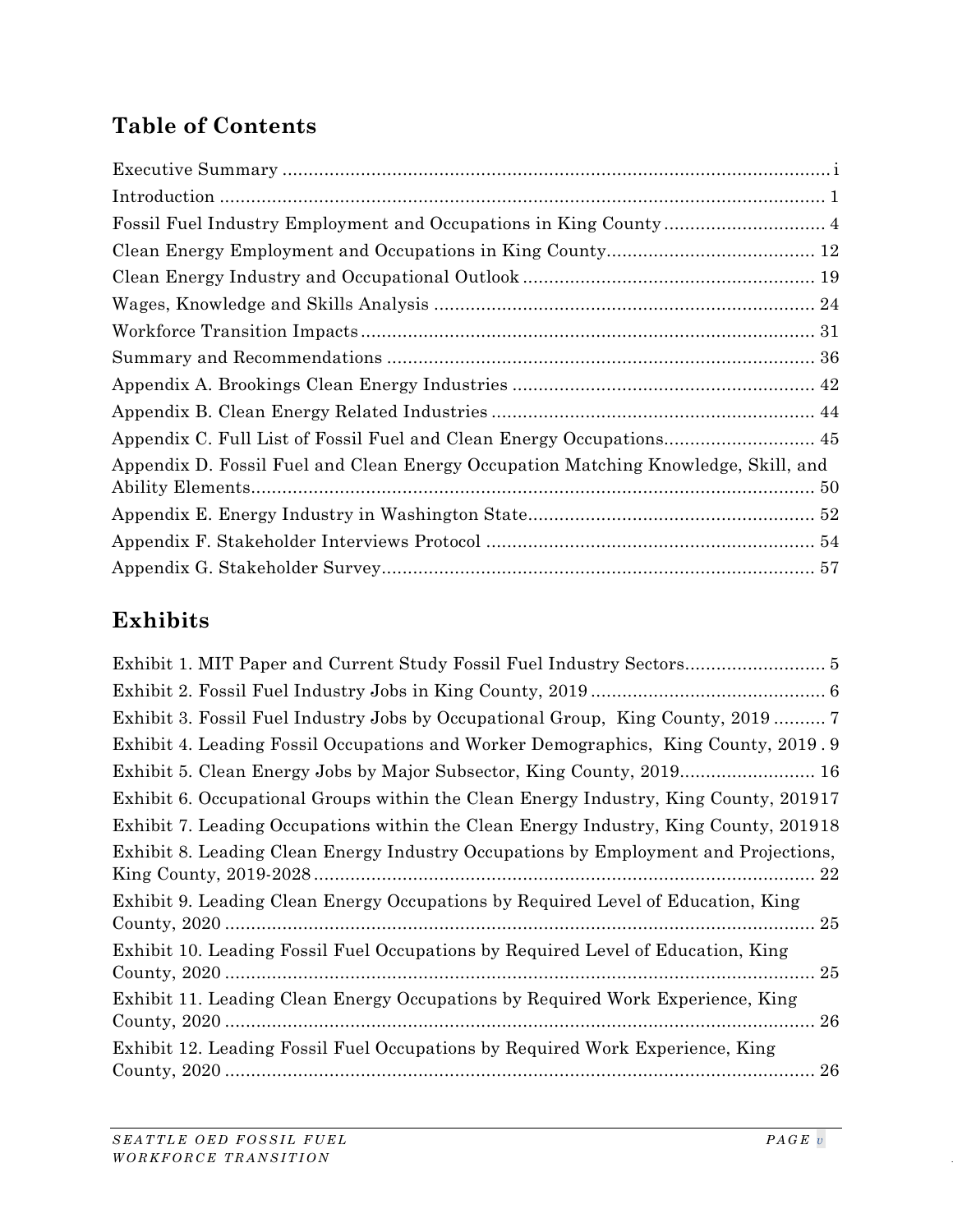| Exhibit 13. Leading Fossil Fuel Occupations by Share of Jobs in Industry, King County, |  |
|----------------------------------------------------------------------------------------|--|
|                                                                                        |  |
| Exhibit 15. Companies in Clean Energy Related Industries (outside the Brookings        |  |
|                                                                                        |  |
|                                                                                        |  |
| Exhibit 18. U.S. and Washington State Energy Sector Employment Shares, 2019 52         |  |
| Exhibit 19. Washington State Electric Power Generation Employment by Source, 2016-     |  |

# **Abbreviations**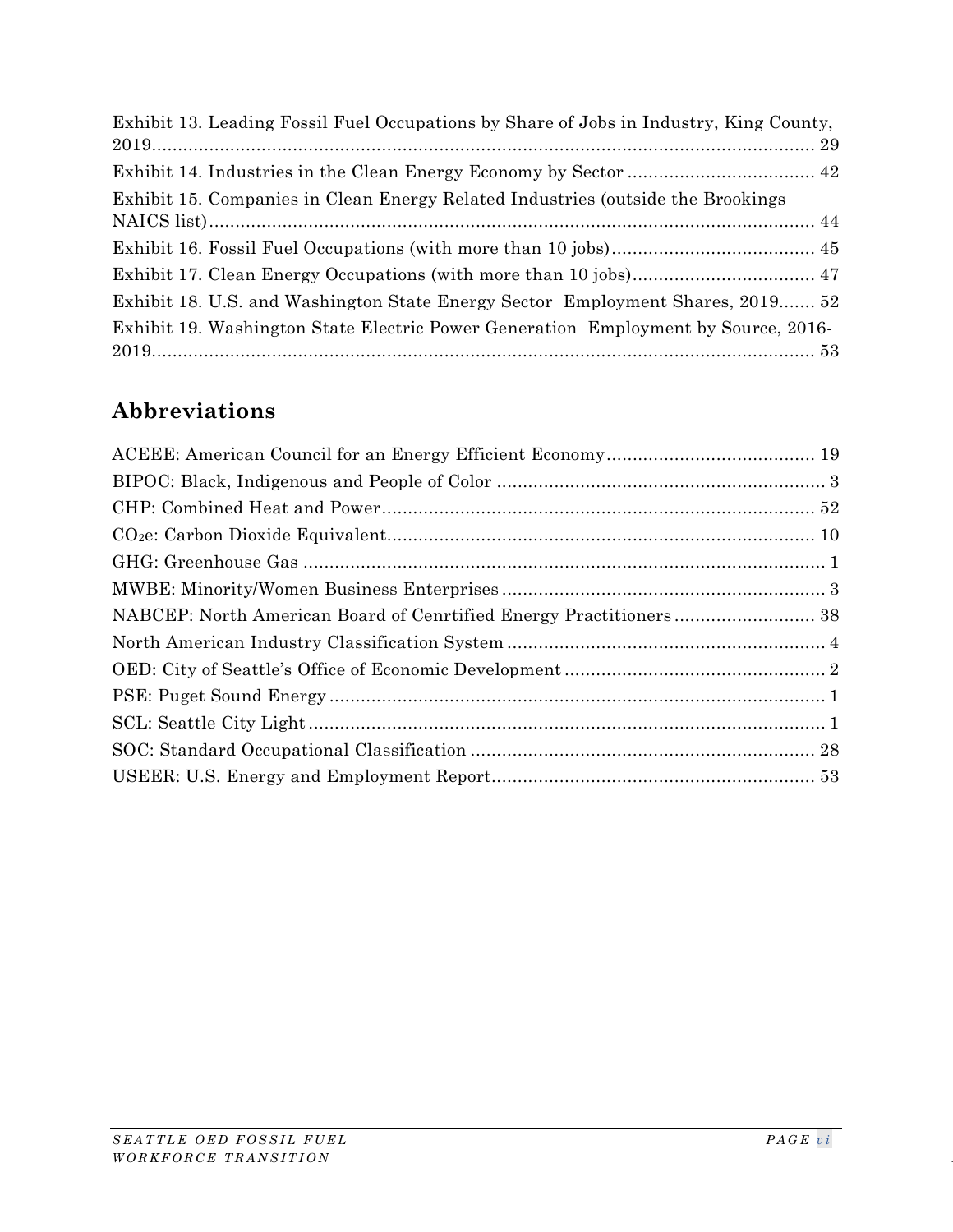# <span id="page-8-0"></span>**INTRODUCTION**

## Background and Purpose

The worsening impacts of human-caused climate change and a carbon-based economy are prompting cities to take actions to reduce the burning of fossil fuels and use of other carbon-emitting energy sources. King County and the region have been experiencing the impacts of climate change through record temperatures, increased wildfire threats and poor air quality, increased flooding and landslide hazards, a decline in snow and ice in the Cascades and Olympic mountains, and harmful changes in ocean chemistry for marine wildlife. Additionally, climate change harms people and communities differently across the County based on race, age, gender, health, where they live, and what they do for work. The transition away from fossil fuels, one of the main sources of greenhouse gases, to clean energy sources presents opportunities as well as challenges and risks for Seattle businesses and workers, all of which need to be understood to inform policy decision-making.

Seattle is a national leader in the fight against climate change and has made a commitment to be carbon neutral by 2050. [5](#page-8-1) However, Seattle's Greenhouse Gas (GHG) Inventory (2018) shows that city-wide emissions are beginning to increase. Under these trends, the City will not be able to make significant further progress towards emissions reduction without decarbonizing its energy supply in the buildings and transportation sectors and reducing enduse consumption of fossil fuels in favor of cleaner fuel types. The two major electric utilities that serve the city presently have substantially different power mixes, deeply connected to the region's historical policy and regulatory context. Seattle City Light (SCL) sources more than 90% of its power from renewable sources, while Puget Sound Energy (PSE) receives roughly 40% of its power from renewable sources and the remaining 60% from coal and natural gas. [6](#page-8-2)

The COVID-19 pandemic has implications for climate policy and the transition to clean energy that present both challenges and opportunities. The pandemic is changing the workforce landscape, eliminating roughly 70,000 jobs in King County between February and December 2020. [7](#page-8-3) Impacts are felt across all industries and occupations but have disproportionate impacts on communities of color, women in the workforce, and individuals with a high school education or less. In King County, Black/African American

<span id="page-8-1"></span><sup>5</sup> Finn-Coven, Jessica and Smith, Debra J,, Aug 2020, "RE: City of Seattle & Seattle City Light Joint Proposal to Electrify America for Cycle 3 Investments"

<span id="page-8-2"></span><sup>6</sup> Cadmus, "King County Renewable Electricity Transition Pathways" (July 2018), [Link](https://your.kingcounty.gov/dnrp/climate/documents/2018-KC-Renewable-Electricity-Transition-Pathways.pdf)

<span id="page-8-3"></span><sup>7</sup> Washington State Employment Security Department, Total Nonfarm Employment, Accessed in January 2021.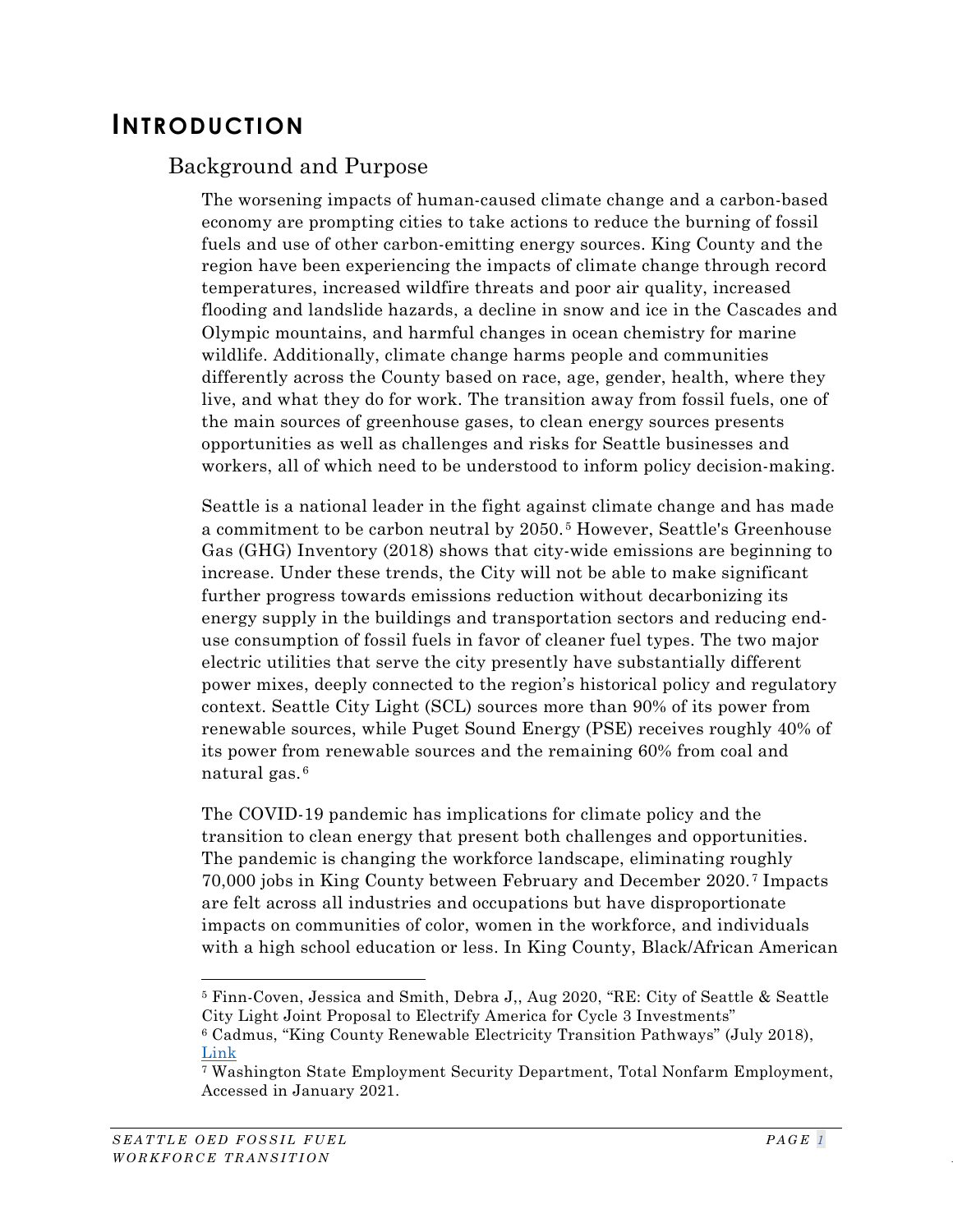claimants have 2.6% higher representation in the new unemployment insurance (UI) claimant pool than in the labor force, compared to 6.3% less for white claimants. Approximately 60% of new filers in the County between March and November 2020 held an Associates' degree or less.<sup>[8](#page-9-0)</sup>

While job losses caused by the pandemic are not long-term and some jobs have already been recovered since February 2020, the pandemic has led to structural changes in the labor force. The need for maintaining physical distance for an extended period has created a very strong incentive for businesses to invest in automation. Workers that are most likely to be impacted include those working in jobs with routine tasks, that are customer facing [9](#page-9-1).

New recovery programs and stimulus measures that governments are putting in place have the potential to create a recovery that is both green and inclusive. The current pandemic has only increased the urgency of investments in careers that offer equitable wages, promote transferable skills, and pose lower formal educational barriers to entry. Linking infrastructure job creation to climate action can stimulate the economy after COVID-19 and lead to a just transition to a clean energy economy.

The City of Seattle is exploring policies and programs that would transition us away from fossil fuels to zero-emissions energy in our homes, cars, trucks, buses, and buildings. The City's Office of Economic Development (OED) requested an analysis to: (1) understand the potential impact to workers as the City acts to reduce reliance on fossil fuels; (2) analyze where job growth is anticipated in clean energy and related industries; and (3) identify strategies for supporting businesses and their workers as the City transitions away from fossil fuels.

## Methods

This report makes use of both qualitative and quantitative sources. To estimate the number of jobs and occupations associated with both the clean energy and fossil fuel industries in the region, existing reports and studies were consulted to derive industry definitions. We worked with OED staff to run King County data queries using the EMSI data tool [10](#page-9-2) for each industry. Additional data were included through use of the Quarterly Census of Employment and Wages data series for King County, employmentoccupational matrices published by the Washington State Employment

<span id="page-9-0"></span><sup>8</sup> <https://www.seakingwdc.org/covid-19-employment-impact>

<sup>9</sup> Seattle Jobs Initiative, "COVID-Recession & Recovery" (May 2020),

<span id="page-9-1"></span>http://www.seattle.gov/Documents/Departments/economicDevelopment/workforce/CO VID-19-Recession-and-Recovery-Brief%20(1).pdf.

<span id="page-9-2"></span><sup>10</sup> <https://www.economicmodeling.com/>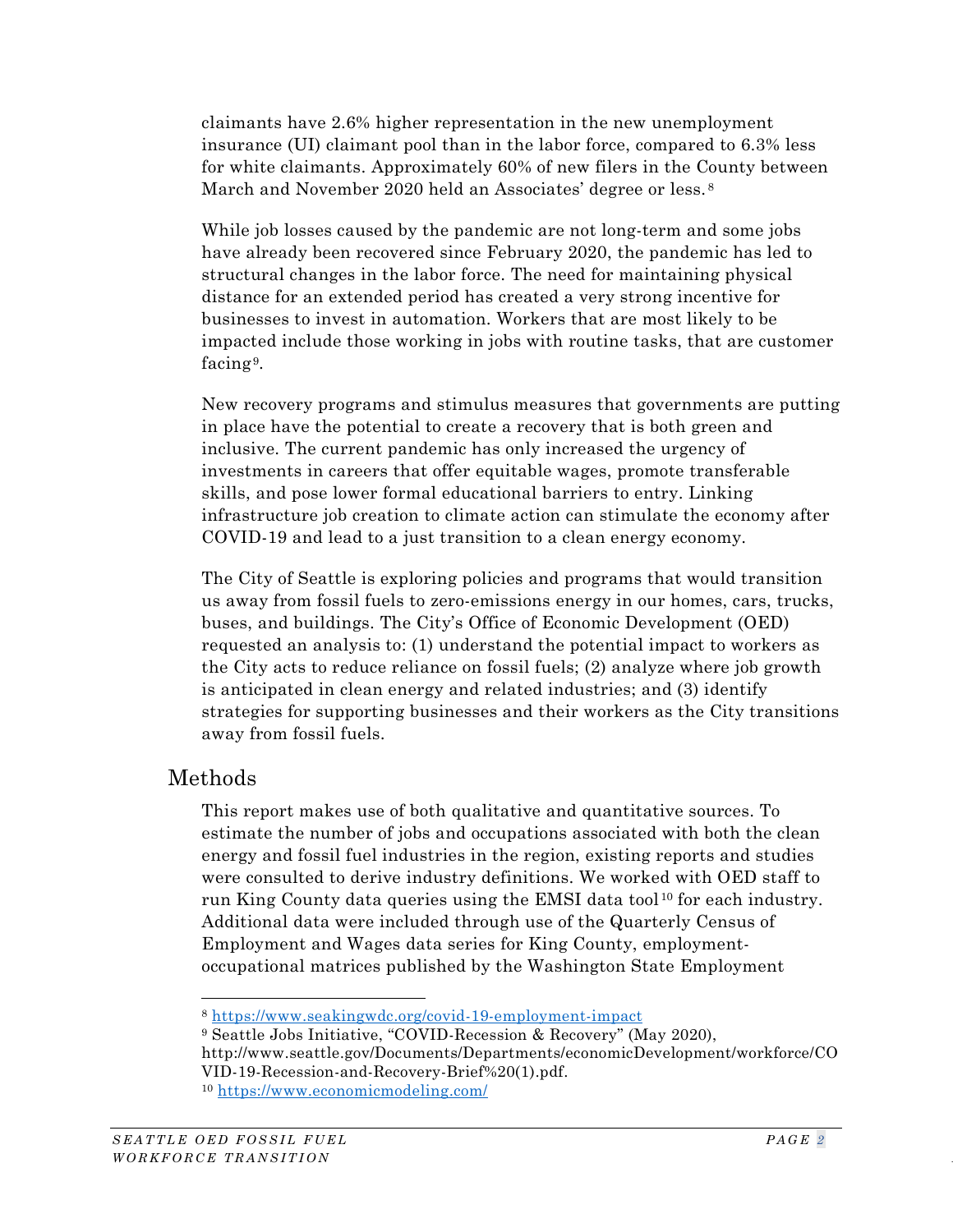Security Department, and data from Puget Sound Regional Council. The employment and occupations estimates were continuously improved through stakeholder feedback and secondary research.

Businesses, unions, and organizations involved in the fossil fuels and clean energy industries were contacted for input and perspective through both interviews (interview questions in Appendix E) and an electronic survey (survey questions in Appendix F). Stakeholders were asked questions regarding their activities related to the two industries, workforce needs, risks and opportunities associated with a shift away from fossil fuels, industry outlook, and recommendations and concerns for the City Council to consider. The survey requested additional information on fossil fuel and clean energy activities and potential impact of policies that transition Seattle away from fossil fuels.

We received 49 responses to the survey and interviewed 18 stakeholders, together including 15 Minority/Women Business Enterprises (MWBE) and Black, Indigenous and people of color (BIPOC) and women-led firms and organizations. [11](#page-10-0) The interviews and survey provided information and data to inform the industry employment, outlook and workforce analysis for this study and supported the development of final recommendations.

Additionally, a study Advisory Committee with diverse backgrounds met throughout the project to offer insights, support interview introductions, and report considerations. Four virtual meetings were held on definitions, stakeholder engagement, themes heard during interviews, and suggestions on prioritizing recommendations.

# Organization of Report

The remainder of this report is organized as follows:

- **Fossil Fuel Industry Employment and Occupations in King County.** An analysis of employment and occupations in the fossil fuel industry in King County, including a summary of the definition of fossil fuel industry used in this study and a discussion of businesses and activities that depend on fossil fuels.
- **Clean Energy Employment and Occupations in King County.**  An analysis of employment and occupations in the clean energy industry in King County, including a summary of the definition of clean energy industry used in this study.

<span id="page-10-0"></span><sup>11</sup> The study team contacted more than 330 Seattle-area stakeholders including approximately 50 WMBEs and BIPOCs, representing 20-30% response rates.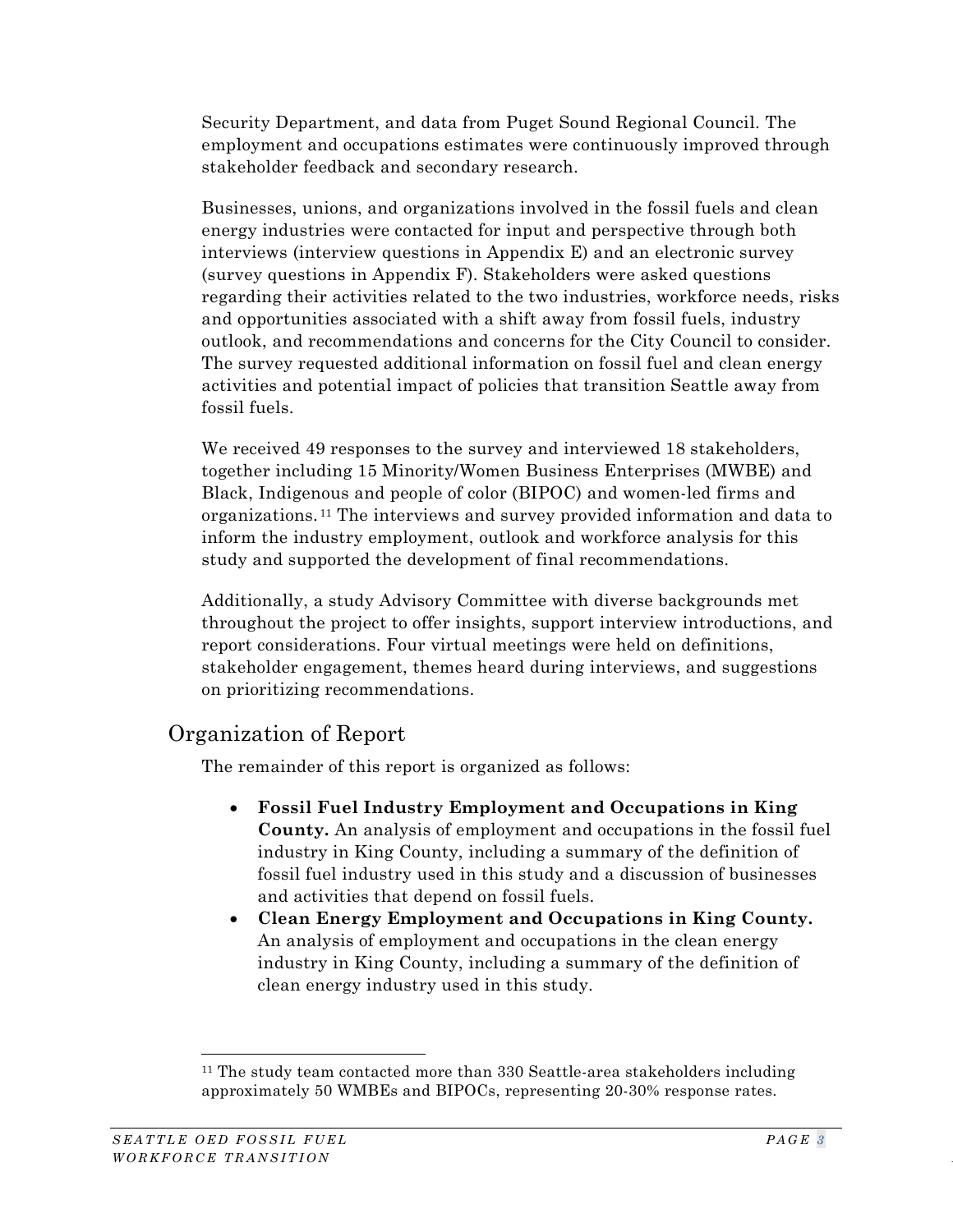- **Clean Energy Industry and Occupational Outlook.** An overview of the future of clean energy in Washington and King County, including projected future jobs based on occupations.
- **Wages, Knowledge and Skills Analysis.** Analysis of the types of education, experience and skills associated with the occupations identified.
- **Workforce Transition Impacts.** A summary of key findings on local workforce transition impacts and other concerns expressed by stakeholders in the Seattle-area clean energy and fossil fuel industries.
- **Summary and Recommendations.** A review of key findings, including recommendations for strategies and policies the City and its partners can implement.

# <span id="page-11-0"></span>**FOSSIL FUEL INDUSTRY EMPLOYMENT AND OCCUPATIONS IN KING COUNTY**

The fossil fuel industry encompasses three broad sets of businesses. First, it includes activities that produce carbon-based fuel, such as burning coal, oil, natural gas, corn ethanol, biodiesels, and wood fuel. Second, it includes activities related to the manufacture, maintenance, and repair of equipment that relies on carbon-based fuel, including the transportation sector and its supply chains. Third, it includes businesses, workers, and organizations engaged in the distribution and sale of oil, as well as supporting services associated with the handling and delivery of fossil fuels.

# Fossil Fuel Industry Definition

Existing research and literature on fossil fuels includes a variety of possible definitions for this industry. A July 2020 white paper published by MIT professors Saul Griffith and Sam Calisch, and Rewiring America's Alex Laskey<sup>[12](#page-11-1)</sup> defines the fossil fuel industry using the 6-digit North American Industry Classification System (NAICS) codes and sectors outlined in Exhibit **[1](#page-12-1)**. This study employs the MIT paper definition but due to employment data suppression at the 6-digit NAICS, it applies the corresponding 4-digit NAICS for each sector as shown in Exhibit [1.](#page-12-1)

The MIT paper distinguishes between gasoline stations with convenience stores and other gasoline stations, such as those engaged in retailing automotive fuels, oils, replacement parts and accessories and/or providing repair or food services. Only other gasoline stations are included in the MIT paper's definition of the fossil fuel industry. This study does not include either types of gasoline stations as part of the fossil fuel industry. According

<span id="page-11-1"></span><sup>12</sup> Saul Griffith & Sam Calisch, "Mobilizing for a zero carbon America," *Rewriting America* (July 29, 2020), [Link.](https://static1.squarespace.com/static/5e540e7fb9d1816038da0314/t/5f209173294b6f5ee41ea278/1595969952405/Jobs_White_Paper_Compressed_Release.pdf)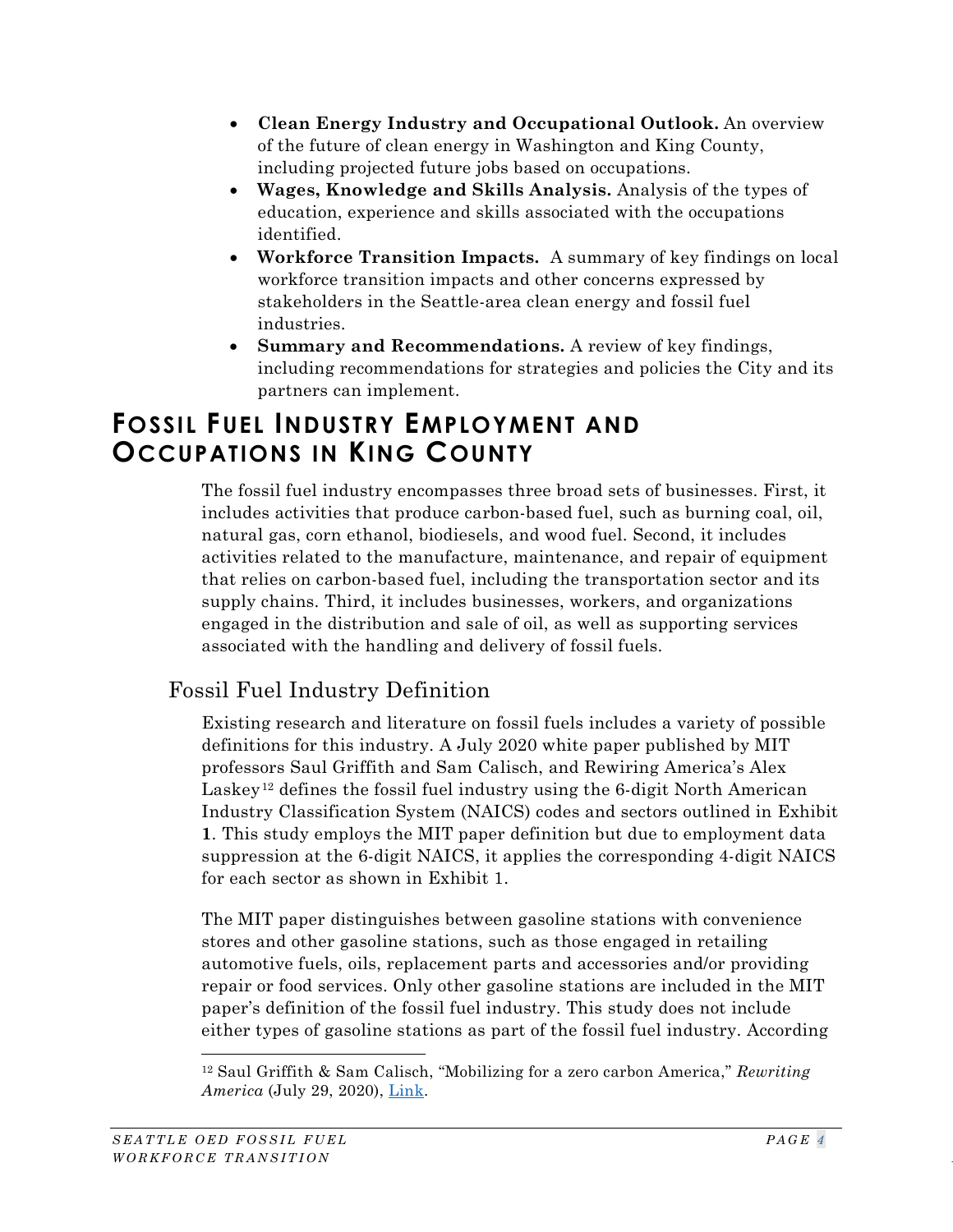to data from the Washington State Employment Security Department on the distribution of occupations by industry, most workers in gas stations are cashiers. Cashiers do not require fossil fuel specific skills and could secure employment in other industries such as retail, provided those jobs are available.

<span id="page-12-0"></span>

| 6-digit<br><b>NAICS</b> | Sector                                                             | <b>Current Study Sector</b>                                        | <b>NAICS</b> |
|-------------------------|--------------------------------------------------------------------|--------------------------------------------------------------------|--------------|
|                         | 213112 Support activities for oil and gas<br>operations            | Support Activities for Mining                                      | 2131         |
|                         | 211130 Oil and gas extraction                                      | Oil and Gas Extraction                                             | 2111         |
|                         | 237120 Oil and gas pipeline construction                           | Utility System Construction                                        | 2371         |
|                         | 221210 Natural gas distribution                                    | Natural Gas Distribution                                           | 2212         |
|                         | 211120 Petroleum                                                   | Oil and Gas Extraction                                             | 2111         |
|                         | 447190 Other gasoline stations                                     | Not Included                                                       | <b>NA</b>    |
|                         | 221112 Fossil fuel electric power<br>generation                    | Electric Power Generation,<br><b>Transmission and Distribution</b> | 2211         |
|                         | 333132 Mining and oil and gas field<br>machinery                   | Agriculture, Construction, and<br>Mining Machinery Manufacturing   | 3331         |
|                         | 324110 Petroleum refineries                                        | <b>Petroleum and Coal Products</b><br>Manufacturing                | 3241         |
|                         | 486110 Pipeline transportation                                     | Pipeline Transportation of Crude<br>Oil                            | 4861         |
|                         | 212112 Bituminous coal underground<br>mining and anthracite mining | Coal Mining                                                        | 2121         |
| 212111                  | Bituminous coal and lignite<br>surface mining                      | Coal Mining                                                        | 2121         |

<span id="page-12-1"></span>**Exhibit 1. MIT Paper and Current Study Fossil Fuel Industry Sectors**

*Source: Saul Griffith & Sam Calisch, "Mobilizing for a zero carbon America," Rewriting America, 2020; Community Attributes, 2020.Employment and Occupations*

The MIT paper definition does not capture fossil fuel related activities and businesses, like internal combustion engine vehicles (ICEs) manufacturing and its supply chain. A report completed by Seattle Jobs Initiative on the workforce implications of the electrification of transportation<sup>[13](#page-12-2)</sup> was employed to identify the ICE-relevant NAICS codes and to estimate employment. The MIT paper definition was supplemented with the following NAICS codes:

- 3361: Motor Vehicle Manufacturing
- 3362: Motor Vehicle Body and Trailer Manufacturing
- 3363: Motor Vehicle Parts Manufacturing

<span id="page-12-2"></span><sup>13</sup> Seattle Jobs Initiative, "Amping up Electric Vehicle Manufacturing in the PNW. Opportunities for Business, Workforce, and Education", [https://webuildgreencities.com/wp-content/uploads/2020/05/READ-THE-EV-](https://webuildgreencities.com/wp-content/uploads/2020/05/READ-THE-EV-REPORT-HERE.pdf)[REPORT-HERE.pdf](https://webuildgreencities.com/wp-content/uploads/2020/05/READ-THE-EV-REPORT-HERE.pdf)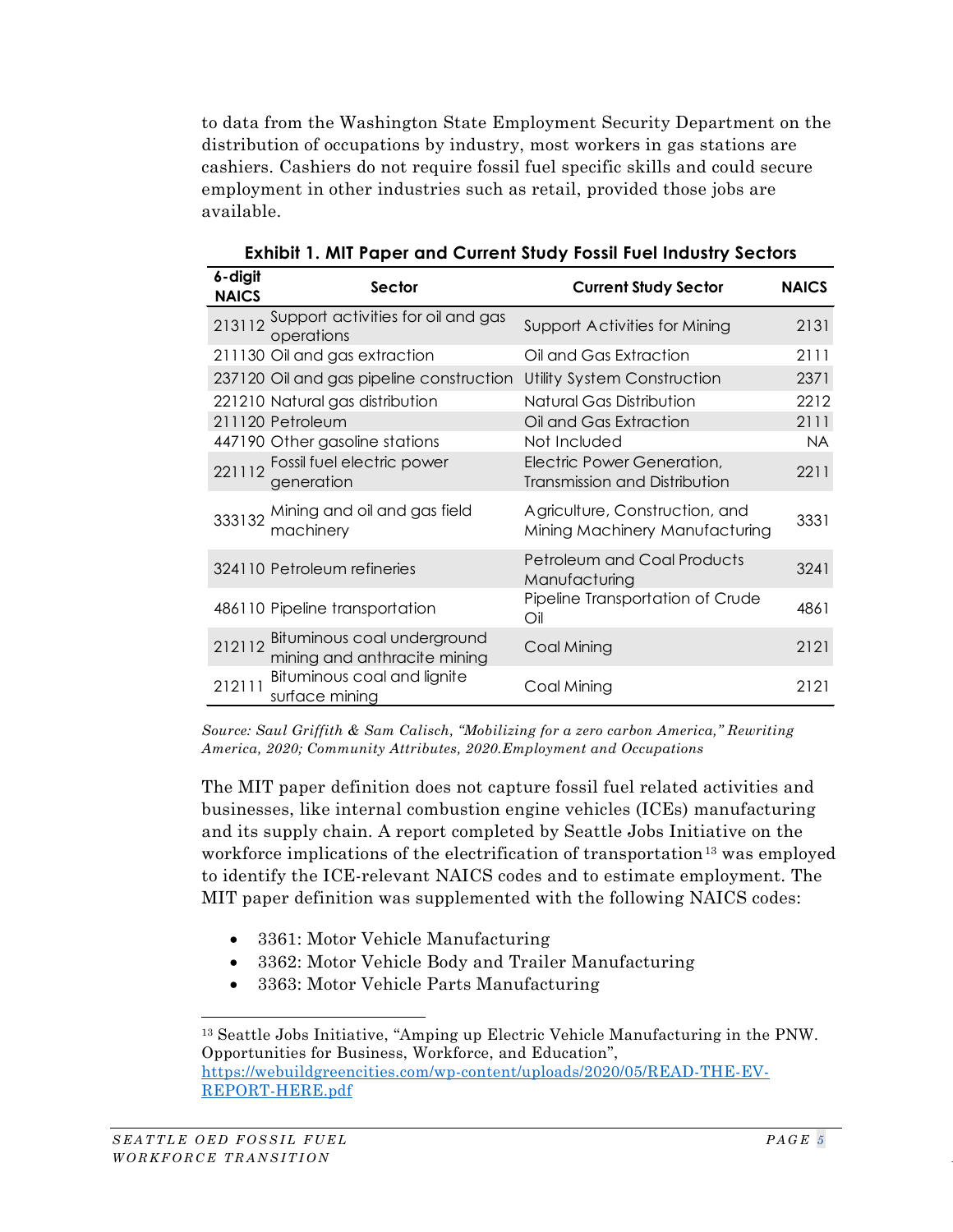- 3344: Semiconductor and Other Electronic Component Manufacturing
- 335312: Motor and Generator Manufacturing

Lastly, as it relates to the transition from ICE vehicles to electric vehicles, the following NAICS were also included to capture fuel distribution and repair and maintenance of ICE vehicles:

- 4247: Petroleum and Petroleum Products Merchant Wholesalers
- 81111: Automotive Mechanical and Electrical Repair and Maintenance

#### *King County Estimates*

In King County, based on the definition above, an estimated 7,660 workers were employed in 2019 in the fossil fuel sector.<sup>[14](#page-13-1)</sup> This represents approximately 18% of Washington state employment in this industry.

<span id="page-13-0"></span>

| <b>Subsector</b>                                                 | Jobs   | Jobs      | % of WA Average<br><b>Wage</b> |
|------------------------------------------------------------------|--------|-----------|--------------------------------|
| Automotive Mechanical and Electrical Repair<br>and Maintenance   | 2,510  | 30%       | \$56,500                       |
| Utility System Construction                                      | 2,050  | 36%       | \$81,000                       |
| Motor Vehicle Manufacturing                                      | 1,240  | <b>NA</b> | <b>NA</b>                      |
| Semiconductor and Other Electronic<br>Component Manufacturing    | 620    | 16%       | \$78,400                       |
| Motor Vehicle Parts Manufacturing                                | 380    | 27%       | \$52,100                       |
| Petroleum and Petroleum Products Merchant<br>Wholesalers         | 360    | 18%       | \$82,000                       |
| Agriculture, Construction, and Mining<br>Machinery Manufacturing | 210    | 16%       | \$74,200                       |
| Motor and Generator Manufacturing                                | 80     | 89%       | \$89,100                       |
| Motor Vehicle Body and Trailer Manufacturing                     | 90     | 10%       | \$57,800                       |
| Petroleum and Coal Products Manufacturing                        | 70     | 2%        | \$117,000                      |
| Electric Power Generation, Transmission and<br>Distribution      | 50     |           | 0% \$177,800                   |
| Gasoline stations                                                | 2,530  | 19%       | \$31,100                       |
| <b>Total</b>                                                     | 10,190 |           |                                |
| <b>Total Fossil Fuel Jobs</b>                                    | 7,660  | 18%       | \$58,800                       |

#### **Exhibit 2. Fossil Fuel Industry Jobs in King County, 2019**

*Sources: Washington State Employment Security Department, 2020; Griffith, Calisch, & Laskey, 2020.*

*Note: The Utility System Construction sector was adjusted to exclude water and sewer system construction and to include custom estimates for pipefitters as indicated through stakeholder* 

<span id="page-13-1"></span><sup>14</sup> Most current jobs in renewable natural gas (RNG) are not included. King County's RNG facilities, Cedar Hills Landfill and South Treatment Plant, are not captured in this NAICS list. More information about RNG in Washington state can be found at this [link.](https://www.commerce.wa.gov/wp-content/uploads/2019/01/Energy-Promoting-RNG-in-Washington-State.pdf)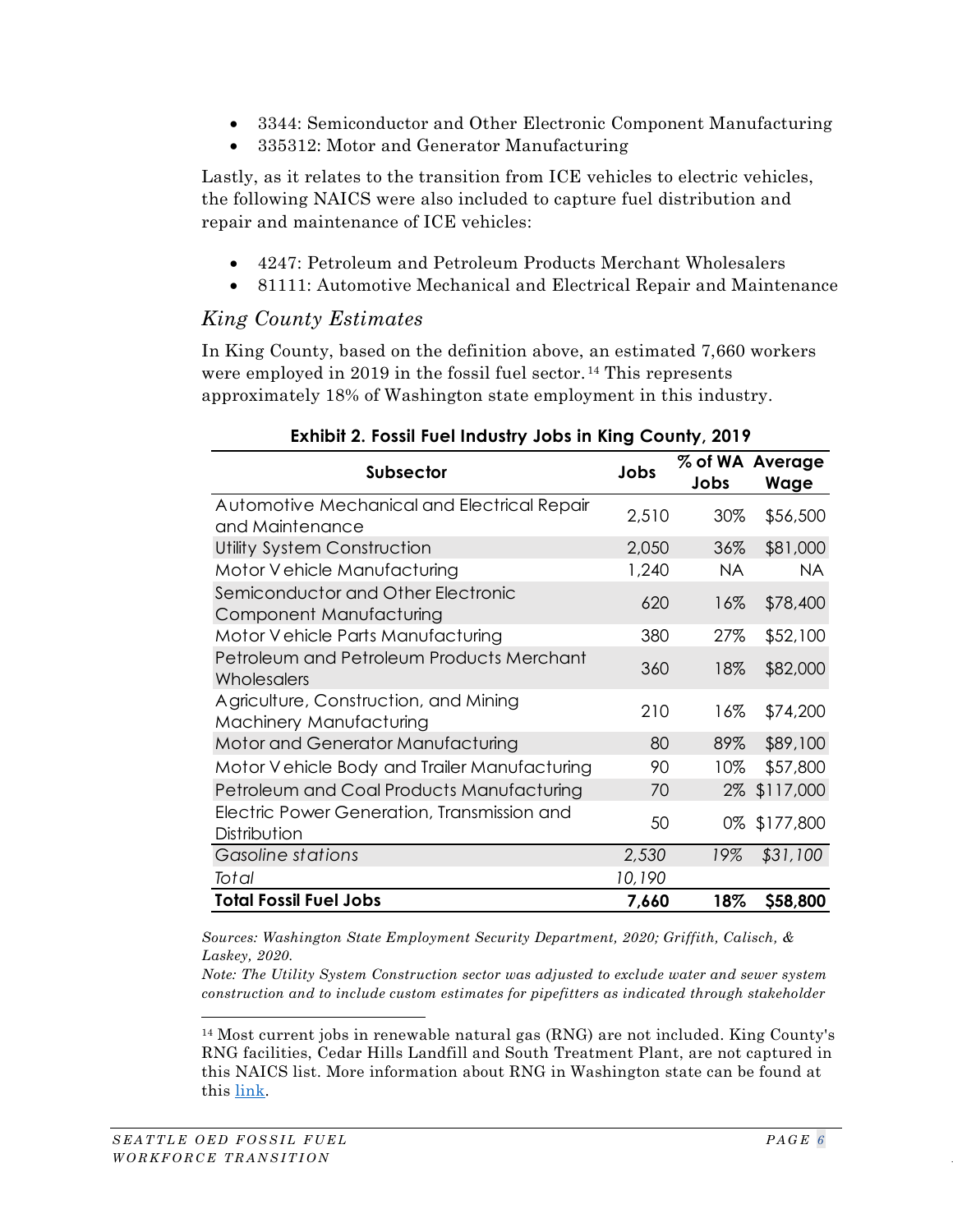*interviews. There are a total of 2,840 jobs in the Utility System Construction sector, which includes water and sewer system construction, in addition to oil and gas pipeline construction and power and communication system construction. Due to data suppression, a breakout of which jobs are in the water and sewer system and oil and gas pipeline construction subsectors was not available for King County. Statewide, oil and gas pipeline construction and power and communication system construction jobs represent 58% of total employment in the utility system construction sector.*

The largest subsector was "Automotive Mechanical and Electrical Repair and Maintenance", with more than 2,500 workers, followed by "Utility System Construction" with 2,050 workers. Average county wages among fossil fuel workers are highest in the electric power generation, transmission and distribution sector, followed closely by the petroleum and coal products manufacturing sector (**[Exhibit 2\)](#page-13-0)**.

| <b>Occupational Group</b>                | <b>Fossil Fuel</b><br>Jobs, 2019 | % of King<br>County<br>All Jobs,<br>2019 |
|------------------------------------------|----------------------------------|------------------------------------------|
| Production                               | 1,840                            | 3.2%                                     |
| Installation, Maintenance, and Repair    | 1,550                            | 3.7%                                     |
| Construction and Extraction              | 1,430                            | 2.5%                                     |
| Transportation and Material Moving       | 800                              | 0.9%                                     |
| Office and Administrative Support        | 680                              | 0.5%                                     |
| <b>Business and Financial Operations</b> | 380                              | 0.3%                                     |
| Management                               | 380                              | 0.4%                                     |
| Sales and Related                        | 250                              | 0.2%                                     |
| Architecture and Engineering             | 180                              | 0.5%                                     |
| Jobs in Other Occupational Groups        | 170                              |                                          |
|                                          | 7,660                            | $0.5\%$                                  |

<span id="page-14-0"></span>**Exhibit 3. Fossil Fuel Industry Jobs by Occupational Group, King County, 2019**

*Sources: EMSI, 2020; Washington State Employment Security Department, 2020; Griffith, Calisch, & Laskey, 2020; Community Attributes Inc., 2020.*

Roughly two thirds of workers in the fossil fuel industry in King County are employed in production, installation, maintenance and repair, and construction and extraction occupations. Installation, maintenance, and repair workers in the fossil fuel industry represent 3.7% of total workers in this occupational group in the County. (**[Exhibit 3](#page-14-0)**)

The leading fossil fuel occupations illustrated in **[Exhibit 4](#page-16-0)** represent 53% of King County's total jobs in the fossil fuel industry. The full list of occupations in the County's fossil fuel industry are shown in **[Exhibit 16](#page-52-1)** in Appendix C. Miscellaneous assemblers and fabricators are the most commonly found occupation in the fossil fuel industry in King County, most of them working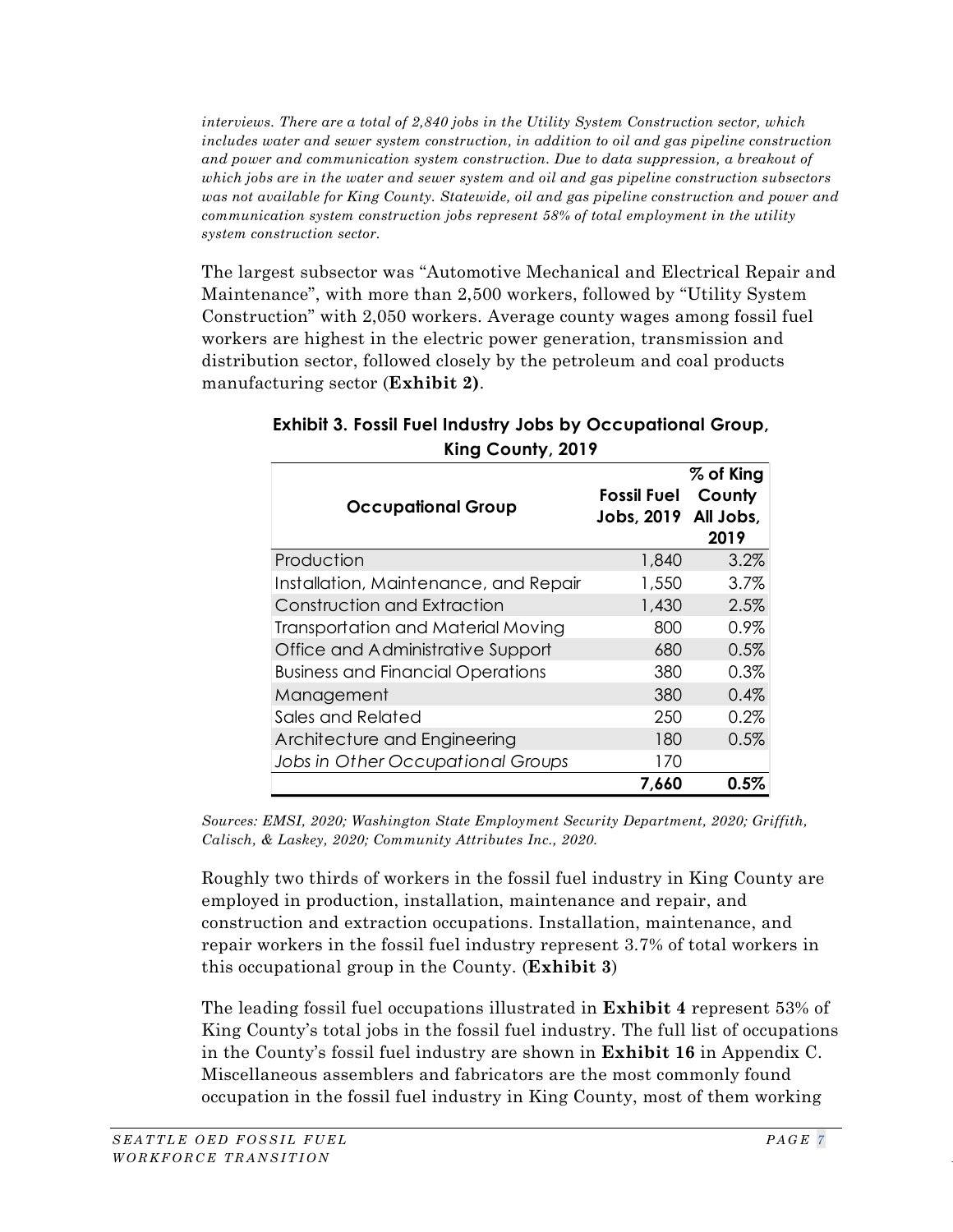in motor vehicle manufacturing and semiconductor and electronic component manufacturing. Some of the fossil fuel occupations most commonly found among fossil fuel subsectors in the County are ubiquitous and do not require specific fossil fuel related skills, such as office clerks, laborers, and freight, stock, and material movers, or general and operations managers.

Most fossil fuel occupations have a low share of female workers, except office clerks. Laborers and freight, stock, and material movers and construction laborers have the highest share of non-white workers at 39% and 36%, while all other leading fossil fuel occupations have a lower portion of white workers than the County's average population. [15](#page-15-0) Most leading fossil fuel occupations, except general and operations managers and plumbers, pipefitters and steamfitters, have a smaller median wage than the County's median wage of \$69,000 in 2019[16.](#page-15-1) (**[Exhibit 4\)](#page-16-0)**

<sup>15</sup> <https://www.census.gov/quickfacts/kingcountywashington>

<span id="page-15-1"></span><span id="page-15-0"></span><sup>16</sup> Washington State Employment Security Department Median and hourly wages, 2018.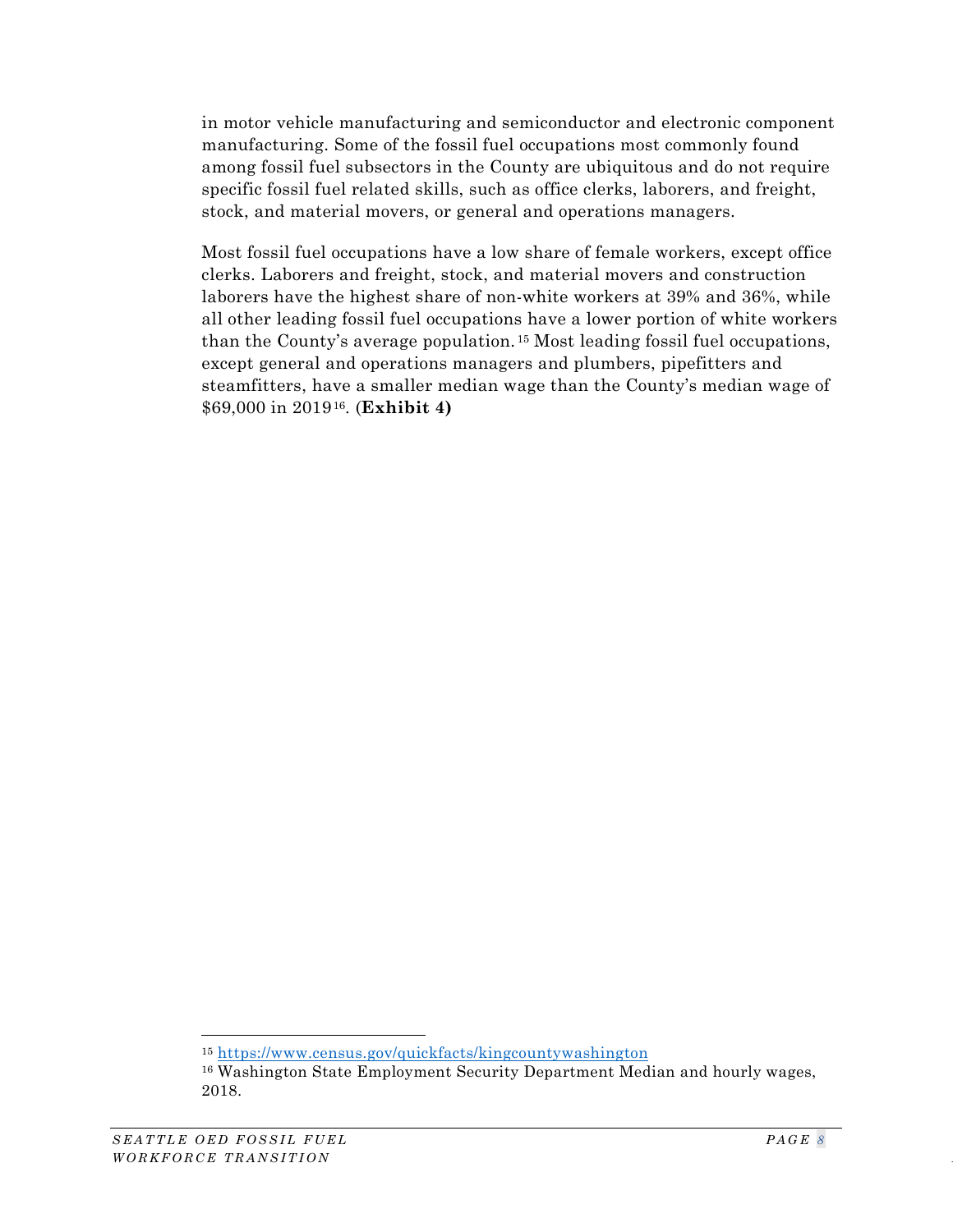#### **Exhibit 4. Leading Fossil Occupations and Worker Demographics,**

**King County, 2019**

<span id="page-16-0"></span>

| <b>Occupational Group</b>                 | Occupation                                                               | Jobs  | Median<br>Annual<br>Wage | <b>Share</b><br><b>Age 55</b><br>and<br>Above | %<br>Female | <b>Share</b><br>Non-<br>White |
|-------------------------------------------|--------------------------------------------------------------------------|-------|--------------------------|-----------------------------------------------|-------------|-------------------------------|
| Production                                | Miscellaneous Assemblers and Fabricators                                 | 730   | \$37,669                 | <b>NA</b>                                     | <b>NA</b>   | <b>NA</b>                     |
| Construction and Extraction               | Construction Laborers                                                    | 470   | \$37,336                 | 16%                                           | $6\%$       | 36%                           |
| Installation, Maintenance, and Repair     | Automotive Service Technicians and Mechanics                             | 450   | \$37,708                 | 17%                                           | 2%          | 31%                           |
| Construction and Extraction               | Plumbers, Pipefitters, and Steamfitters                                  | 440   | \$81,453                 | <b>NA</b>                                     | NA.         | <b>NA</b>                     |
| Installation, Maintenance, and Repair     | Automotive Body and Related Repairers                                    | 440   | \$35,663                 | 20%                                           | 2%          | 28%                           |
| Construction and Extraction               | Operating Engineers and Other Construction<br><b>Equipment Operators</b> | 230   | \$60,281                 | 26%                                           | 3%          | 18%                           |
| Office and Administrative Support         | Office Clerks, General                                                   | 220   | \$31,817                 | 26%                                           | 83%         | 33%                           |
| Transportation and Material Moving        | Laborers and Freight, Stock, and Material Movers,<br>Hand                | 220   | \$27,487                 | 15%                                           | 19%         | 39%                           |
| <b>Transportation and Material Moving</b> | Heavy and Tractor-Trailer Truck Drivers                                  | 210   | \$39,506                 | 29%                                           | $6\%$       | 33%                           |
| Production                                | Welders, Cutters, Solderers, and Brazers                                 | 180   | \$42,354                 | 18%                                           | $6\%$       | 30%                           |
| Management                                | <b>General and Operations Managers</b>                                   | 170   | \$92,185                 | 20%                                           | 30%         | 23%                           |
| Transportation and Material Moving        | Automotive and Watercraft Service Attendants                             | 160   | \$28,097                 | 15%                                           | 13%         | 32%                           |
| Production                                | First-Line Supervisors of Production and Operating<br>Workers            | 160   | \$55,810                 | 27%                                           | 21%         | 28%                           |
|                                           | Jobs in Other Occupations                                                | 4,460 |                          |                                               |             |                               |
|                                           | <b>Total Fossil Fuel Jobs</b>                                            | 7,660 |                          |                                               |             |                               |

*Sources: EMSI, 2020; Washington State Employment Security Department, 2020; Griffith, Calisch, & Laskey, 2020; Community Attributes Inc., 2020.*

*Note: Plumbers and pipefitters jobs estimate based on interview feedback and findings.*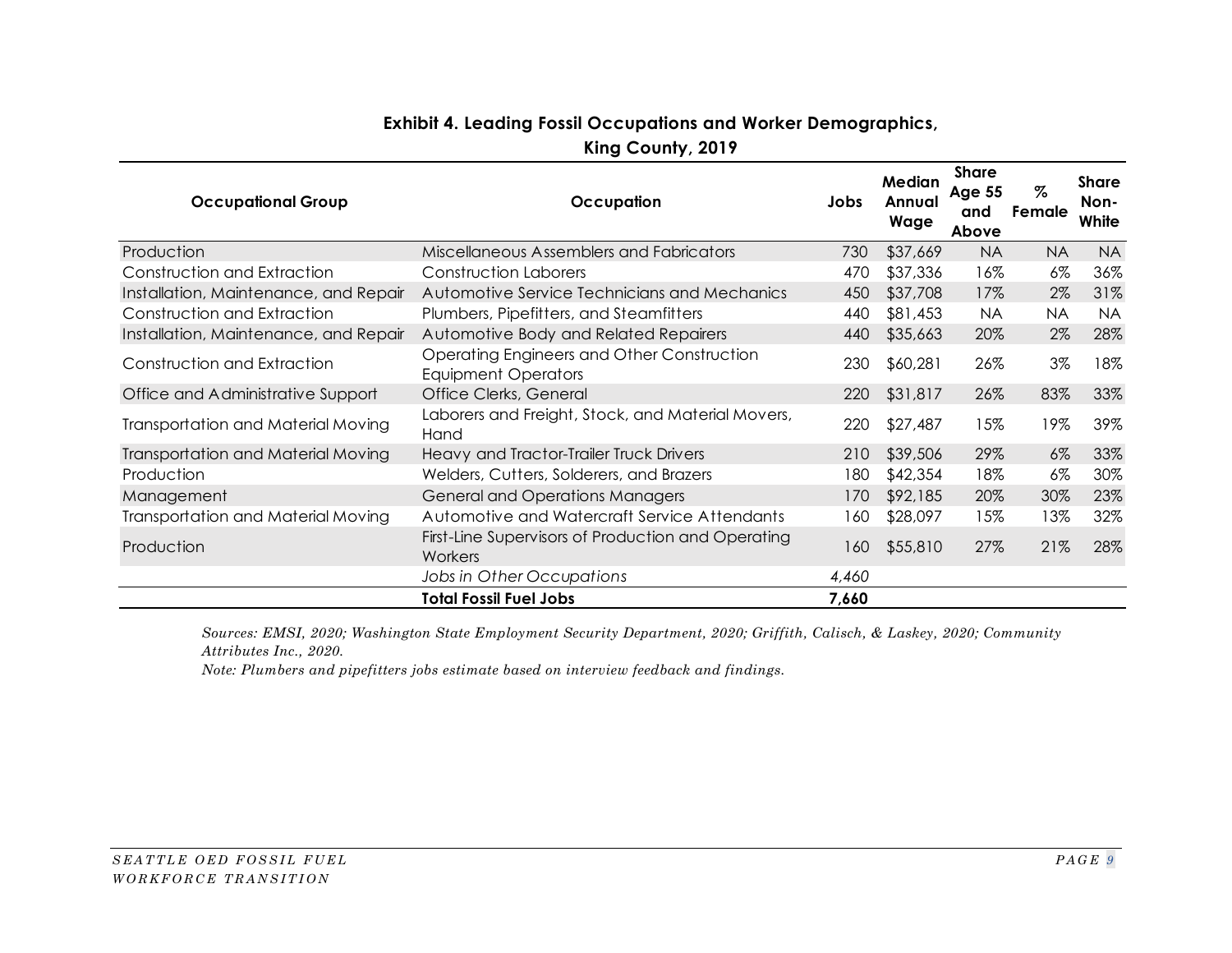## Businesses and Activities that Depend on Fossil Fuels

Beyond the traditional fossil fuel industry sectors, additional industries in King County depend heavily on fossil fuels for their business activities. The transportation sector uses about 80% of petroleum consumed in Washington state, and the industrial sector uses most of the rest. [17](#page-17-0)

Large facilities such as universities and hospitals are also energy intensive as they require fossil fuels for temperature regulation and air flow. Most of these facilities still rely on the electrical grid to power their activities, so are implicitly reliant on fossil fuels and would require a high initial investment to set up the infrastructure needed for transitioning. They also consume more energy per square foot than other buildings in the commercial sector, such as offices and retail stores, and need a reliable source that can meet their high demand.

Other examples of industries that depend on fossil fuels include the automotive repair industries which have many jobs that are trained in the combustion engine and the systems that produce the food supply for powering irrigation pumps, petroleum based pesticides and herbicides, mechanization for both crop production and food processing, fertilizer production and others.

#### *Transportation*

Transportation is the largest contributor of greenhouse gas emissions in Washington state and the Seattle region. Transportation activities include on-road gasoline and diesel vehicles, marine vessels, jet fuel and aviation gasoline, railroads, and natural gas used in transportation. In 2017, these activities produced 43.5 million metric tons of carbon dioxide equivalent  $(CO<sub>2</sub>e)$  in Washington, a measurement which takes into account heat trapping and other impacts of greenhouse gases. That year, transportation activities contributed 44.6% of total state emissions [18](#page-17-1) and accounted for nearly one third of end-use energy consumption. [19](#page-17-2)

Ground transportation businesses include trucking services, which transfer cargo from businesses to businesses and between other modes of transportation. Trucking companies, as well as individual consumers, purchase fuel at nearly 1,900 gas stations in Washington state. Motor

<span id="page-17-0"></span><sup>17</sup> U.S. Energy Information Agency, "Washington State Profile and Energy Estimates," [Link.](https://www.eia.gov/state/analysis.php?sid=WA#16)

<span id="page-17-2"></span><span id="page-17-1"></span><sup>&</sup>lt;sup>18</sup> Washington State Department of Ecology, "2017 greenhouse gas data," [Link.](https://ecology.wa.gov/Air-Climate/Climate-change/Greenhouse-gases/2017-greenhouse-gas-data) <sup>19</sup> U.S. Energy Information Agency, "Washington State Profile and Energy Estimates," [Link.](https://www.eia.gov/state/analysis.php?sid=WA#16)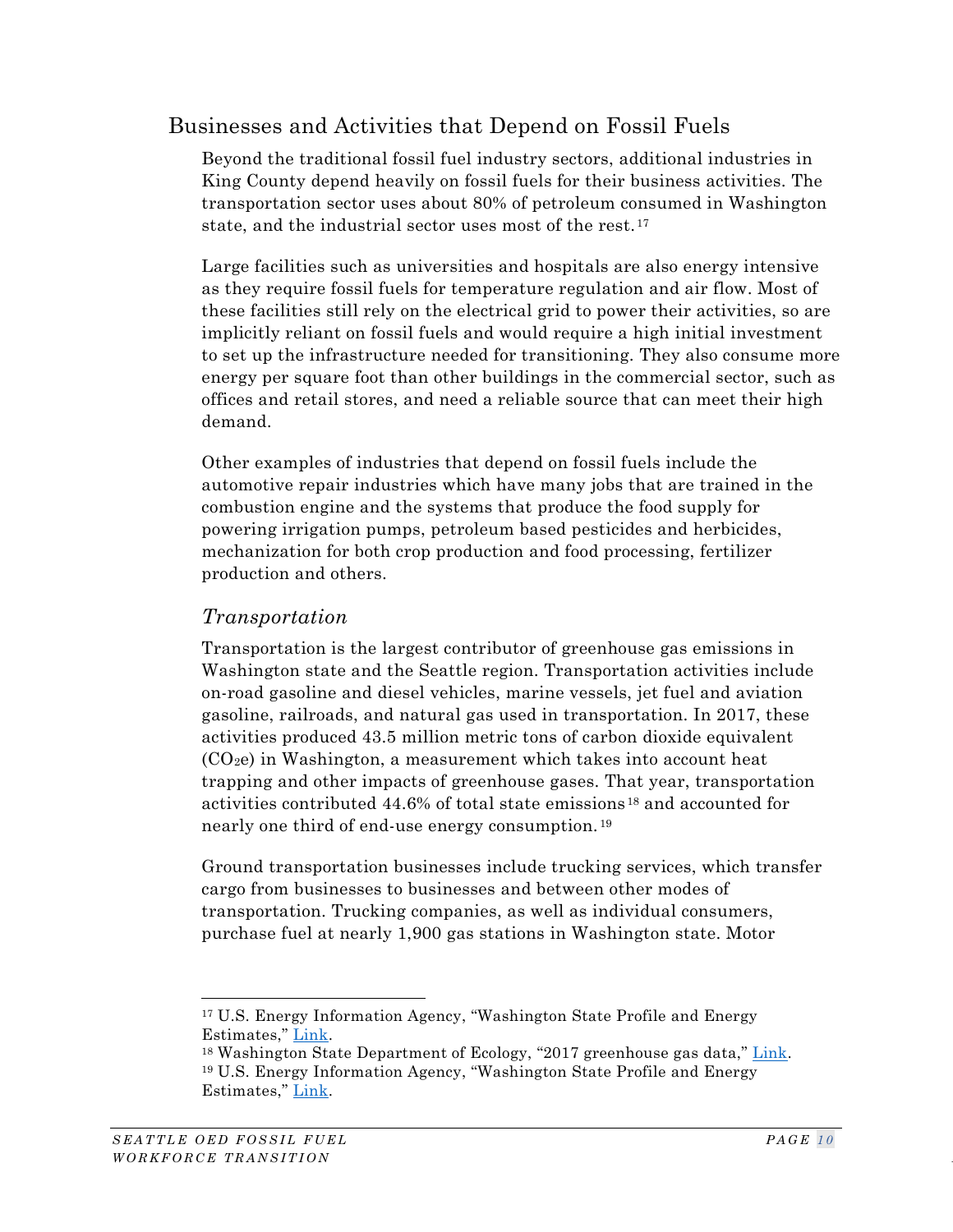gasoline accounts for about 40% of the state's refined petroleum product consumption, and diesel fuel accounts for almost 20%. [20](#page-18-0)

Other transportation activities include those related to marine, air, and rail use. In King County, airlines at Seattle-Tacoma International Airport used about 700 million gallons of jet fuel in 2017. [21](#page-18-1) Statewide, several large U.S. military installations contribute to the high amount of jet fuel consumption. Washington is also a leader in aircraft manufacturing and other transportation equipment. Across its facilities in Auburn, Kent, Renton, and Seattle, in recent years The Boeing Company has been the third largest contributor of CO2e emissions in King County, behind Ash Grove Cement Company and Nucor Corporation. [22](#page-18-2)

## *Commercial Buildings*

Large indoor spaces are major energy consumers, using electricity and fuels for lighting, refrigeration, ventilation, cooling, space heating, and a variety of equipment uses. Shopping malls, retail stores, car dealerships, and other mercantile and service-providing businesses consume 15% of total energy used nationwide by commercial buildings. This segment is followed by office buildings (which in recent years has consumed 14% of total energy used by commercial buildings), education  $(10\%)$ , healthcare  $(8\%)$ , and lodging  $(6\%)$ . <sup>[23](#page-18-3)</sup>

In King County, the fourth largest contributor of greenhouse gas emissions is the University of Washington. Its main campus in Seattle produces more than 92,000 tons of  $CO<sub>2</sub>e$  per year.<sup>[24](#page-18-4)</sup> However, the university purchases electricity from Seattle City Light, which sources 84% of its electricity from hydroelectric power, [25](#page-18-5) and has undertaken ambitious actions to reduce emission 36% below 2005 levels by 2035. [26](#page-18-6) In general, hospitals are also energy-intensive because they are open 24 hours a day with sophisticated heating and ventilation systems to control temperatures and air flow.<sup>[27](#page-18-7)</sup>

<span id="page-18-0"></span><sup>20</sup> Ibid.

<span id="page-18-1"></span><sup>21</sup> Port of Seattle, "Port of Seattle Announces Partnership for Sustainable Aviation Fuels at Sea-Tac Airport" (May 1, 2018), [Link.](https://www.portseattle.org/news/port-seattle-announces-partnership-sustainable-aviation-fuels-sea-tac-airport#:%7E:text=Airlines%20at%20Sea%2DTac%20Airport,of%20airlines)

<span id="page-18-2"></span><sup>22</sup> Washington State Department of Ecology, "GHG Reporting Program Publication" (Dec. 5, 2019), [Link.](https://data.wa.gov/Natural-Resources-Environment/GHG-Reporting-Program-Publication/idhm-59de/data)

<span id="page-18-3"></span><sup>23</sup> U.S. Energy Information Agency, "Use of energy explained: Energy use in commercial buildings" (Sept. 28, 2018), [Link.](https://www.eia.gov/energyexplained/use-of-energy/commercial-buildings.php)

<span id="page-18-4"></span><sup>24</sup> Washington State Department of Ecology, "GHG Reporting Program Publication" (Dec. 5, 2019), [Link.](https://data.wa.gov/Natural-Resources-Environment/GHG-Reporting-Program-Publication/idhm-59de/data)

<span id="page-18-5"></span><sup>25</sup> Seattle City Light, "Power Mix" (2019), [Link.](http://www.seattle.gov/light/FuelMix/)

<span id="page-18-6"></span><sup>26</sup> <https://green.uw.edu/inform/uw-climate-action-plan>

<span id="page-18-7"></span><sup>&</sup>lt;sup>27</sup> U.S. Energy Information Agency, "Large hospitals tend to be energy-intensive" (Aug. 23, 2012), [Link.](https://www.eia.gov/todayinenergy/detail.php?id=7670)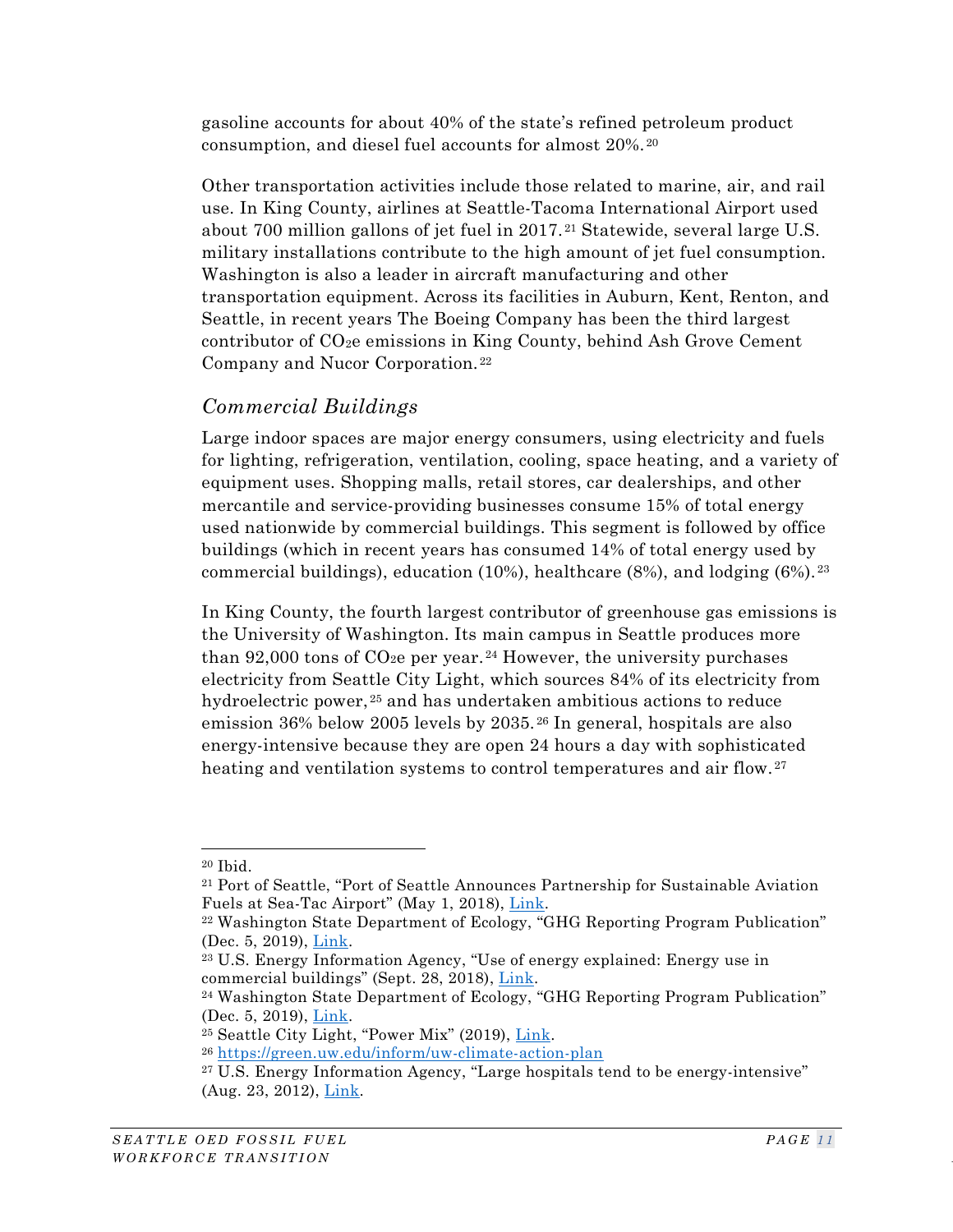# <span id="page-19-0"></span>**CLEAN ENERGY EMPLOYMENT AND OCCUPATIONS IN KING COUNTY**

The terms clean energy, carbon-free, and zero-carbon are often used interchangeably. Clean energy resources generally have no net greenhouse gas emissions associated with their generation, while some renewable energy resources such as biofuels and large hydroelectric generation<sup>[28](#page-19-1)</sup> are associated with emissions factors. Clean, renewable energy resources can be defined as those that are "not depleted when used," such as solar, wind, and geothermal. [29](#page-19-2)

The clean energy industry is comprised primarily of activities that contribute to reducing greenhouse gas emissions by increasing renewable energy production, improving energy efficiency, reducing waste, and conserving natural resources. [30](#page-19-3) These activities are broader than traditional energy sectors. As defined by Mark Muro, Adie Tomer, Ranjitha Shivaram, and Joseph Kane of the Brookings Institute, in addition to procurers of clean energy, the clean energy industry covers jobs and firms that manufacture energy-saving products, construct and operate energy-efficient buildings, and provide services that reduce energy consumption, such as by modernizing heating, ventilation, and air conditioning (HVAC) systems.<sup>[31](#page-19-4)</sup>

Decarbonization of buildings and transportation is a major goal of many environmental organizations and states. This process primarily affects equipment and vehicle manufacturing, renewable energy construction, electricity generation and distribution, building electrification, natural gas and petroleum distribution, energy efficiency, and other transportationrelated industries. Employment is expected to increase in construction and building trades due to increased demand for electrification, efficiency improvements, building modifications, and equipment installation. Manufacturing, renewable energy, grid infrastructure, and utilities are also expected to experience job growth to support increased electricity sales.

All-electric new construction of buildings could reduce the need for plumbers and pipefitters to extend natural gas lines and connections, and reduced sales of natural gas could decrease the number of utility workers needed to

<span id="page-19-1"></span><sup>28</sup> [http://blogs.edf.org/energyexchange/2019/11/15/long-considered-a-clean-energy](http://blogs.edf.org/energyexchange/2019/11/15/long-considered-a-clean-energy-source-hydropower-can-actually-be-bad-for-climate/)[source-hydropower-can-actually-be-bad-for-climate/](http://blogs.edf.org/energyexchange/2019/11/15/long-considered-a-clean-energy-source-hydropower-can-actually-be-bad-for-climate/)

<span id="page-19-2"></span><sup>29</sup> UCLA Luskin Center for Innovation, *Progress Toward 100% Clean Energy* (Nov. 2019), [Link.](https://innovation.luskin.ucla.edu/wp-content/uploads/2019/11/100-Clean-Energy-Progress-Report-UCLA-2.pdf)

<span id="page-19-3"></span><sup>30</sup> The Pew Charitable Trusts, *The Clean Energy Economy* (June 2009), [Link.](https://www.pewtrusts.org/%7E/media/assets/2009/06/10/clean-energy-economy-exec-summary.pdf)

<span id="page-19-4"></span><sup>31</sup> Mark Muro et al., *Advancing inclusion through Clean Energy Jobs*, The Brookings Institution (April 2019), [Link.](https://www.brookings.edu/wp-content/uploads/2019/04/2019.04_metro_Clean-Energy-Jobs_Report_Muro-Tomer-Shivaran-Kane.pdf)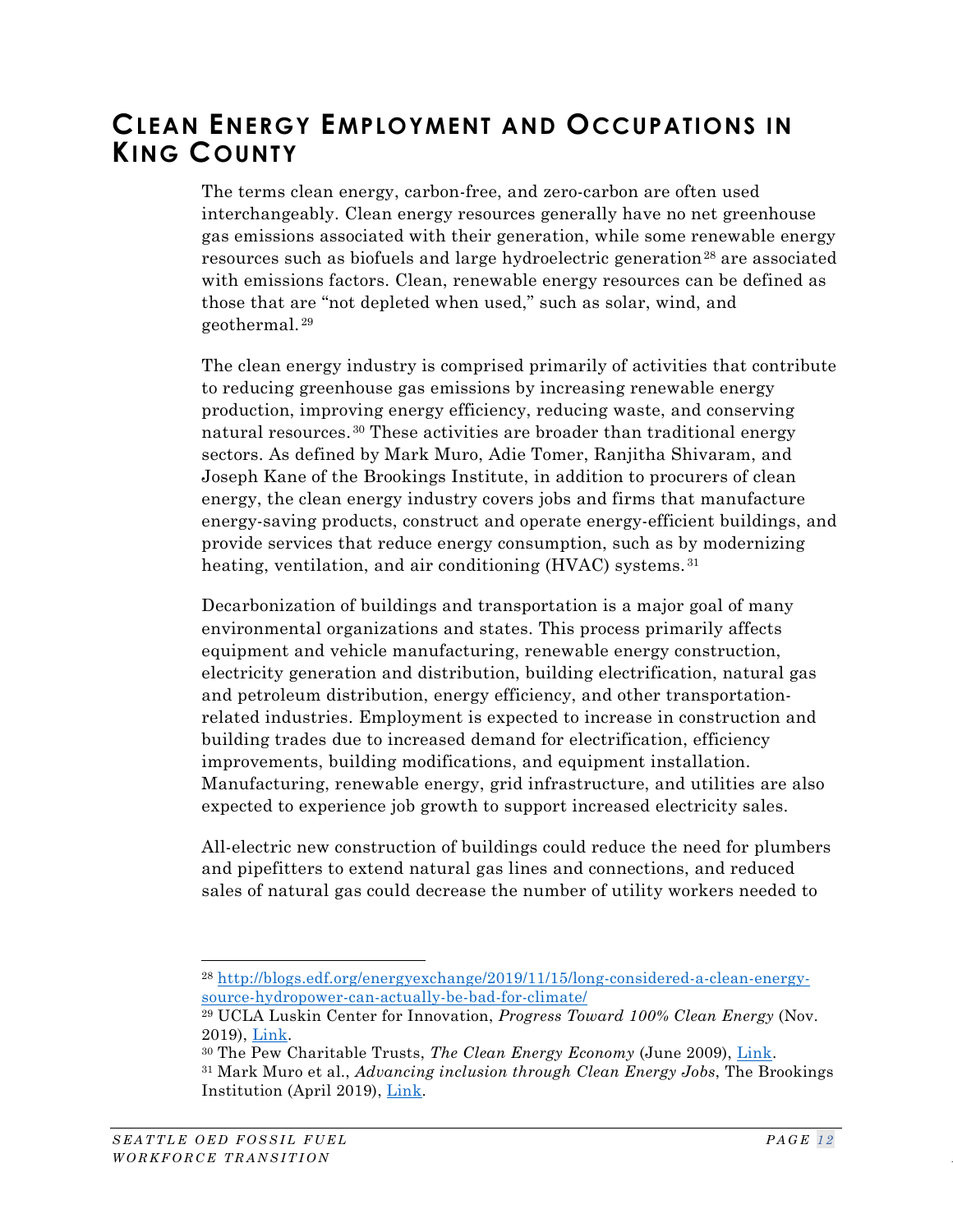install gas lines and support gas distribution. [32](#page-20-0) However, the overall impact on the local demand for plumbers could be positive due to the increase in building retrofit work and increasing interest in district energy systems.

Innovative policy approaches can help grow jobs while mitigating and adapting to the climate crisis, such as new building code measures requiring additional piping for water recycling and water reuse for residential, commercial, and public buildings. [33](#page-20-1) Updating Seattle's water system overall could provide another avenue for job growth for plumbers and pipefitters, as could renewable-powered district energy systems, also called thermal microgrids, where hot water moving through a network of underground pipes is used to heat and cool buildings, such as Enwave's systems in Seattle.

# Clean Energy Industry Definition

The 2019 Brookings report cited above establishes a list of 81 industries that make up the clean energy economy, drawing on the Department of Energy's 2017 U.S. Energy and Employment Report, the UCLA Luskin Center's report on 'Understanding the Green Economy in California,' and the BLS Green Jobs survey. The full list of industries by sector is shown in Appendix A (**[Exhibit 14\)](#page-49-1)**.

In defining clean energy jobs, the Brookings report widens the definition of clean energy beyond the traditional energy sector of production, transmission, distribution, and storage by including activities related to environmental management, conservation, and regulation, manufacturing of energy efficient-products, grid component manufacturing and construction, and construction of energy efficient buildings.

For the purposes of this study in differentiating and contrasting fossil fuel and clean energy jobs in King County, this definition is overly broad. Environmental management and regulation are important in meeting environmental goals, but jobs related to these activities would not be directly affected by a citywide transition away from fossil fuels. Additionally, a limited scope of energy-efficient manufacturing is appropriate, considering that several manufacturing industries are not concentrated in Seattle and King County.

In this fossil fuel workforce transition study, the NAICS codes listed below were drawn from the Brookings list of industries to represent core industries

<span id="page-20-0"></span><sup>32</sup> Betony Jones et al., *California Building Decarbonization*, UCLA Luskin Center for Innovation (November 2019), [Link.](https://www.sierraclub.org/sites/www.sierraclub.org/files/program/documents/California_Building_Decarbonization.pdf)

<span id="page-20-1"></span><sup>33</sup> https://www.sierraclub.org/articles/2019/11/new-study-job-impacts-electrifyingcalifornia-s-buildings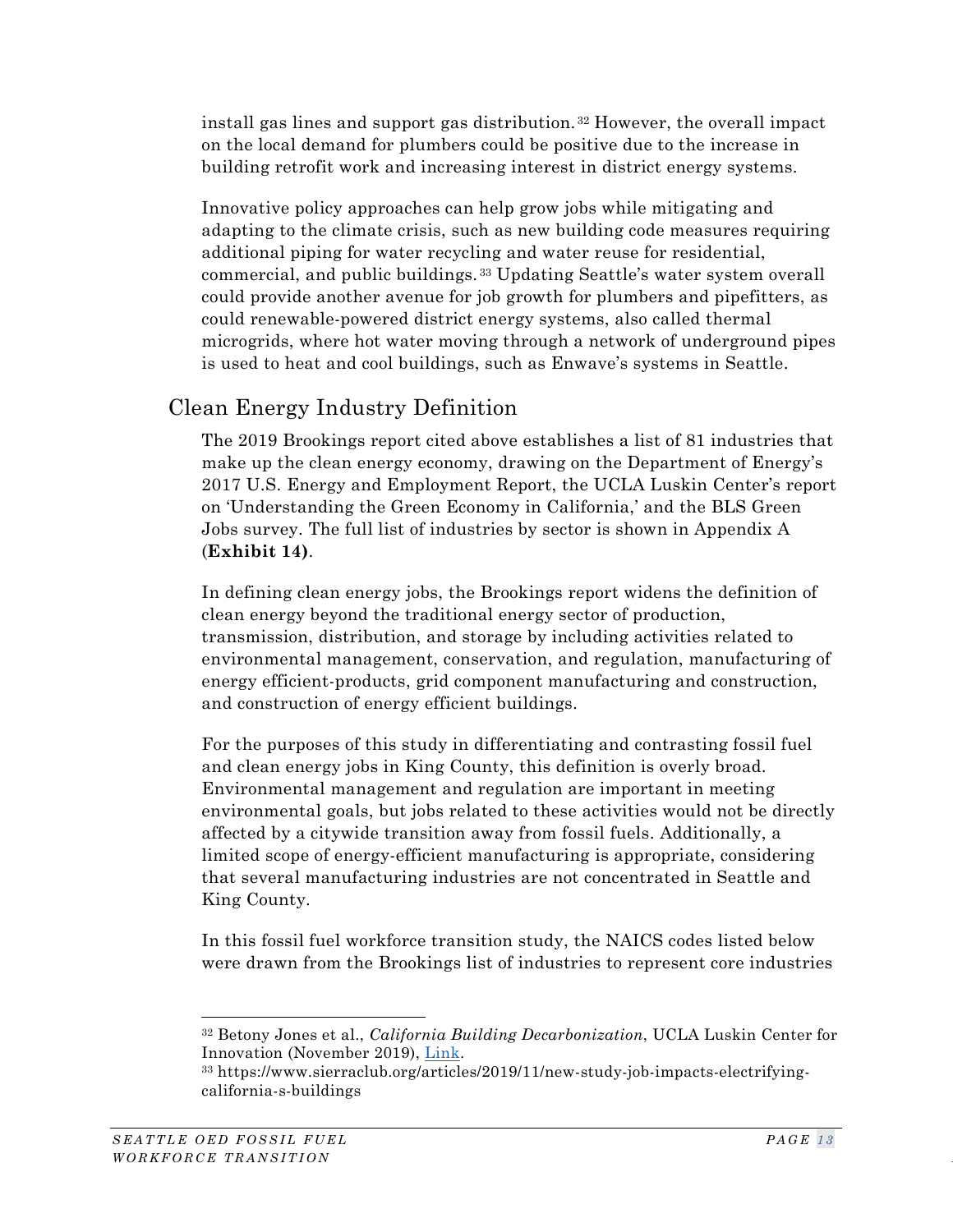in the "clean energy" economy. These industries are primarily engaged in clean energy and are included in the employment estimate in their entirety.

#### **Clean Energy Generation**

- 221111: Hydroelectric Power Generation
- 221114: Solar Electric Power Generation
- 221115: Wind Electric Power Generation
- 221116: Geothermal Electric Power Generation
- 221117: Biomass Electric Power Generation
- 221118: Other Electric Power Generation
- 221121: Electric Bulk Power Transmission and Control
- 221122: Electric Power Distribution

#### **Limited Manufacturing and Construction**

- 238990: All other specialty trade contractors
- 333413: Industrial and commercial fan and blower and air purification equipment manufacturing
- 333414: Heating equipment (except warm air furnaces) manufacturing
- 333415: Air-conditioning and warm air heating equipment and commercial and industrial
- 334413: Semiconductor and related device manufacturing
- 334512: Automatic environmental control manufacturing for residential, commercial, and appliance
- 334513: Instruments and related products manufacturing for measuring, displaying, and controlling
- 334515: Instrument manufacturing for measuring and testing electricity and electrical signals
- 335311: Power, distribution, and specialty transformer manufacturing
- 335312: Motor and generator manufacturing
- 335911: Storage battery manufacturing
- 335931: Current-carrying wiring device manufacturing
- 335999: All other miscellaneous electrical equipment and component manufacturing
- 336111: Automobile manufacturing
- 336112: Light truck and utility vehicle manufacturing
- 336120: Heavy duty truck manufacturing
- 336211: Motor vehicle body manufacturing
- 336310: Motor vehicle gasoline engine and engine parts manufacturing
- 336320: Motor vehicle electrical and electronic equipment manufacturing
- 336330: Motor vehicle steering and suspension components (except spring) manufacturing
- 336340: Motor vehicle brake system manufacturing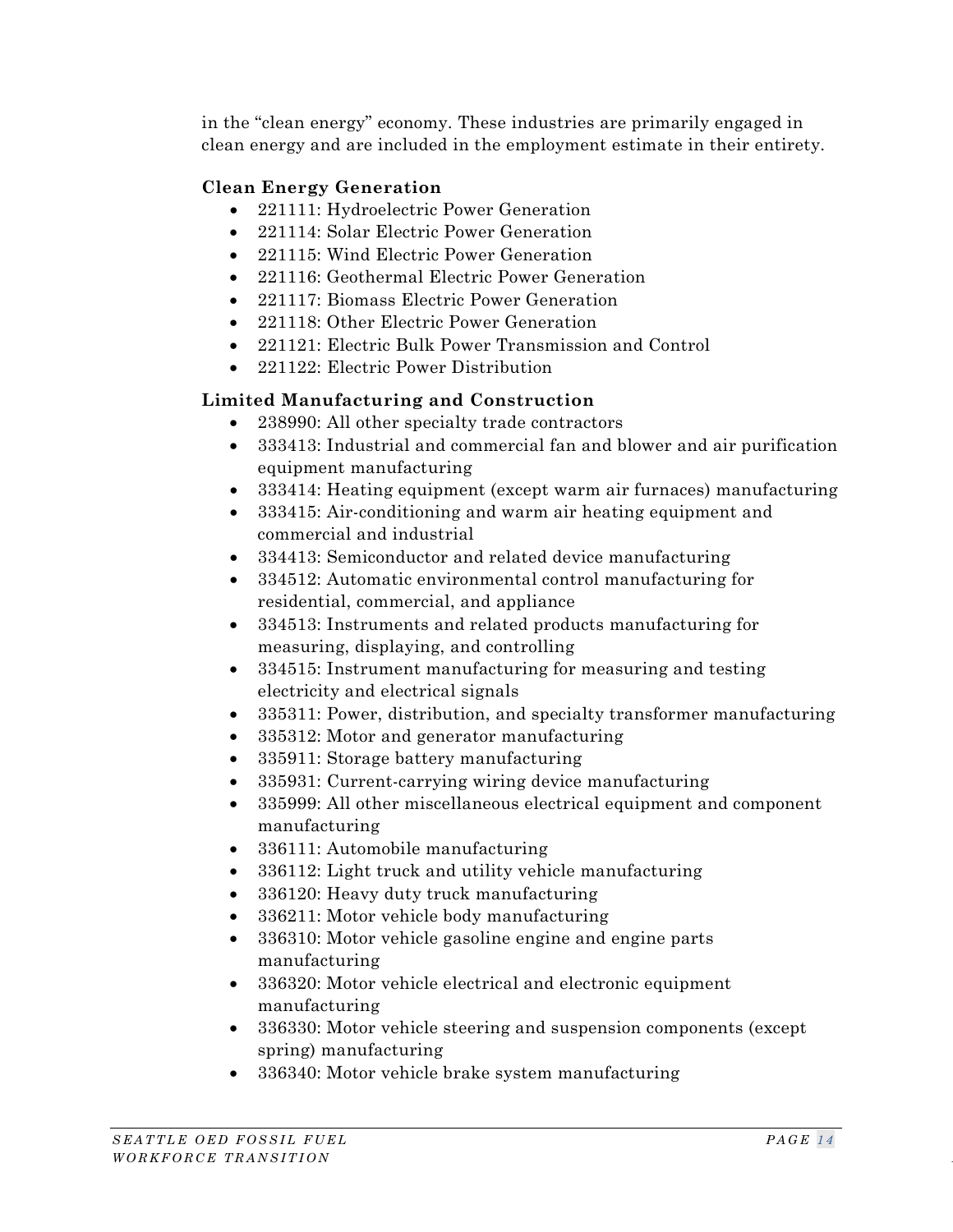- 336350: Motor vehicle transmission and power train parts manufacturing
- 336360: Motor vehicle seating and interior trim manufacturing
- 336370: Motor vehicle metal stamping
- 336390: Other motor vehicle parts manufacturing.

Additional research was undertaken to identify businesses that are not part of a core industry of the clean energy sector but whose activities are partly clean energy related. A total of 111 businesses were added to the total count of clean energy jobs, based on a custom data request to the Puget Sound Regional Council (included as "Other industries and businesses" in **[Exhibit 5](#page-23-0)** below). Some of these businesses are classified under the NAICS codes listed below that are part of the Brookings report definition, while others were outside the Brookings list of industries (as shown in **Appendix B**).

- 236115: New single-family housing construction (except for-sale builders)
- 236118: Residential remodelers
- 236220: Commercial and institutional building construction
- 237130: Power and communication line and related structures construction
- 238160: Roofing contractors
- 238210: Electrical contractors and other wiring installation contractors
- 238220: Plumbing, heating, and air-conditioning contractors
- 541310: Architectural services
- 541320: Landscape architectural services
- 541620: Environmental consulting services

## Employment and Occupations

#### *King County Estimates*

In 2019, the clean energy sector in King County employed an estimated 12,400 workers as shown in **[Exhibit 5](#page-23-0)**. The largest subsector was "Specialty Trade Contractors", including firms such as McKinstry that provide building energy efficiency improvement services. This estimate is based on industries determined to be entirely or near entirely engaged in clean energy, such as storage battery manufacturing. It also includes other businesses identified through research that are primarily involved in clean energy-related activities, although the overall industry they are part of is not a core sector of the clean energy economy. Examples include construction firms that fall outside "Specialty Trade Contractors" that provide building energy efficiency services.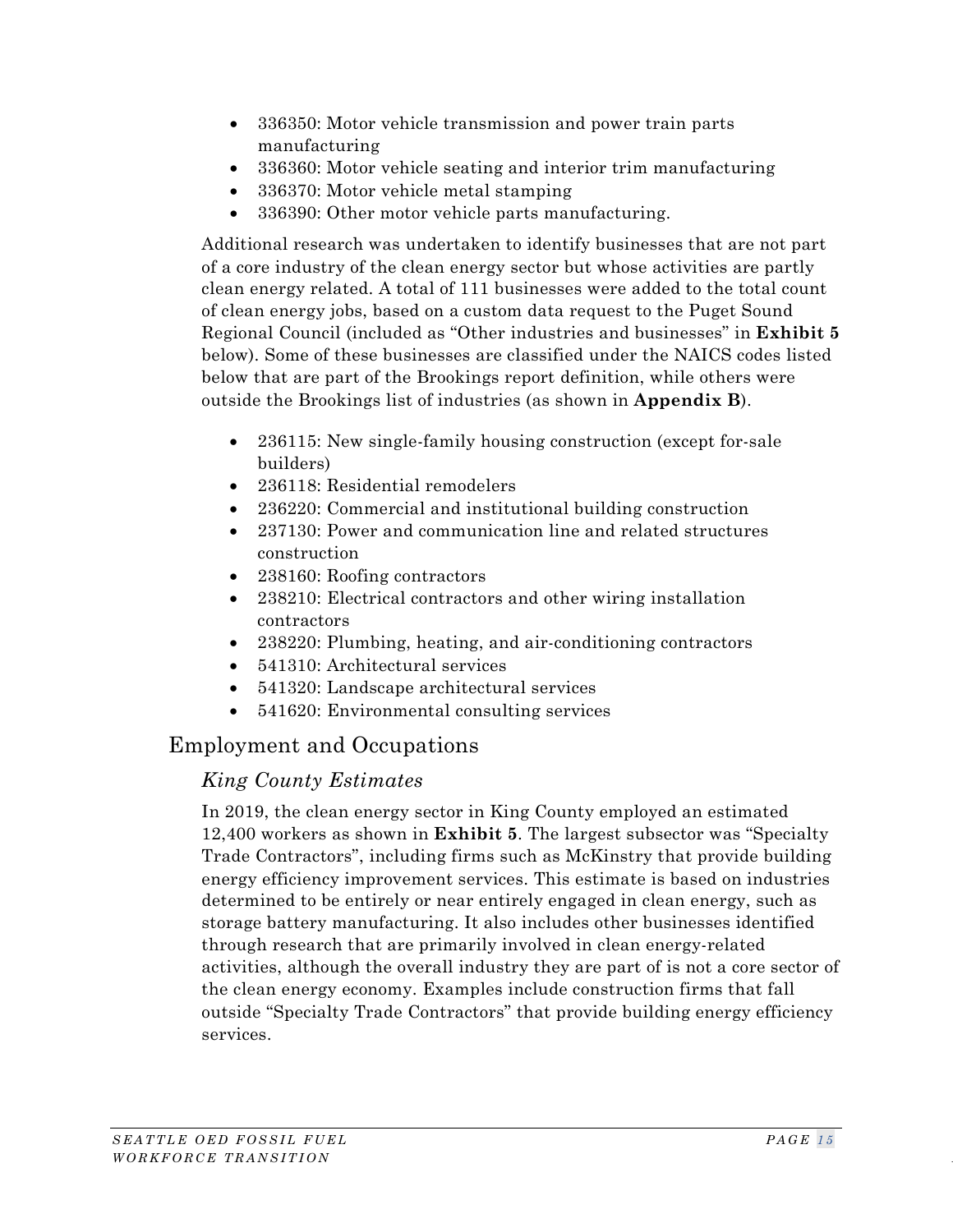<span id="page-23-0"></span>

| Industry                                                                                                                  | Jobs   |
|---------------------------------------------------------------------------------------------------------------------------|--------|
| <b>Specialty Trade Contractors</b>                                                                                        | 3,270  |
| Electric Power Distribution                                                                                               | 1,530  |
| <b>Other Electronic Component Manufacturing</b>                                                                           | 1,090  |
| Motor Vehicle and Parts Manufacturing                                                                                     | 580    |
| All Other Miscellaneous Electrical Equipment and Component                                                                | 370    |
| Manufacturing                                                                                                             |        |
| Instruments and Related Products Manufacturing for Measuring,<br>Displaying, and Controlling Industrial Process Variables | 350    |
| <b>Electric Bulk Power Transmission and Control</b>                                                                       | 150    |
| Automatic Environmental Control Manufacturing for Residential,                                                            | 140    |
| Commercial, and Appliance Use                                                                                             |        |
| <b>Hydroelectric Power Generation</b>                                                                                     | 120    |
| Instrument Manufacturing for Measuring and Testing Electricity and<br>Electrical Signals                                  | 110    |
| Air-Conditioning and Warm Air Heating Equipment and Commercial<br>and Industrial Refrigeration Equipment Manufacturing    | 80     |
| Heating Equipment (except Warm Air Furnaces) Manufacturing                                                                | 60     |
| Storage Battery Manufacturing                                                                                             | 30     |
| <b>Current-Carrying Wiring Device Manufacturing</b>                                                                       | 30     |
| Industrial and Commercial Fan and Blower and Air Purification                                                             | 30     |
| Equipment Manufacturing                                                                                                   |        |
| Motor and Generator Manufacturing                                                                                         | 20     |
| Other industries and businesses                                                                                           | 4,400  |
| Total                                                                                                                     | 12,400 |

**Exhibit 5. Clean Energy Jobs by Major Subsector, King County, 2019**

*Source: Washington State Employment Security Department, 2020; EMSI, 2020; Community Attributes Inc., 2020.*

Just over half of clean energy jobs are in construction and extraction, production, and office and administrative support occupations. Clean energy construction and extraction occupations represent roughly 6% of total jobs in this occupational group in King County (**[Exhibit 6](#page-24-0)**).

The leading clean energy occupations illustrated in **[Exhibit 7](#page-25-0)** represent 44% of King County's total jobs in this industry. The full list of occupations in the County's clean energy industry is shown in Appendix B (**[Exhibit 17\)](#page-54-0)**. Construction related occupations such as construction laborers, operating engineers and other construction equipment operators, and first-line supervisors of construction trades and extraction workers are among the most commonly found in the clean energy industry, mostly due to the prevalence of jobs in the specialty trade contractors sector.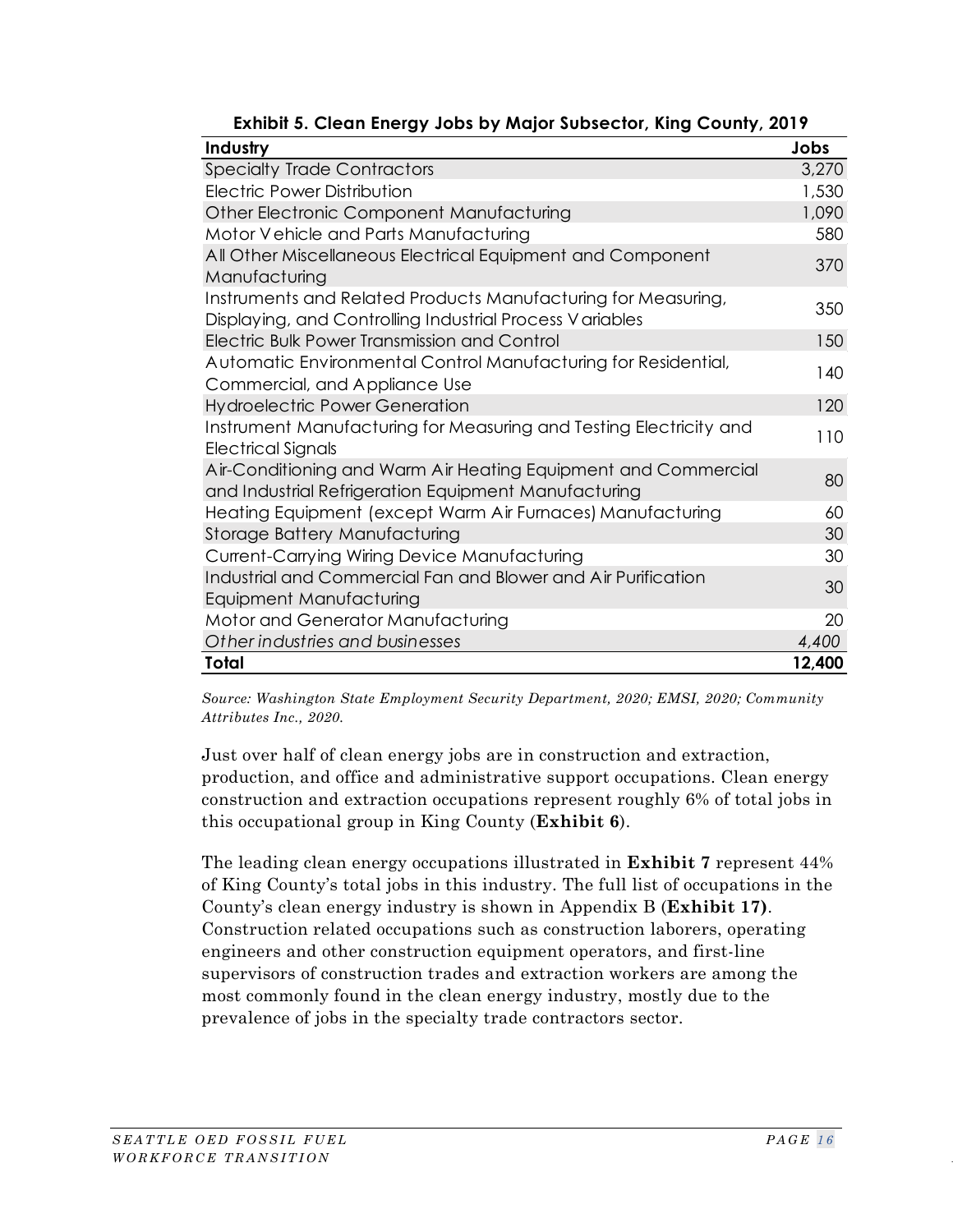| <b>Occupational Group</b>                 | Clean<br>Energy | % of King<br><b>County All</b><br>Jobs, 2019 Jobs, 2019 |
|-------------------------------------------|-----------------|---------------------------------------------------------|
| Construction and Extraction               | 3,310           | 5.9%                                                    |
| Production                                | 1,920           | 3.3%                                                    |
| Office and Administrative Support         | 1,430           | 1.0%                                                    |
| <b>Business and Financial Operations</b>  | 1,190           | 0.9%                                                    |
| <b>Transportation and Material Moving</b> | 880             | 1.0%                                                    |
| Architecture and Engineering              | 840             | 2.5%                                                    |
| Management                                | 820             | 0.9%                                                    |
| Computer and Mathematical                 | 640             | 0.4%                                                    |
| Installation, Maintenance, and Repair     | 490             | 1.2%                                                    |
| Sales and Related                         | 460             | 0.4%                                                    |
| Jobs in Other Occupational Groups         | 420             |                                                         |
| Total                                     | 12,400          | $0.9\%$                                                 |

<span id="page-24-0"></span>**Exhibit 6. Occupational Groups within the Clean Energy Industry, King County, 2019**

*Source: Washington State Employment Security Department, 2020; Bureau of Labor Statistics, 2020; Community Attributes Inc., 2020.*

Most leading clean energy occupations have a low share of female workers, except customer service representatives (64%), business operations specialists (57%), and management analysts (44%). Laborers and freight, stock, and material movers (40%), electrical engineers (37%), construction laborers (36%), and customer service representatives (36%) have the highest share of non-white workers, while all other clean energy occupations have a lower portion of non-white workers than the County's average population (34%). These occupations, with the exception of electrical engineers, are the lowest paid among the County's leading clean energy industry occupations, comprising roughly 14% of the sector's jobs.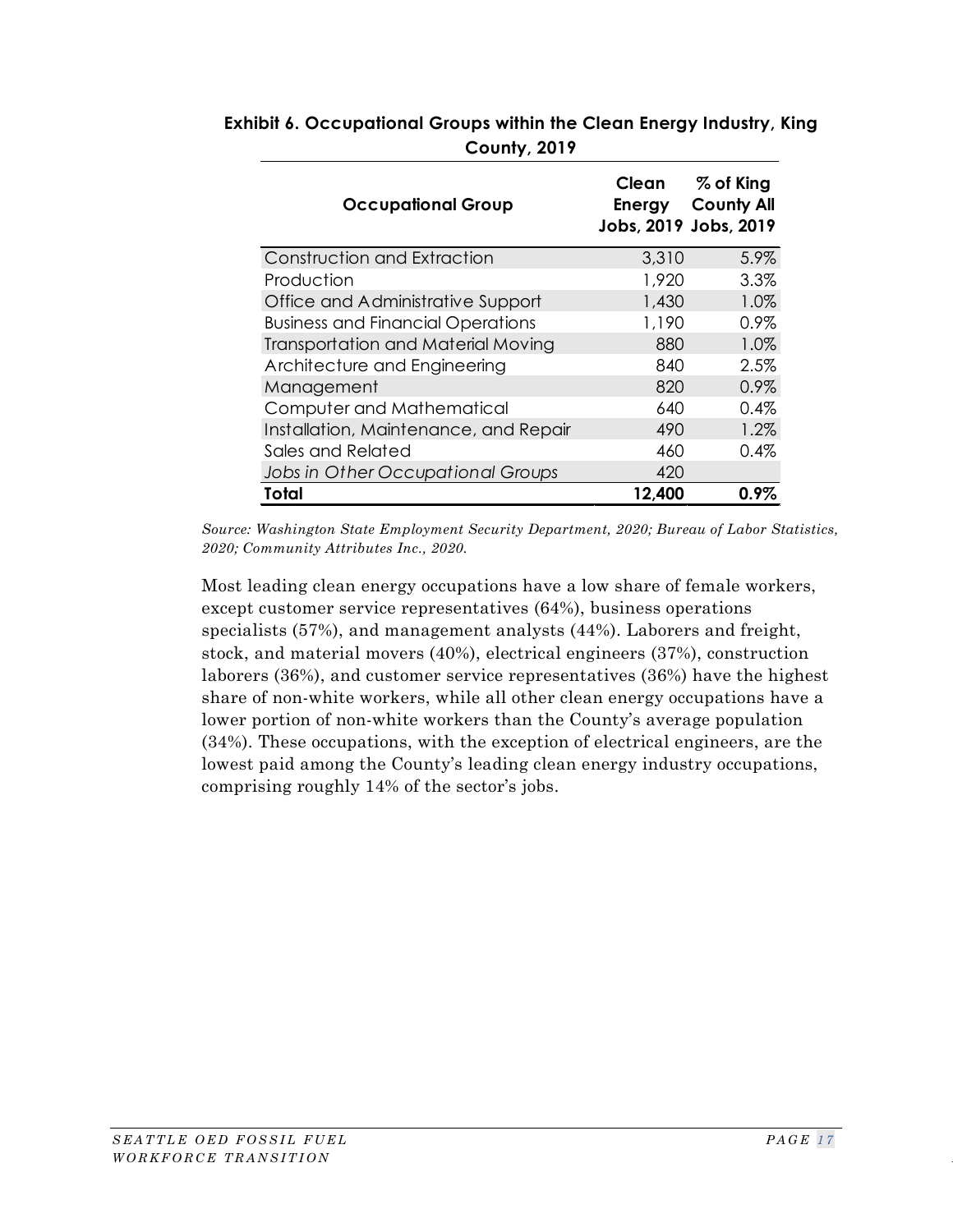<span id="page-25-0"></span>

| <b>Occupational Group</b>                 | Occupation                                                                     | Jobs.<br>2019 | Median<br>Annual<br>Wage | <b>Share</b><br><b>Age 55</b><br>and<br>Above | Z<br>Female | <b>Share</b><br>Non-<br>White |
|-------------------------------------------|--------------------------------------------------------------------------------|---------------|--------------------------|-----------------------------------------------|-------------|-------------------------------|
| Construction and Extraction               | <b>Construction Laborers</b>                                                   | 1,080         | \$37,336                 | 16%                                           | $6\%$       | 36%                           |
| Production                                | Miscellaneous Assemblers and Fabricators                                       | 770           | \$37,669                 | <b>NA</b>                                     | <b>NA</b>   | <b>NA</b>                     |
| Office and Administrative Support         | <b>Customer Service Representatives</b>                                        | 490           | \$30,997                 | 13%                                           | 64%         | 36%                           |
| Construction and Extraction               | Operating Engineers and Other Construction<br><b>Equipment Operators</b>       | 460           | \$60,281                 | 26%                                           | $3\%$       | 18%                           |
| Construction and Extraction               | First-Line Supervisors of Construction Trades and<br><b>Extraction Workers</b> | 360           | \$71,354                 | 28%                                           | $6\%$       | 16%                           |
| <b>Business and Financial Operations</b>  | <b>Business Operations Specialists, All Other</b>                              | 330           | \$60,786                 | 22%                                           | 57%         | 34%                           |
| Construction and Extraction               | Paving, Surfacing, and Tamping Equipment<br><b>Operators</b>                   | 260           | \$56,633                 | 25%                                           | $4\%$       | 17%                           |
| <b>Transportation and Material Moving</b> | Crane and Tower Operators                                                      | 260           | \$61,387                 | 28%                                           | 3%          | 21%                           |
| Construction and Extraction               | Carpenters                                                                     | 250           | \$48,348                 | 19%                                           | $3\%$       | 29%                           |
| Computer and Mathematical                 | Software Developers                                                            | 230           | \$140,234                | <b>NA</b>                                     | <b>NA</b>   | <b>NA</b>                     |
| <b>Transportation and Material Moving</b> | Laborers and Freight, Stock, and Material<br>Movers, Hand                      | 210           | \$27,487                 | 15%                                           | 20%         | 40%                           |
| Management                                | <b>Construction Managers</b>                                                   | 210           | \$75,552                 | 28%                                           | 12%         | 14%                           |
| Management                                | <b>General and Operations Managers</b>                                         | 210           | \$92,185                 | 20%                                           | 30%         | 23%                           |
| Architecture and Engineering              | <b>Electrical Engineers</b>                                                    | 190           | \$88,763                 | 28%                                           | 9%          | 37%                           |
| <b>Business and Financial Operations</b>  | <b>Management Analysts</b>                                                     | 180           | \$76,941                 | 28%                                           | 44%         | 29%                           |
|                                           | Jobs in Other Occupations                                                      | 6,910         |                          |                                               |             |                               |
|                                           | Total                                                                          | 12,400        |                          |                                               |             |                               |

## **Exhibit 7. Leading Occupations within the Clean Energy Industry, King County, 2019**

*Source: Washington State Employment Security Department, 2020; EMSI, 2020; Community Attributes Inc., 2020.*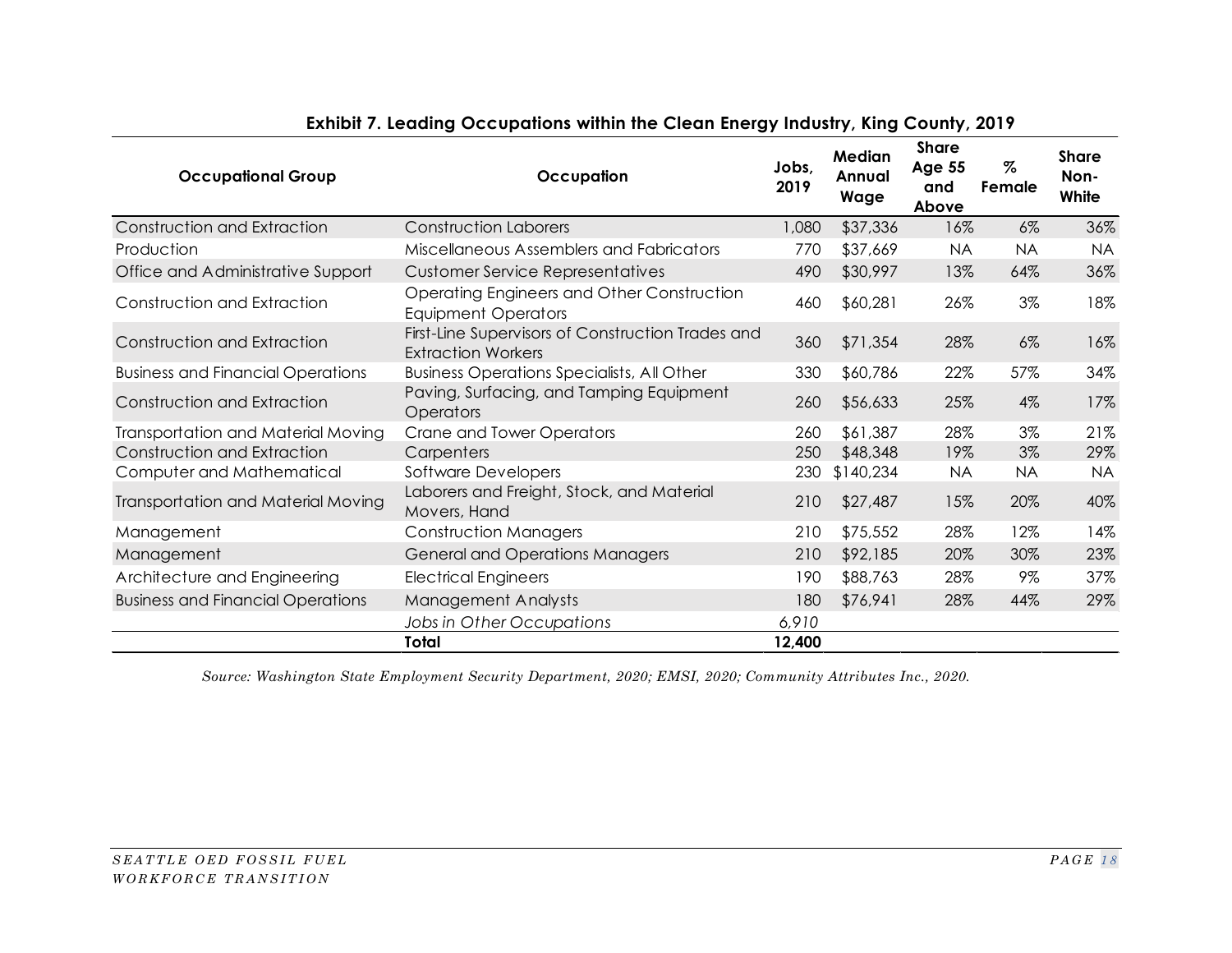#### *Support Activities*

Businesses in the fossil fuel and clean energy industries both rely on similar professional support activities for various administrative, legal, financial, and businesses services. These occupations are not unique to any one sector, and it is reasonable to assume that workers in these occupations could secure employment in other industries, including the clean energy sector, if displaced from fossil fuels. However, workers who rely on skills specific to fossil fuels such as pipefitters or other construction workers building and maintaining fossil fuel infrastructure are expected to require more resources in such a transition. Transitioning to clean energy jobs, particularly in clean energy production and energy efficiency, requires more knowledge in content areas with a clear scientific component and more technical skills than the average job. [34](#page-26-1)

# <span id="page-26-0"></span>**CLEAN ENERGY INDUSTRY AND OCCUPATIONAL OUTLOOK**

Clean energy employment has strong potential to increase significantly nationwide as well as in Seattle. The American Council for an Energy-Efficient Economy (ACEEE) estimates that implementing its proposed set of government energy efficiency investments, many using existing federal programs, would create 200,000 U.S. jobs per year from 2021 to 2025, then 60,000 per year through 2030. These investments include expanded tax incentives and increased funding for state and local energy efficiency measures, among others. Investment in green buildings has the highest employment potential, with \$35.4 billion in federal incentives for energy upgrades in existing homes and energy efficient new construction expected to create 377,000 jobs nationwide over the next three years. Similarly, \$37.3 billion in tax credits for electric vehicles, charging stations, and trucks, as well as incentives for mass transportation projects, could result in 129,000 new jobs in the same timeframe. These investments in labor-intensive projects could boost employment and create energy savings exceeding initial costs, in addition to slowing climate change. [35](#page-26-2)

In Washington state, the clean energy industry has experienced rapid growth over recent years. Currently, 55% of the state's clean energy jobs are in the

<span id="page-26-1"></span><sup>34</sup> Mark Muro et al., page 22.35 American Council for an Energy-Efficient Economy (ACEEE), "Job and Climate Impacts from Energy Efficiency Investments" (August 2020), <u>Link</u>.<br><sup>35</sup> American Council for an Energy-Efficient Economy (ACEEE), "Job and Climate

<span id="page-26-3"></span><span id="page-26-2"></span>Impacts from Energy Efficiency Investments" (August 2020), [Link.](https://www.eenews.net/assets/2020/08/04/document_daily_01.pdf)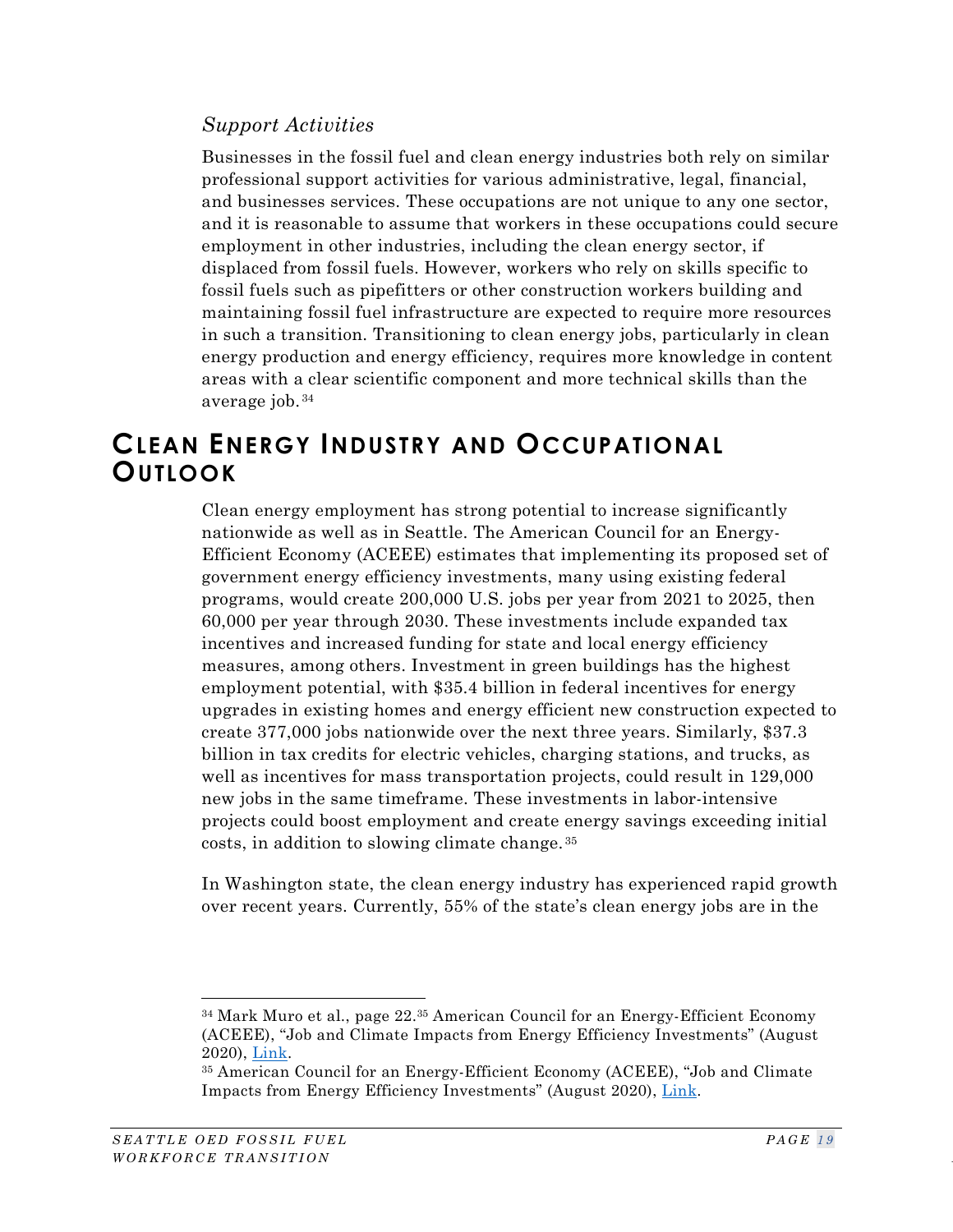Seattle metropolitan area, while Washington's rural areas together rank second in the state for clean energy workers. [36](#page-26-3)

The 2019 Clean Energy Transformation Act commits the state to 100% clean energy standards by 2045. The law will phase out coal electricity production by 2025, implement emission reduction targets in 2030, and increase investments in renewable energy sources. [37](#page-27-0) These policies are likely to further grow employment in the local clean energy industry primarily in residential and large commercial building retrofits and solar PV construction.

In 2020, however, the COVID-19 pandemic has had a substantial impact on the clean energy industry's workforce. Through October 2020, more than 17,000 clean energy workers remained unemployed, which represents 19% of the sector's total workforce [38.](#page-27-1) Most clean energy workers in Washington are employed by firms with fewer than 20 employees. These small businesses are less resistant to financial shocks than larger counterparts and have been disproportionately impacted by the economic slowdown and declining incentives.

Despite these setbacks, federal, state and local clean energy initiatives have the potential to create thousands of jobs. Every \$1 million invested in the "Resilient Recovery Portfolio," a group of 14 programs analyzed by Climate Xchange and the Low Carbon Prosperity Institute, would support 10 jobs in Washington state. Jobs in the portfolio have an average wage of \$51,400 per year, slightly higher than in the state economy overall. [39](#page-27-2)

Other studies also support an optimistic outlook for clean energy in Washington state. Robert Pollin et al. <sup>[40](#page-27-3)</sup> found that clean energy investment in the state can materialize in two ways: expanding the supply of renewable energy; and improving energy efficiency standards of buildings, transportation, and industrial production. A projected \$6.6 billion invested in these areas per year over the next 15 years could result in 36,000 to 41,000 annual new jobs in Washington state. These jobs would include occupations in construction, sales, production, engineering, and administrative support, with average annual compensation ranging from \$52,000 to \$90,000.

Fossil fuel employment would decline by 3.5% per year in this scenario, but that effect would be less than the number of fossil fuel workers already

<sup>&</sup>lt;sup>36</sup> *Clean Jobs Washington*, E2 (2019), <u>Link</u>.<br><sup>37</sup> Washington Clean Energy Transformation Act (RCW 19.405).

<span id="page-27-2"></span><span id="page-27-1"></span><span id="page-27-0"></span><sup>38</sup> https://e2.org/wp-content/uploads/2020/11/E2-Clean-Jobs-Washington-2020.pdf.

<span id="page-27-3"></span><sup>39</sup> Jonah Kurman-Faber, Kevin Tempest, Ruby Wincele, "Building Back Better" (August 2020), <u>Link</u>.<br><sup>40</sup> Robert Pollin, Heidi Garret-Peltier, and Jeannette Wicks-Lim, "A Green New Deal

For Washington State" (December 2017), [Link.](https://www.greenpolicy360.net/mw/images/Green_New_Deal_-_WashingtonState_12-23-17.pdf)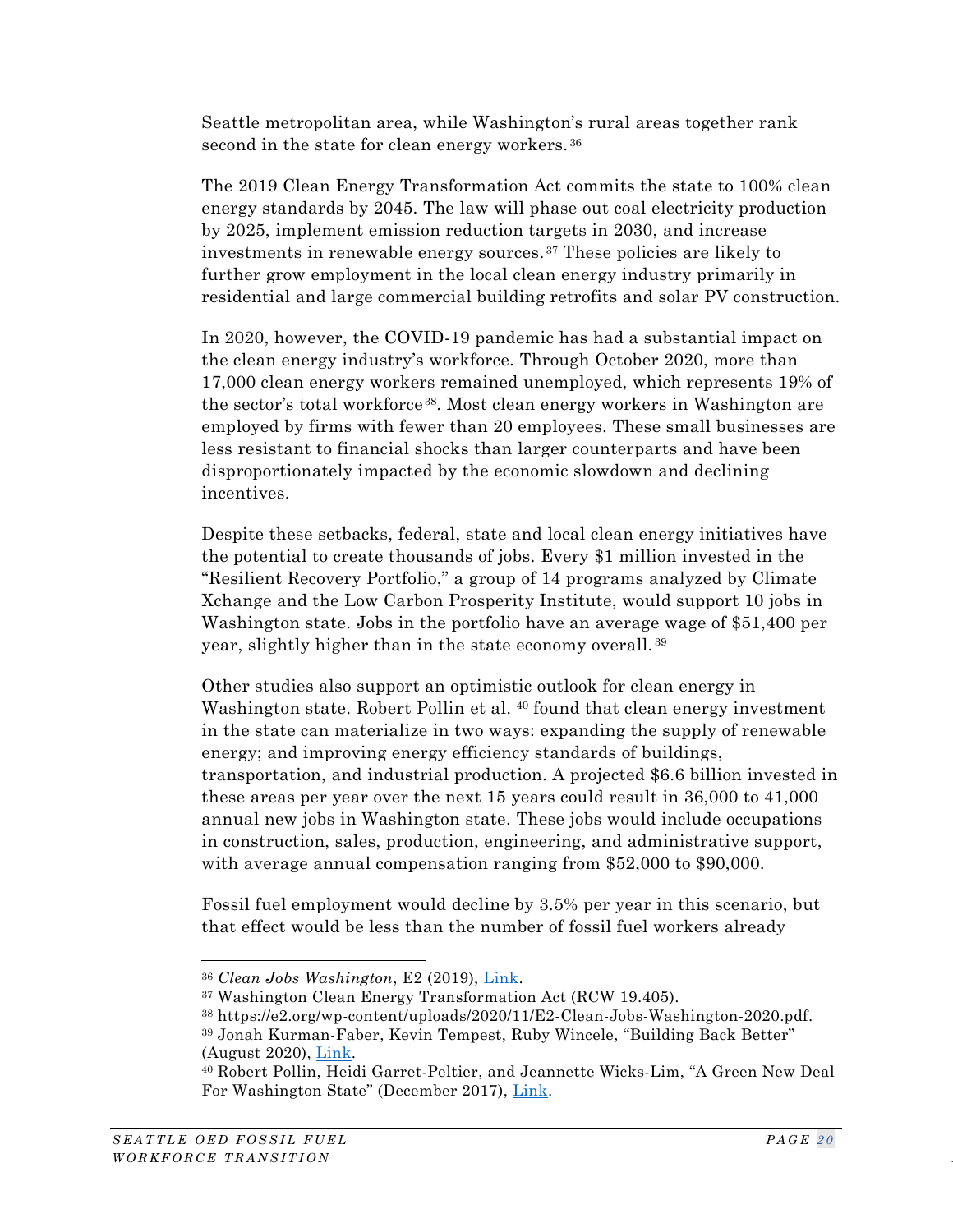expected to retire voluntarily. An average of 170 fossil fuel workers are projected to turn 65 in Washington state every year through 2035. All workers in the sector would benefit from \$30–\$40 million per year in retraining and relocation support [41.](#page-28-0) While additional demographics analysis would be needed to project retirement rates of King County's fossil fuel and convenience store workers, this type of investment could provide for a just transition for all of the area's fossil fuel workers.

## Outlook by Occupations

Clean energy occupations include the most commonly held positions in identified clean energy firms, along with additional jobs identified as clean energy occupations, e.g., solar photovoltaic installers. **[Exhibit 8](#page-29-0)** details leading clean energy occupations representing at least 1.5% of total workers in clean energy in King County in 2019. Occupational projections are based on the countywide outlook across all sectors published by the Washington State Employment Security Department.

According to this analysis, the most common occupation, construction laborers, are expected to increase by 4.6% by 2028 in King County. Management analysts are expected to increase the most, by 27.8%. Customer service representatives, business operations specialists, electrical engineers, management analysts, and general and operations managers are projected to see local double-digit increases.

While the occupations expected to be more in demand in Seattle's emerging clean energy economy may not directly match those declining in fossil fuel industry, a variety of pathways for positions such as pipefitters and fusers can be explored to map effective transitions. The up skilling of workers through stackable micro credentials [42](#page-28-1) and specialized trainings for electricians, sheet metal and HVAC workers, and plumbers and pipefitters can ensure a robust local labor market and continued employment.

<span id="page-28-1"></span><span id="page-28-0"></span><sup>41</sup> This figure is based on assumptions on the annual costs of providing pension guarantee for workers aged 65 and older, glide path to retirement for workers aged 60 to 64, retraining and 100% wage replacement (2 years), wage insurance after reemployment, capped at \$10,000 (4 years) or unemployment benefits with no reemployment for workers under 60. It also assumes that the pattern of employment contraction due to the transition from fossil fuels will entail periods of steady annual job losses which alternate with sporadic periods of larger annual losses. <sup>42</sup> Micro-credentials are defined as short, competency-based recognition that allows a worker to demonstrate mastery in a particular area. They differ from traditional degrees and certificates in that they are generally offered in shorter or more flexible timespans and tend to be more narrowly focused. Micro-credentials can be offered online, in the classroom, or via a hybrid of both.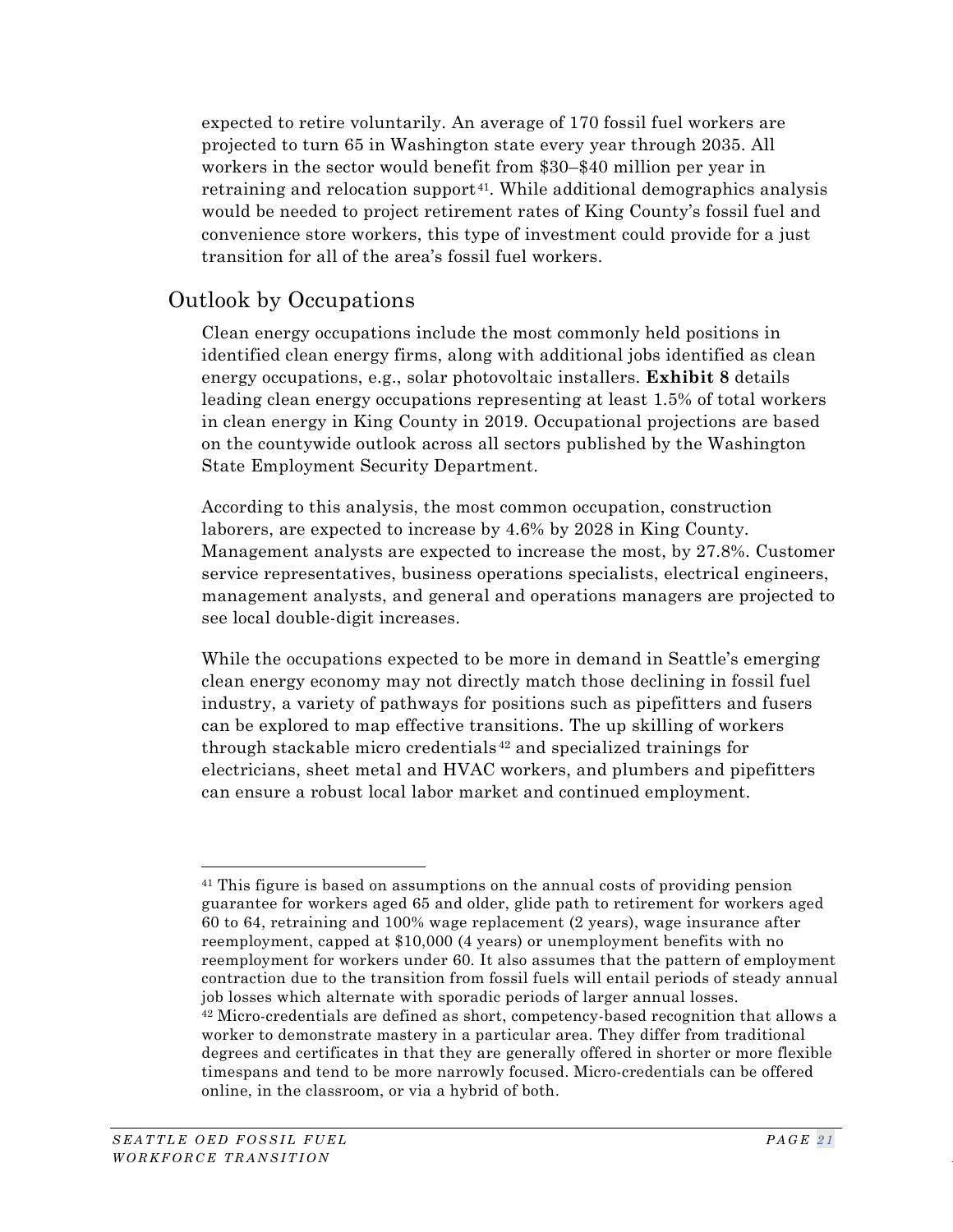| Occupation                                                               | 2019 Jobs | Growth rate,<br>$'19 - '28$ |
|--------------------------------------------------------------------------|-----------|-----------------------------|
| <b>Construction Laborers</b>                                             | 1,080     | 4.6%                        |
| Miscellaneous Assemblers and Fabricators                                 | 770       | 0.0%                        |
| <b>Customer Service Representatives</b>                                  | 490       | 14.3%                       |
| Operating Engineers and Other Construction<br><b>Equipment Operators</b> | 460       | 4.3%                        |
| First-Line Supervisors of Construction Trades<br>and Extraction Workers  | 360       | 5.6%                        |
| <b>Business Operations Specialists, All Other</b>                        | 330       | 12.1%                       |
| Paving, Surfacing, and Tamping Equipment<br>Operators                    | 260       | 3.8%                        |
| <b>Crane and Tower Operators</b>                                         | 260       | 3.8%                        |
| Carpenters                                                               | 250       | 4.0%                        |
| Software Developers                                                      | 230       | 4.3%                        |
| Laborers and Freight, Stock, and Material<br>Movers, Hand                | 210       | 9.5%                        |
| <b>Construction Managers</b>                                             | 210       | 9.5%                        |
| <b>General and Operations Managers</b>                                   | 210       | 19.0%                       |
| <b>Electrical Engineers</b>                                              | 190       | 10.5%                       |
| Management Analysts                                                      | 180       | 27.8%                       |
| Jobs in Other Occupations                                                | 6,910     |                             |
| Total                                                                    | 12,400    |                             |

<span id="page-29-0"></span>**Exhibit 8. Leading Clean Energy Industry Occupations by Employment and Projections, King County, 2019-2028**

*Sources: Washington State Employment Security Department, 2020; Community Attributes Inc., 2020.*

*Note: The growth rate projections from the Washington State Employment Security Department are based on historical data that was released prior to the production of projections, Therefore, projections will not be affected or include impacts by the COVID-19 pandemic and response efforts. Furthermore, projections mostly likely do not account for potential future policy decisions that may drive the transition from fossil fuels or incentivize clean energy economy growth.*

# Stakeholder Engagement Findings

This section summarizes the findings from stakeholder interviews regarding prospects and challenges for the future of clean energy industry in King County.

• Stakeholders indicated that state restrictions under COVID-19 have greatly affected the local clean energy industry as well as disadvantaged communities with access to facilities and sites difficult, business postponed, and temporary employee layoffs. Six months into the pandemic the sector was opening back up and recovering, with sales inquiries growing but customers remaining less willing to commit.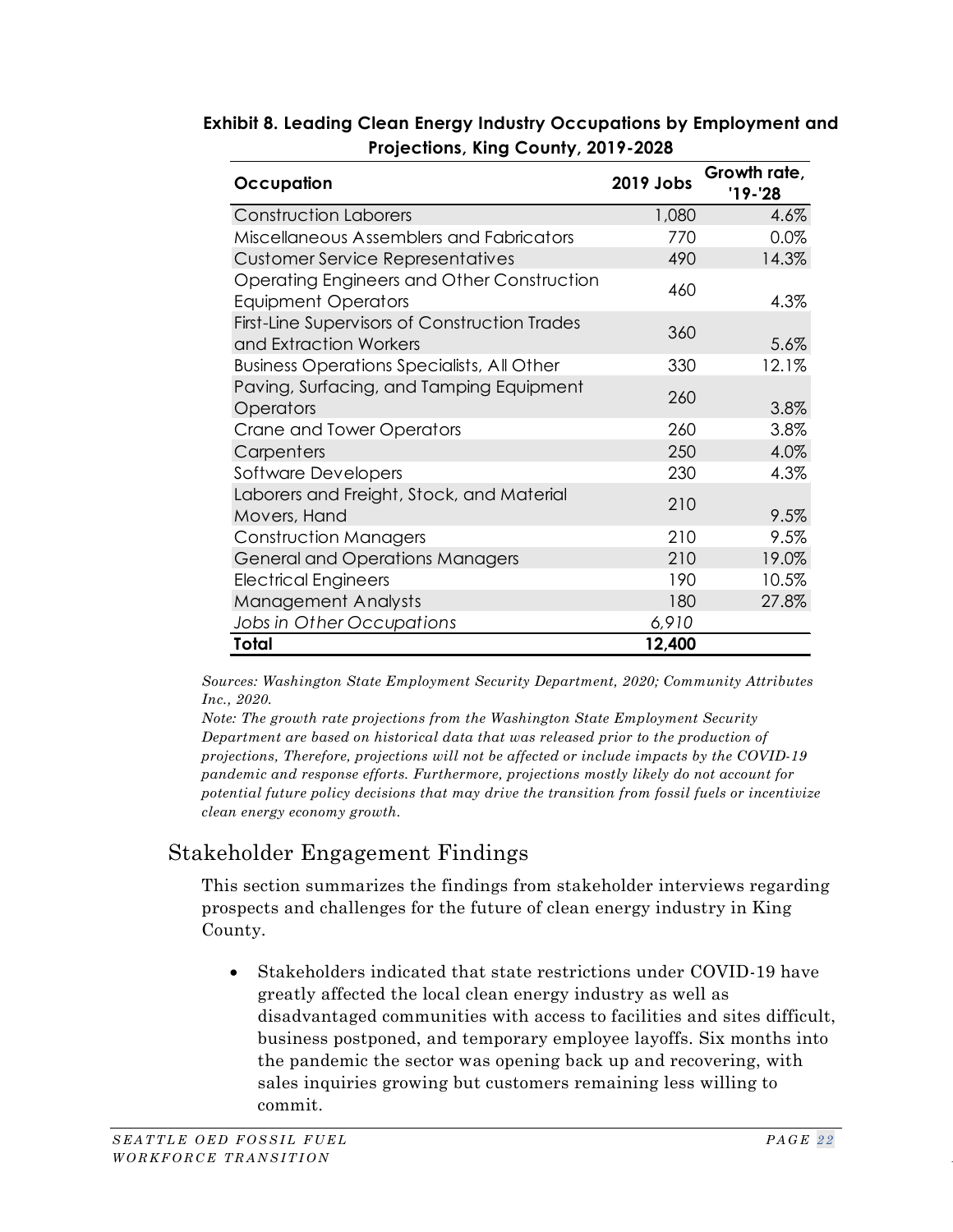- Seattle's clean energy sector is seeing growing interest in solar, energy efficiency, fuel shifting, electrification, energy eco-districts, electric vehicle (EV) charging stations, and battery storage, as well as corporate climate and diversity commitments. Overall Seattle clean energy industry leaders see a strong outlook for job growth even with continued COVID-19 impacts and federal policy uncertainty. If not extended by Congress, federal solar tax credits scheduled to ramp down 12/31/2020 and sunset 12/31/22 could undercut the young industry. The potential for new clean energy friendly recovery programs and policies at federal, state, and local levels in the coming years, such as stimulus funding tied to living wage job creation and funding for basic health care for small businesses, could further strengthen and stabilize the industry.
- Clean energy companies are generally bullish on continued growth in business and employment. Employers cited competitive current renewable prices and the likelihood of future reductions as growth drivers for the industry.
- Non-union clean energy companies have had a hard time hiring electrical engineers due to Seattle's construction boom. The current economic downturn may ease this shortage somewhat, but Washington's relatively strict labor guidelines are likely to extend the demand for licensed electricians.
- Clean energy sector demographics are reported to be changing from older white males to a younger, more diverse workforce. Employers are recognizing the need for different perspectives and acknowledging workers "can't all come from the same mindset" to solve problems effectively. Clean energy employers are becoming more interested in recruiting youth with diverse backgrounds and hiring workers with vocational training rather than 4-year degrees, following Google's lead – those with the right skills don't need full undergraduate degrees.
- Stakeholders note that Seattle utility infrastructure is growing and decentralizing, leading to more successful installations of distributed generation. However, increasing competition from larger California solar installers is seen as a growing threat to local clean energy business owners.
- While COVID-19 is increasing ventilation needs—more fresh air is required which expends more energy—the future of office space needs is a major unknown. Solar installers point out with facility upgrades and conversions underway, placement of HVAC and other equipment on roofs can be consolidated to improve spacing for solar arrays.
- Greening of the transportation sector is another major growth opportunity in the form of quality job creation for marginalized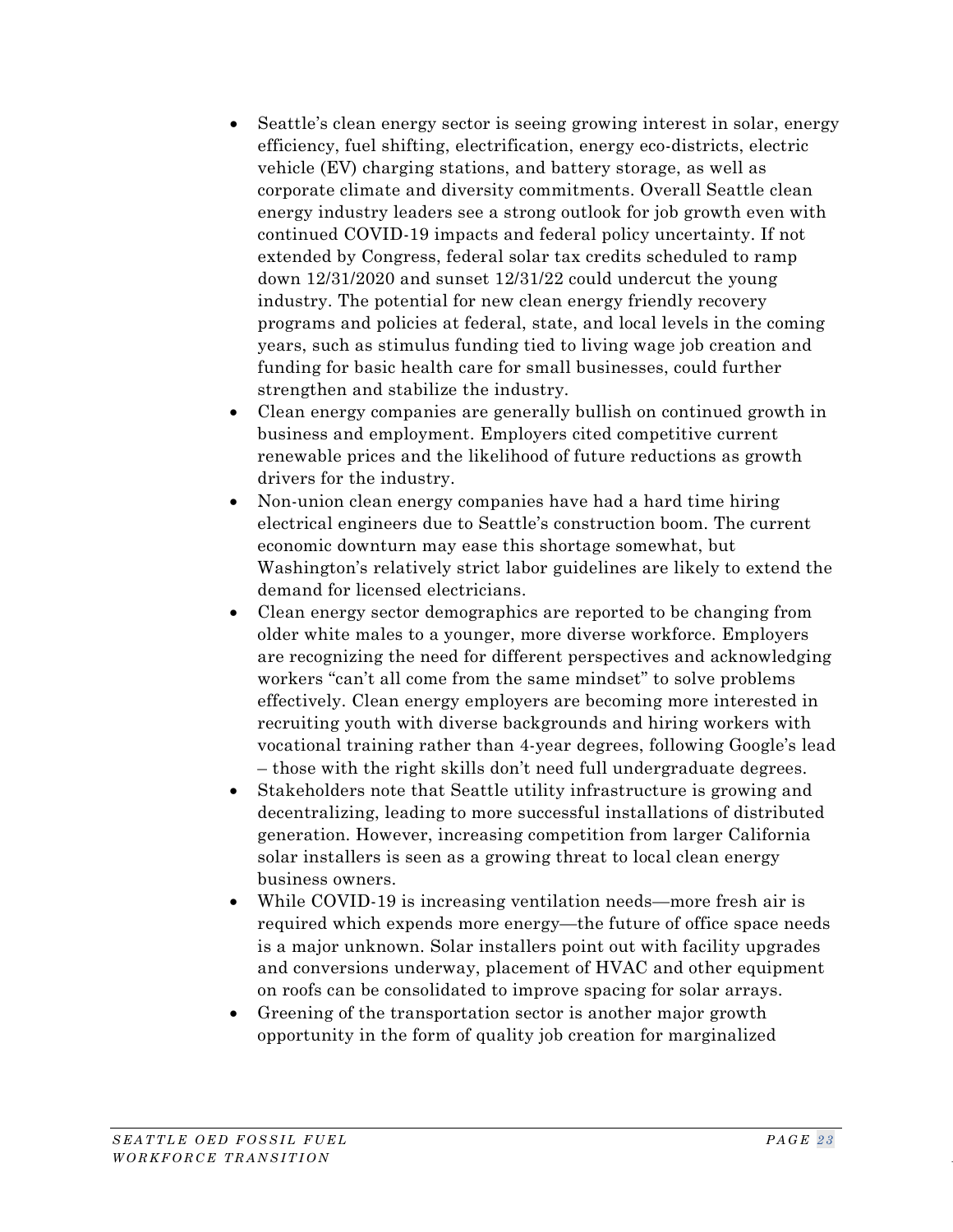communities, both with EV charging and biofuel retrofits for large diesel fleets. [43](#page-31-1)

# <span id="page-31-0"></span>**WAGES, KNOWLEDGE AND SKILLS ANALYSIS**

Broadly, both fossil fuel and clean energy jobs have low entry barriers, with relatively higher educational requirements for clean energy jobs. Most leading occupations in these industries require little to no higher education and few years of on-the-job experience for entry. Additionally, some occupations have direct crossover potential between fossil fuels and clean energy.

# Required Education Levels

**[Exhibit 9](#page-32-0)** shows the leading clean energy occupations in King County and respective required levels of education. Construction laborers make up the largest clean energy occupation, of which 93% require a high school education or less. Other occupations in the clean energy industry that mostly require a high school diploma or less include laborers and freight, stock, and material movers, paving, surfacing, and tamping equipment operators, and operating engineers and other construction equipment operators.

Roughly 55% of total jobs within leading clean energy occupations require a high school education or less, and 24% require a bachelor's degree or higher. Several clean energy occupations require specialized certificates, including electricians, construction managers, plumbers, HVAC mechanics, and wind turbine service technicians.

An estimated 65% of fossil fuel occupations require a high school education or less, and fewer fossil fuel sector jobs tend to require post-secondary certificates as shown in **[Exhibit 10](#page-32-1)**. Overall, only 3% of jobs within leading fossil fuel occupations require a bachelor's degree or higher.

# Required Work Experience

Clean energy and fossil fuel jobs can also be compared by required work experience. While 43% of jobs in leading clean energy occupations require none to less than a year of on-the-job experience, that percentage is higher (53%) for fossil fuel leading occupations. Among leading occupations, there is a greater share of clean energy jobs that require more than four years of work experience. These include construction managers, management analysts, general and operations managers and software developers (**[Exhibit](#page-33-0)  [11](#page-33-0)** and **[Exhibit 12](#page-33-1)**).

<span id="page-31-1"></span><sup>43</sup> Witt, Hays December 2019. "Connecting Disadvantaged Communities to Quality Jobs in the Transportation Electrification Sector: An Initial Assessment." Prepared for the Drive Clean Seattle Program.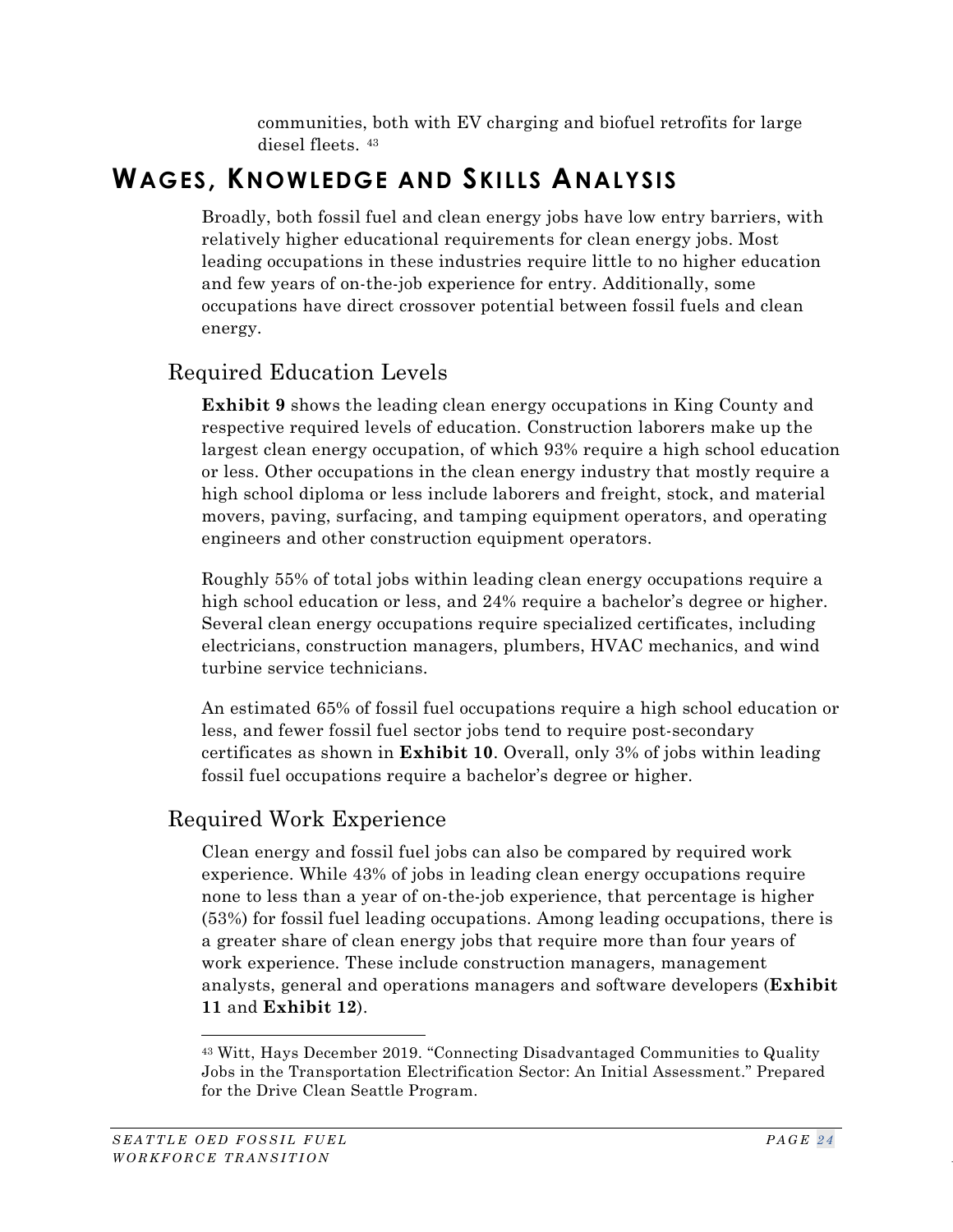| Occupation                                                           | Less than a<br><b>High School</b><br><b>Diploma</b> | High<br>School<br><b>Diploma</b> | Post-<br>Secondary<br>Certificate | Some<br>College<br><b>Courses</b> | Associate's<br>Degree | <b>Bachelor's</b><br>Degree or<br>Higher |
|----------------------------------------------------------------------|-----------------------------------------------------|----------------------------------|-----------------------------------|-----------------------------------|-----------------------|------------------------------------------|
| <b>Construction Laborers</b>                                         | 23%                                                 | 70%                              | $6\%$                             | 0%                                | 0%                    | $1\%$                                    |
| Miscellaneous Assemblers and Fabricators                             | 30%                                                 | 48%                              | 7%                                | 11%                               | $3\%$                 | 0%                                       |
| Customer Service Representatives                                     | $3\%$                                               | 34%                              | 2%                                | $7\%$                             | $6\%$                 | 48%                                      |
| Operating Engineers and Other Construction Equipment Operators       | 13%                                                 | 67%                              | 18%                               | $2\%$                             | 0%                    | 0%                                       |
| First-Line Supervisors of Construction Trades and Extraction Workers | 7%                                                  | 25%                              | 29%                               | 26%                               | 8%                    | 5%                                       |
| <b>Business Operations Specialists, All Other</b>                    | $1\%$                                               | 17%                              | 12%                               | $6\%$                             | 7%                    | 57%                                      |
| Paving, Surfacing, and Tamping Equipment Operators                   | 37%                                                 | 43%                              | 18%                               | $1\%$                             | 0%                    | 0%                                       |
| Crane and Tower Operators                                            | 8%                                                  | 32%                              | 61%                               | 0%                                | 0%                    | 0%                                       |
| Carpenters                                                           | 17%                                                 | 47%                              | 23%                               | 5%                                | 6%                    | 2%                                       |
| Software Developers                                                  | 0%                                                  | 0%                               | 1%                                | 0%                                | 3%                    | 95%                                      |
| Laborers and Freight, Stock, and Material Movers, Hand               | 19%                                                 | 70%                              | 0%                                | 5%                                | 5%                    | 0%                                       |
| <b>Construction Managers</b>                                         | 0%                                                  | 0%                               | 4%                                | 12%                               | 4%                    | 80%                                      |
| <b>General and Operations Managers</b>                               | 0%                                                  | 15%                              | 9%                                | 19%                               | 9%                    | 48%                                      |
| <b>Electrical Engineers</b>                                          | 0%                                                  | $3\%$                            | 0%                                | 0%                                | 2%                    | 95%                                      |
| <b>Management Analysts</b>                                           | 0%                                                  | 0%                               | 0%                                | 0%                                | 0%                    | 100%                                     |

#### **Exhibit 9. Leading Clean Energy Occupations by Required Level of Education, King County, 2020**

#### **Exhibit 10. Leading Fossil Fuel Occupations by Required Level of Education, King County, 2020**

<span id="page-32-0"></span>

| Occupation                                                     | Less than<br>a High<br>School<br><b>Diploma</b> | High<br>School<br><b>Diploma</b> | Post-<br>Secondary<br>Certificate | Some<br>College<br><b>Courses</b> | Associate's<br><b>Degree</b> | <b>Bachelor's</b><br>Degree or<br>Higher |
|----------------------------------------------------------------|-------------------------------------------------|----------------------------------|-----------------------------------|-----------------------------------|------------------------------|------------------------------------------|
| Miscellaneous Assemblers and Fabricators                       | 30%                                             | 48%                              | 7%                                | 11%                               | $3\%$                        | 0%                                       |
| Construction Laborers                                          | 23%                                             | 70%                              | $6\%$                             | $0\%$                             | 0%                           | $1\%$                                    |
| Automotive Service Technicians and Mechanics                   | $7\%$                                           | 35%                              | 51%                               | 4%                                | $4\%$                        | 0%                                       |
| Plumbers, Pipefitters, and Steamfitters                        | 10%                                             | 34%                              | 52%                               | 2%                                | 2%                           | 0%                                       |
| Automotive Body and Related Repairers                          | 23%                                             | 42%                              | 35%                               | 0%                                | 0%                           | 0%                                       |
| Operating Engineers and Other Construction Equipment Operators | 13%                                             | 67%                              | 18%                               | $2\%$                             | 0%                           | 0%                                       |
| Office Clerks, General                                         | 2%                                              | 41%                              | $7\%$                             | 15%                               | 36%                          | 0%                                       |
| Laborers and Freight, Stock, and Material Movers, Hand         | 19%                                             | 70%                              | 0%                                | 5%                                | 5%                           | 0%                                       |
| Heavy and Tractor-Trailer Truck Drivers                        | 19%                                             | 56%                              | 15%                               | 5%                                | $1\%$                        | 5%                                       |
| Welders, Cutters, Solderers, and Brazers                       | 22%                                             | 42%                              | 26%                               | 7%                                | $3\%$                        | 0%                                       |
| General and Operations Managers                                | $0\%$                                           | 15%                              | 9%                                | 19%                               | $9\%$                        | 48%                                      |
| Automotive and Watercraft Service Attendants                   | 16%                                             | 59%                              | 23%                               | $2\%$                             | 0%                           | 0%                                       |
| First-Line Supervisors of Production and Operating Workers     | $3\%$                                           | 44%                              | 9%                                | 14%                               | $6\%$                        | 24%                                      |

<span id="page-32-1"></span>*Sources: Washington State Employment Security Department, 2020; O\*NET, 2020.*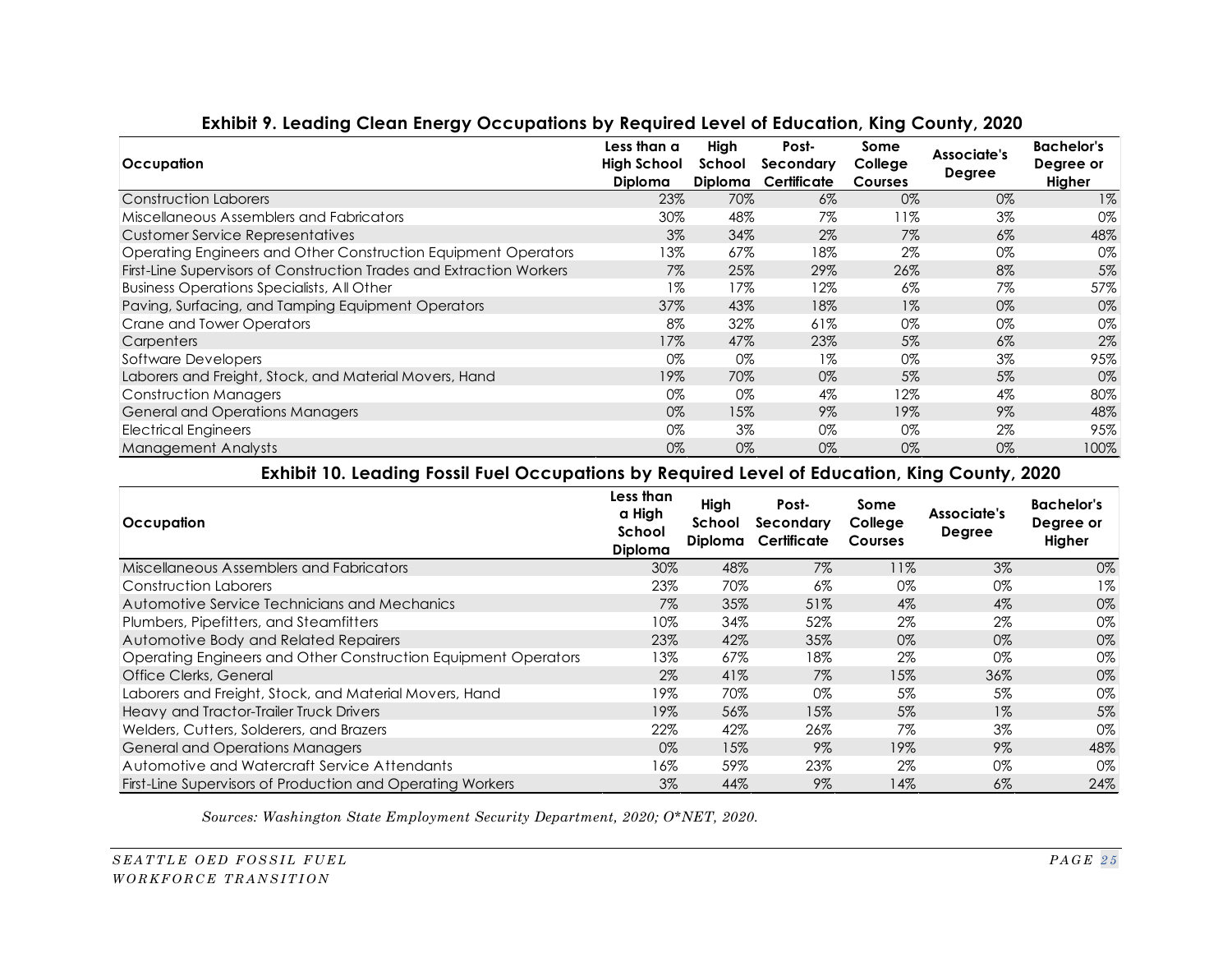| Occupation                                                           |       | vear or | 1-4 years | 4-10 years | Over 10 |
|----------------------------------------------------------------------|-------|---------|-----------|------------|---------|
|                                                                      | None  | less    |           |            | years   |
| <b>Construction Laborers</b>                                         | 17%   | 54%     | 26%       | 2%         | 0%      |
| Miscellaneous Assemblers and Fabricators                             | 36%   | 42%     | 12%       | 10%        | 1%      |
| <b>Customer Service Representatives</b>                              | 3%    | 27%     | 51%       | 18%        | 0%      |
| Operating Engineers and Other Construction Equipment Operators       | 6%    | 20%     | 54%       | 12%        | 9%      |
| First-Line Supervisors of Construction Trades and Extraction Workers | 3%    | 14%     | 33%       | 41%        | 9%      |
| <b>Business Operations Specialists, All Other</b>                    | 9%    | 10%     | 46%       | 28%        | 7%      |
| Paving, Surfacing, and Tamping Equipment Operators                   | 15%   | 43%     | 21%       | 22%        | 0%      |
| <b>Crane and Tower Operators</b>                                     | 20%   | 33%     | 31%       | 15%        | $1\%$   |
| Carpenters                                                           | 8%    | 27%     | 41%       | 19%        | 5%      |
| Software Developers                                                  | 15%   | 0%      | 22%       | 51%        | 12%     |
| Laborers and Freight, Stock, and Material Movers, Hand               | 35%   | 44%     | 16%       | 2%         | 3%      |
| <b>Construction Managers</b>                                         | 0%    | 0%      | 8%        | 64%        | 28%     |
| <b>General and Operations Managers</b>                               | $1\%$ | 5%      | 33%       | 46%        | 14%     |
| <b>Electrical Engineers</b>                                          | 3%    | 8%      | 53%       | 18%        | 19%     |
| <b>Management Analysts</b>                                           | 0%    | 0%      | 35%       | 54%        | 12%     |

#### **Exhibit 11. Leading Clean Energy Occupations by Required Work Experience, King County, 2020**

#### **Exhibit 12. Leading Fossil Fuel Occupations by Required Work Experience, King County, 2020**

<span id="page-33-0"></span>

| Occupation                                                     | None  | year or<br>less | 1-4 years | 4-10 years | Over 10<br><b>years</b> |
|----------------------------------------------------------------|-------|-----------------|-----------|------------|-------------------------|
| Miscellaneous Assemblers and Fabricators                       | 36%   | 42%             | 12%       | 10%        | $1\%$                   |
| Construction Laborers                                          | 17%   | 54%             | 26%       | 2%         | 0%                      |
| Automotive Service Technicians and Mechanics                   | 5%    | 24%             | 45%       | 26%        | $1\%$                   |
| Plumbers, Pipefitters, and Steamfitters                        | 20%   | 16%             | 39%       | 22%        | 3%                      |
| Automotive Body and Related Repairers                          | 41%   | 29%             | 12%       | 13%        | 5%                      |
| Operating Engineers and Other Construction Equipment Operators | $6\%$ | 20%             | 54%       | 12%        | 9%                      |
| Office Clerks, General                                         | 8%    | 39%             | 50%       | 3%         | 0%                      |
| Laborers and Freight, Stock, and Material Movers, Hand         | 35%   | 44%             | 16%       | 2%         | 3%                      |
| Heavy and Tractor-Trailer Truck Drivers                        | $4\%$ | 53%             | 38%       | 5%         | 0%                      |
| Welders, Cutters, Solderers, and Brazers                       | 13%   | 31%             | 35%       | 15%        | 5%                      |
| <b>General and Operations Managers</b>                         | $1\%$ | 5%              | 33%       | 46%        | 14%                     |
| Automotive and Watercraft Service Attendants                   | 52%   | 10%             | 36%       | 2%         | 0%                      |
| First-Line Supervisors of Production and Operating Workers     | 9%    | 5%              | 15%       | 23%        | 48%                     |

<span id="page-33-1"></span>*Sources: Washington State Employment Security Department, 2020; O\*NET, 2020.*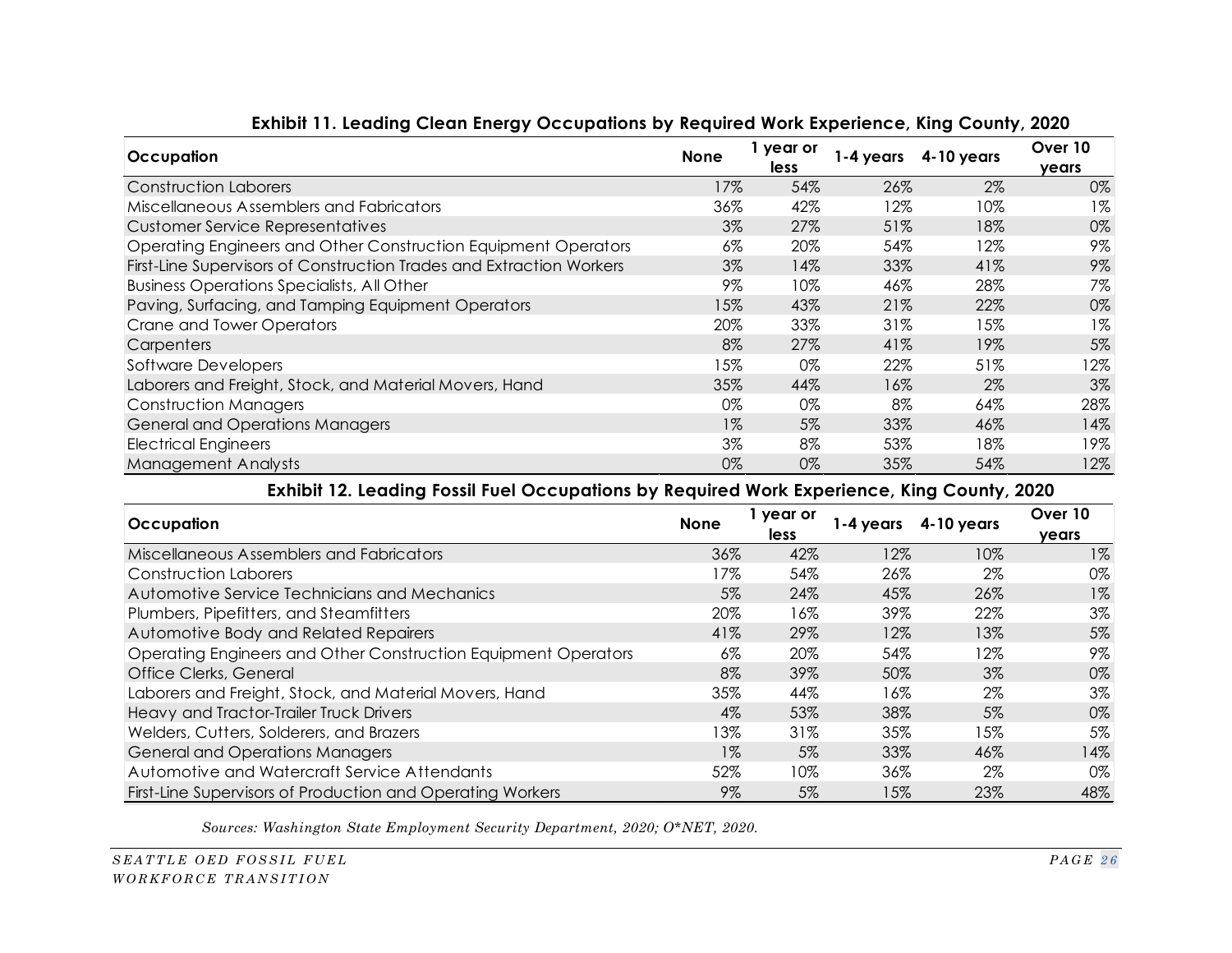# Knowledge and Skills Analysis

Fossil fuel jobs likely to be disproportionately affected by the transition to clean energy have significant shares of workers in the fossil fuel industry specifically. **[Exhibit 13](#page-36-0)** shows fossil fuel occupations: 1) with more than 100 fossil fuel jobs, and 2) with a fossil fuel industry dependency of 5% or more. The fossil fuel industry dependency by occupation is expressed as the share of fossil fuel jobs of total King County jobs within an occupation. For example, an estimated 42% of automotive glass installers and repairers in King County work in the fossil fuel industry.

Occupations in **[Exhibit 13](#page-36-0)** are grouped by the fossil fuel subsector with the highest concentration of workers in that occupation. For example, all operating engineers and other construction equipment operators that work in the fossil fuel industry are concentrated in the utility system construction. An estimated 29% of welders, cutters, solders, and brazers in the fossil fuel industry work in utility system construction, while the rest work in several other subsectors including agriculture, construction, and mining machinery manufacturing (24%) and motor vehicle body and trailer manufacturing  $(17\%)$ .

The transition from fossil fuels will impact these occupations differently depending on the transferability of knowledge and skills. Automotive glass installers and repairers and body and related repairers within the automotive mechanical and electrical repair and maintenance subsector, as well as painters of transportation equipment in motor vehicle manufacturing subsector have skills and knowledge that are presumably transferable from ICE vehicles to EVs.

The other occupations in the automotive mechanical and electrical repair and maintenance subsector from **[Exhibit 13](#page-36-0)** such as mechanics and service attendants will require some EV related skills training to transition from working on ICE vehicles to EVs. Automotive service technicians and mechanics have been identified in SJI's study on the electrification of transportation system in Washington state as part of the occupational infrastructure for EV supply chains. According to their study, automotive service technicians and mechanics are expected to grow by 4% between 2019 and 2025.

The fossil fuel and clean energy industries have four leading occupations in common: Construction Laborers; Miscellaneous Assemblers and Fabricators; Operating Engineers and Other Construction Equipment Operators; and General and Operations Managers. These four occupations have direct crossover and transferability, with similar educational and work experience requirements, but still may require deeper investigation to identify any skills specific to each industry.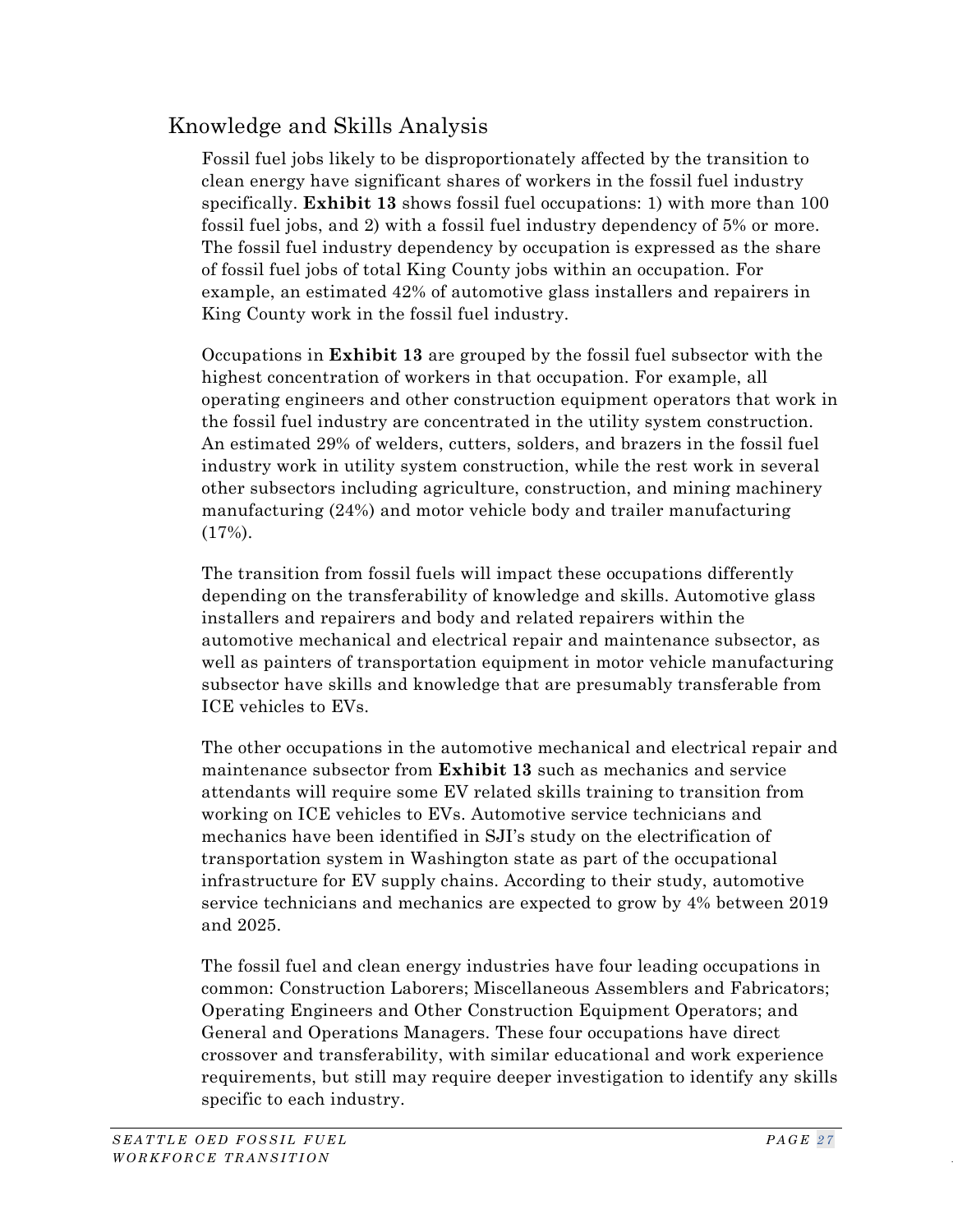The analysis of knowledge, skills, and abilities elements between occupations provides a preliminary analysis of the clean energy occupations that may be options for displaced fossil fuels workers. However, this preliminary analysis does not contain the detailed skills and abilities that may be unique to each of these occupations. Additional research and stakeholder feedback are needed to determine a more detailed list of skills required for fossil fuel industry occupations and transferability to the clean energy industry.

O\*NET OnLine provides data on knowledge, abilities, and skills required for each occupation, as defined by the Bureau of Labor Statistics Standard Occupational Classification (SOC) code. Each knowledge, ability, and skill element is ranked by both importance and level for each occupation. An analysis of these elements provides a preliminary assessment of transferable occupations based on skills. The knowledge, ability, and skills elements are broad and therefore do not identify some of the detailed and specific skills required for each occupation. Additionally, occupations defined by SOC codes, while allowing for data analysis, are also broad categories often crossing between industries. Stakeholder and interview feedback are important to distinguish the specific attributes of jobs that are unique to a specific industry such as fossil fuels and clean energy, as well as skills that are most transferable between industries.

O\*NET also provides a Career Changers matrix to identify related occupations – occupations that make use of similar skills and experience. Workers from one occupation may transfer to a job in a related occupation with minimal additional preparation. This matrix uses an algorithm to identify jobs that would require little additional training for transfer, these are related occupations. According to the Career Changers Matrix Heavy and Tractor-Trailer Truck Drivers, a fossil fuel occupation, is related to the Paving, Surfacing, and Tamping Equipment Operators occupation in the clean energy industry. Additionally, Operating Engineers and Other Construction Equipment Operators has transferability to Crane and Tower Operators, a clean energy occupation.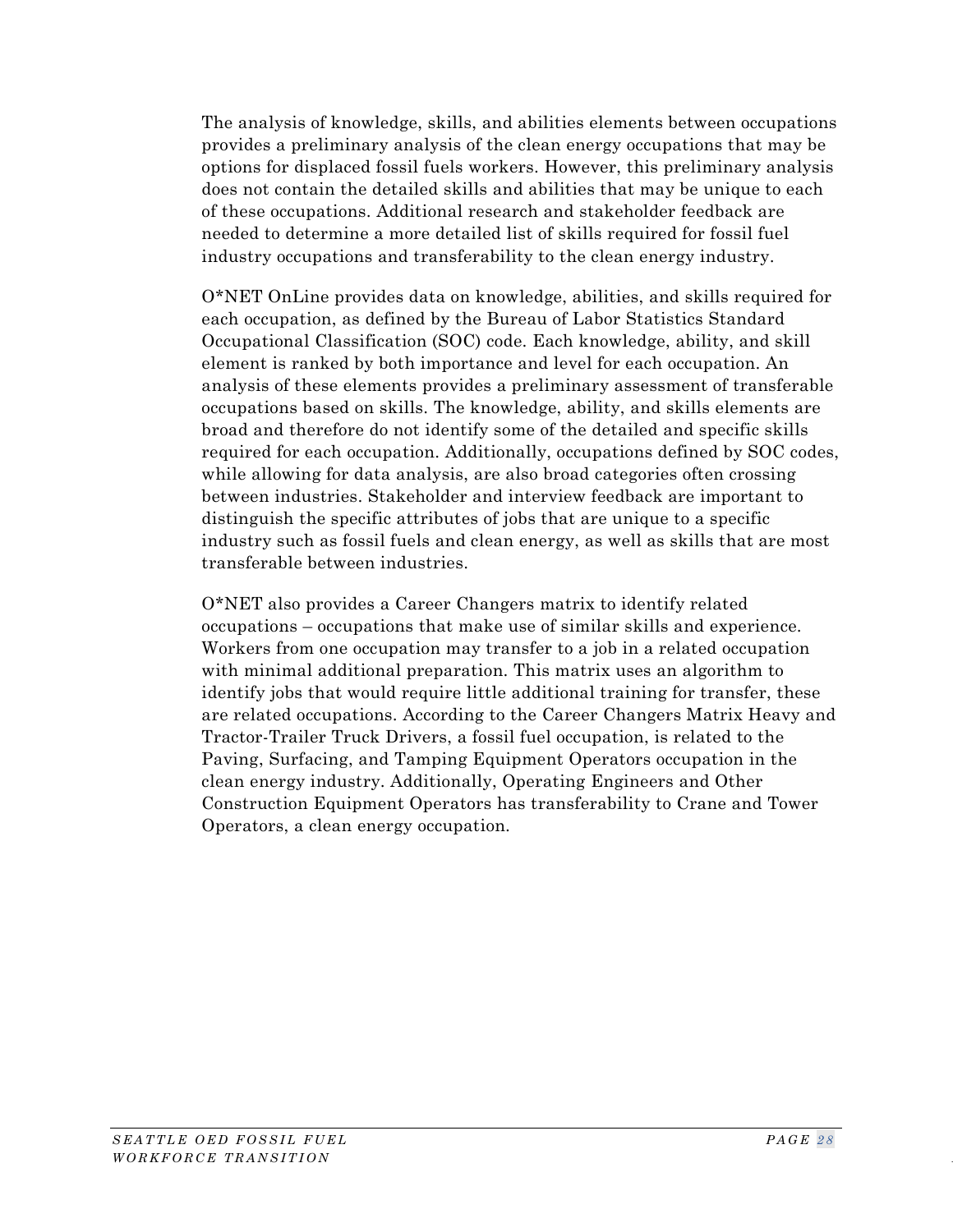<span id="page-36-0"></span>

| Subsector                                | <b>Occupation</b>                                                                  | Jobs | <b>Fossil Fuel</b><br>Industry<br>Dependency | Subsector Job<br>Concentration |
|------------------------------------------|------------------------------------------------------------------------------------|------|----------------------------------------------|--------------------------------|
|                                          | Automotive Glass Installers and Repairers                                          | 110  | 42%                                          | 100%                           |
|                                          | Automotive Body and Related Repairers                                              | 440  | 39%                                          | 100%                           |
| Automotive Mechanical                    | Automotive and Watercraft Service Attendants                                       | 160  | 31%                                          | 100%                           |
|                                          | Automotive Service Technicians and Mechanics                                       | 450  | 13%                                          | 99%                            |
| and Electrical Repair and<br>Maintenance | <b>Helpers--Production Workers</b>                                                 | 110  | 11%                                          | 87%                            |
|                                          | <b>Bus and Truck Mechanics and Diesel Engine Specialists</b>                       | 130  | $6\%$                                        | 96%                            |
|                                          | Cost Estimators                                                                    | 130  | $6\%$                                        | 84%                            |
|                                          | % of Jobs in Subsector                                                             | 61%  |                                              |                                |
|                                          | Operating Engineers and Other Construction Equipment<br>Operators                  | 230  | 10%                                          | 100%                           |
|                                          | Welders, Cutters, Solderers, and Brazers                                           | 180  | 9%                                           | 29%                            |
| Utility system construction              | Construction Laborers                                                              | 470  | 5%                                           | 100%                           |
|                                          | Plumbers, Pipefitters, and Steamfitters                                            | 440  | NA.                                          | <b>NA</b>                      |
|                                          | % of Jobs in Subsector                                                             | 64%  |                                              |                                |
|                                          | Painters, Transportation Equipment                                                 | 140  | 39%                                          | 100%                           |
| Motor Vehicle                            | Miscellaneous Assemblers and Fabricators                                           | 730  | 8%                                           | 57%                            |
| Manufacturing                            | % of Jobs in Subsector                                                             | 70%  |                                              |                                |
| <b>Motor Vehicle Parts</b>               | Multiple Machine Tool Setters, Operators, and Tenders,<br><b>Metal and Plastic</b> | 120  | 20%                                          | 97%                            |
| Manufacturing                            | % of Jobs in Subsector                                                             | 32%  |                                              |                                |

#### **Exhibit 13. Leading Fossil Fuel Occupations by Share of Jobs in Industry, King County, 2019**

*Sources: Washington State Employment Security Department, 2020; O\*NET, 2020.*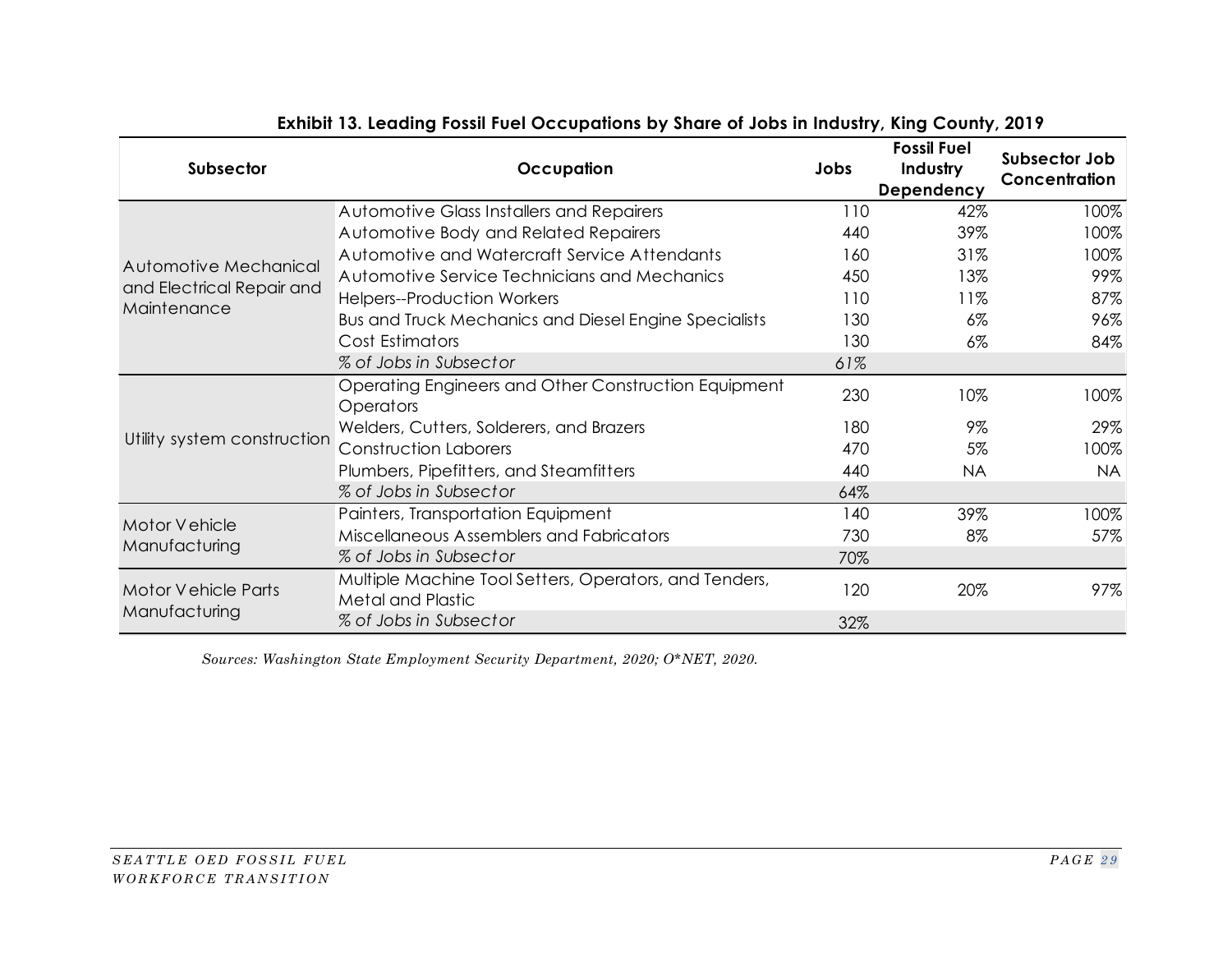The most common<sup>[44](#page-37-0)</sup> knowledge, abilities, and skills elements identified across the fossil fuel industry (ranked by applicability to both fossil fuel and clean energy occupations) include:

#### **Knowledge Elements**

- Customer and Personal Service
- English Language
- Mechanical
- Mathematics
- Public Safety and Security
- Administration and Management
- Building and Construction

#### **Skill Elements**

- Active Listening
- Speaking
- Coordination

#### **Abilities Elements**

- Information Ordering
- Near Vision
- Oral Comprehension
- Oral Expression
- Problem Sensitivity
- Speech Clarity
- Deductive Reasoning
- Speech Recognition
- Selective Attention
- Written Comprehension

A detailed comparison of knowledge, skills, and abilities between occupations can provide insight into the potential transferability of an occupation. Comparing the unique set of knowledge, skills, and abilities [45](#page-37-1) for the three most fossil fuel industry dependent occupations identifies the most likely matches for transfer to clean energy occupations.

<span id="page-37-0"></span><sup>44</sup> Common indicates more than half of leading fossil fuel occupations receive an importance of 3 or greater out of 5 for knowledge elements and more than 75% receive a score of 3 or greater for skill and abilities elements.

<span id="page-37-1"></span><sup>45</sup> An analysis compares the top 5 ranked elements for each knowledge, skill, and abilities areas between two occupations to identify the percentage match between the two occupations. For example, the Pipefitters occupation has 13 total elements that are in the top 5 for each element area with the Carpenter occupation. Overall, the pipefitter occupation has 5 top knowledge elements, 9 top skills elements, and 6 top abilities elements, for a total of 20 potential elements for comparison. With 13 elements in common, the Carpenter occupation has a 65% match to the Pipefitters occupation.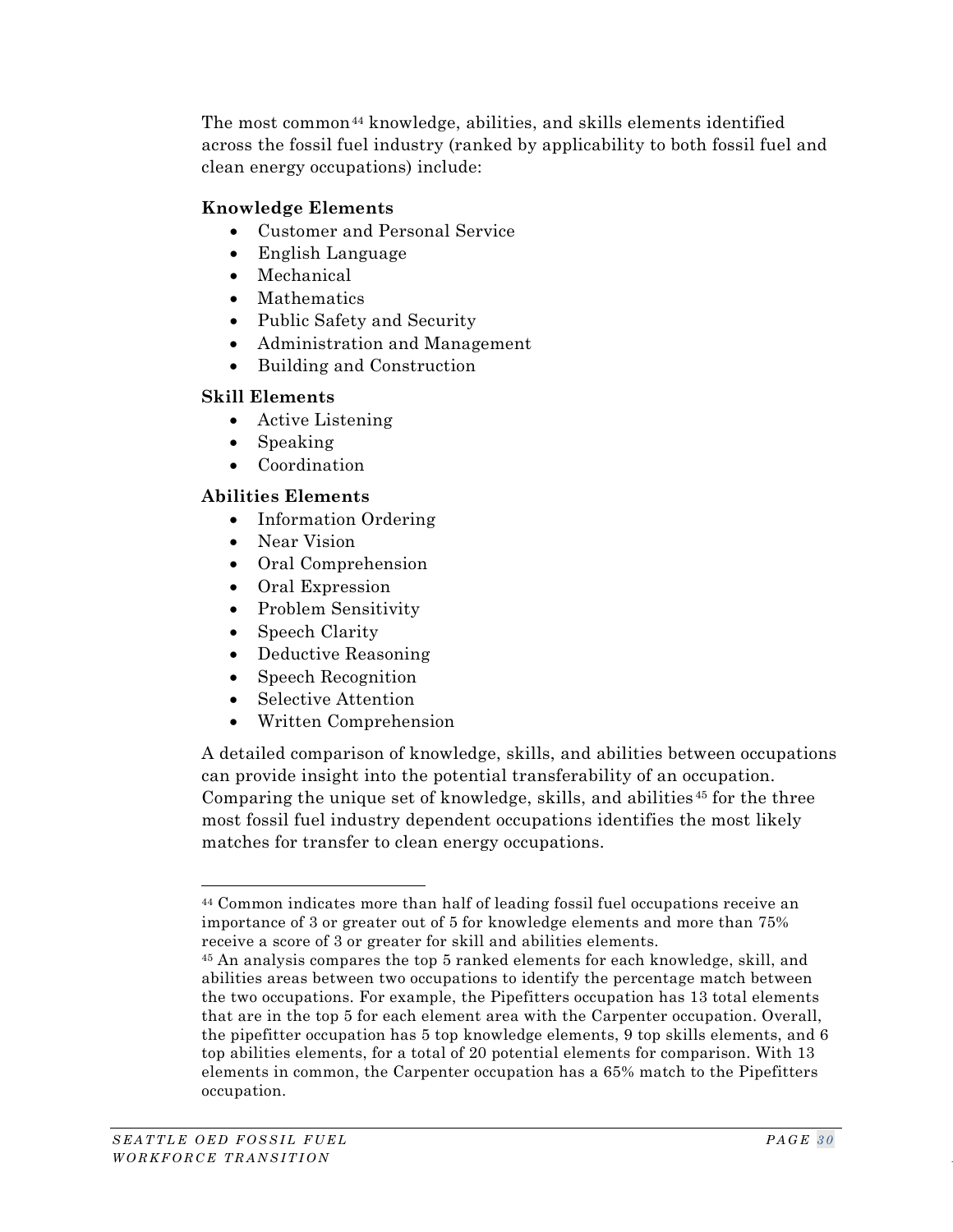Below are the three of the most fossil fuel dependent occupations and the clean energy occupations having at least a 50% match in knowledge, skills, and abilities, with the portion of overlap between occupations in each sector shown. Details on the broad knowledge, skill, and abilities elements that match between these occupations can be found in **Appendix D**.

#### **Plumbers, Pipefitters and Steamfitters**

- Carpenters (65%)
- Laborers and Freight, Stock, and Material Movers, Hand (60%)
- Construction Laborers (55%)

#### **Welders, Cutters, Solderers, and Brazers**

- Miscellaneous Assemblers and Fabricators (88%)
- Carpenters (56%)
- Laborers and Freight, Stock, and Material Movers, Hand (56%)

#### **Multiple Machine Tool Setters, Operators, and Tenders, Metal and Plastic**

- Miscellaneous Assemblers and Fabricators (69%)
- Paving, Surfacing, and Tamping Equipment Operators (56%)
- Laborers and Freight, Stock, and Material Movers, Hand (56%)

# <span id="page-38-0"></span>**WORKFORCE TRANSITION IMPACTS**

This chapter of the study includes a summary of feedback and key findings from stakeholder outreach on potential workforce impacts of a transition away from fossil fuels.

# Fossil Fuel Industry

#### **Background on Fossil Fuel Stakeholders**

Companies, unions, and organizations tied to fossil fuels come from a variety of backgrounds. Some, such as the UA Local 32 Plumbers and Pipefitters, have members who directly work for the region's largest investor-owned utility Puget Sound Energy (PSE) and could be adversely impacted by an end to new natural gas pipelines in Seattle. Others, such as IBEW 46 (electrical workers) are agnostic as to the power and fuel source and may likely see an increase in demand for work associated with electrification and solar installations.

As part of this study, 6 stakeholders were interviewed, and 11 responded to the survey from the fossil fuel industry. Interviewees and survey respondents included Pacific Northwest Carpenters Union, Teamsters, independent truck drivers, Laborers Local Union 242 (10-15% of whose members are involved in building and maintenance of fossil fuel infrastructure), International Union of Operating Engineers, Local 302, Seattle Building Trades Labor Council, as well as businesses such as BP America, Ballard Oil Co., BNSF, Christensen Fuels (a distributor of gasoline and other fuels), Innio (a manufacturer of gas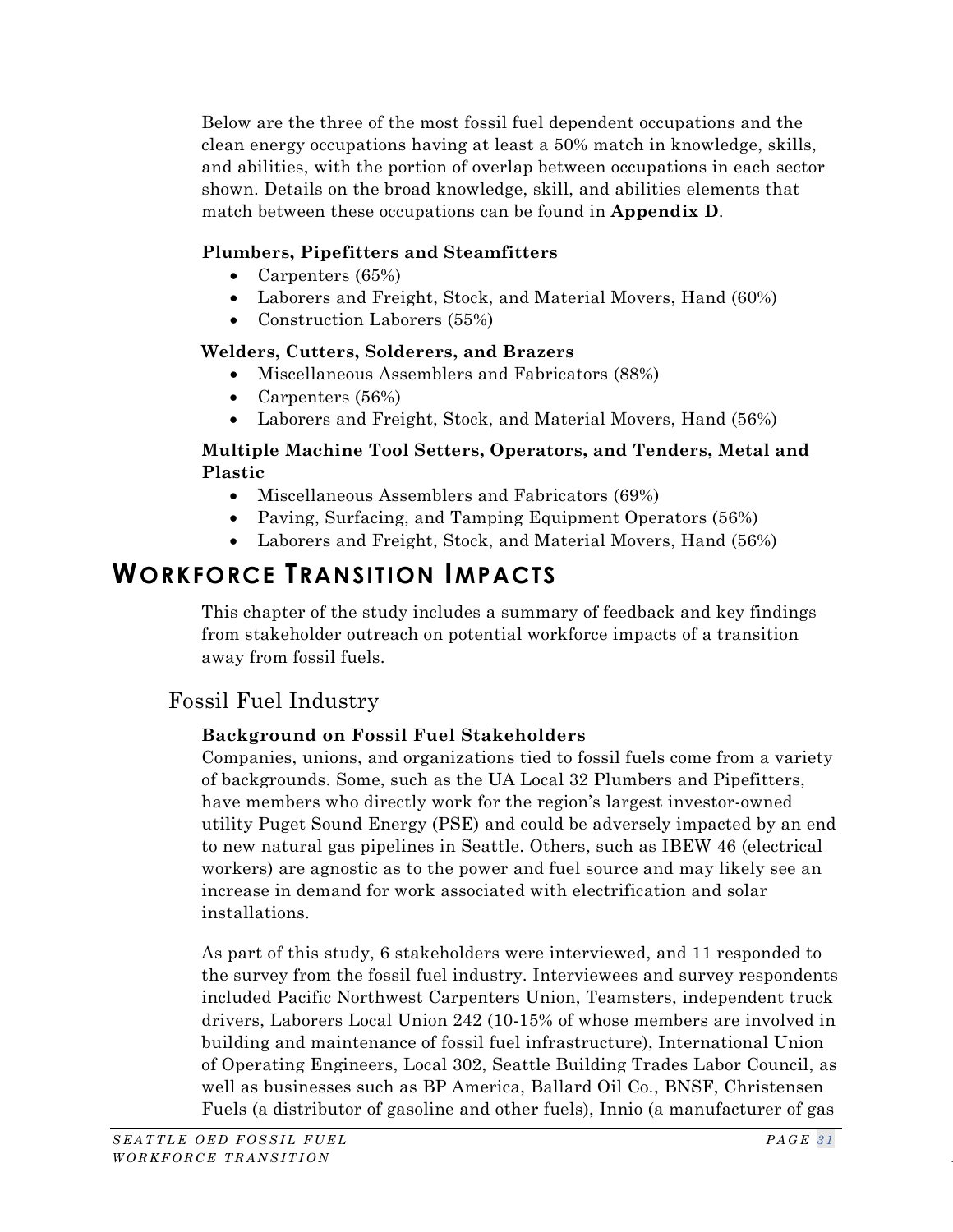and renewable fuel engines), heating and oil providers, and representatives of the building trades.

Among the 11 organizations that responded to the online survey conducted for this study, six reported employment in the region of less than 30 workers. Five respondents self-identified as union members, speaking from their own positions and perspectives or on behalf of the local union; two were employees and the remaining four were business owners.

#### **Fossil Fuels Workforce Impacts**

Feedback on **workforce impacts** of Seattle's shift away from fossil fuels varied based on the kinds of work each stakeholder is engaged in. Among unions, training to become a journey worker is a long and intensive process, requiring significant monetary and time investment. Workers in some occupations such as the 260 fusers who work on PSE natural gas pipelines and 180 additional workers employed on PSE projects through Infrasource would likely require several years of retraining and might experience a decline in wages as similarly compensated opportunities in the local clean energy industry may not yet exist. Representatives of Laborers Local Union 242 indicated that the elimination of fossil fuel infrastructure in the Seattle region could affect the careers of 500 to 750 members. Their members install the shared gas distribution infrastructure for buildings and install and maintain the main lines of gas and oil coming from the source.

Other occupations, such as electricians represented by IBEW 46, do not anticipate dislocations due to a transition to clean energy—and foresee an increase in local work opportunities—but did share concerns about negative impacts that may be seen by other unionized workers whose skills are not as easily transferable to clean energy work, such as pipefitters or other construction workers building and maintaining the natural gas infrastructure. Similarly, sectors such as rail transport of fossil fuels, do not anticipate a local occupational change since the supply and demand for these products exists in locations distant from the Seattle regional market.

For other firms such as fuel and lubricant distributors, the actual workforce requirements for their operations are not heavily skewed or specific to the production, handling, distribution, or infrastructure tied to fossil fuels. For example, some firms indicated that the majority of their workers are involved in various office tasks and have related skills, such as accounting and administration. These positions require some subject matter understanding of the industry, but the technical skills for these positions are not specific to fossil fuels. Truck drivers transporting flammable materials receive certifications and training and are likely paid a higher wage, but this is viewed as supplemental to their primary skill sets.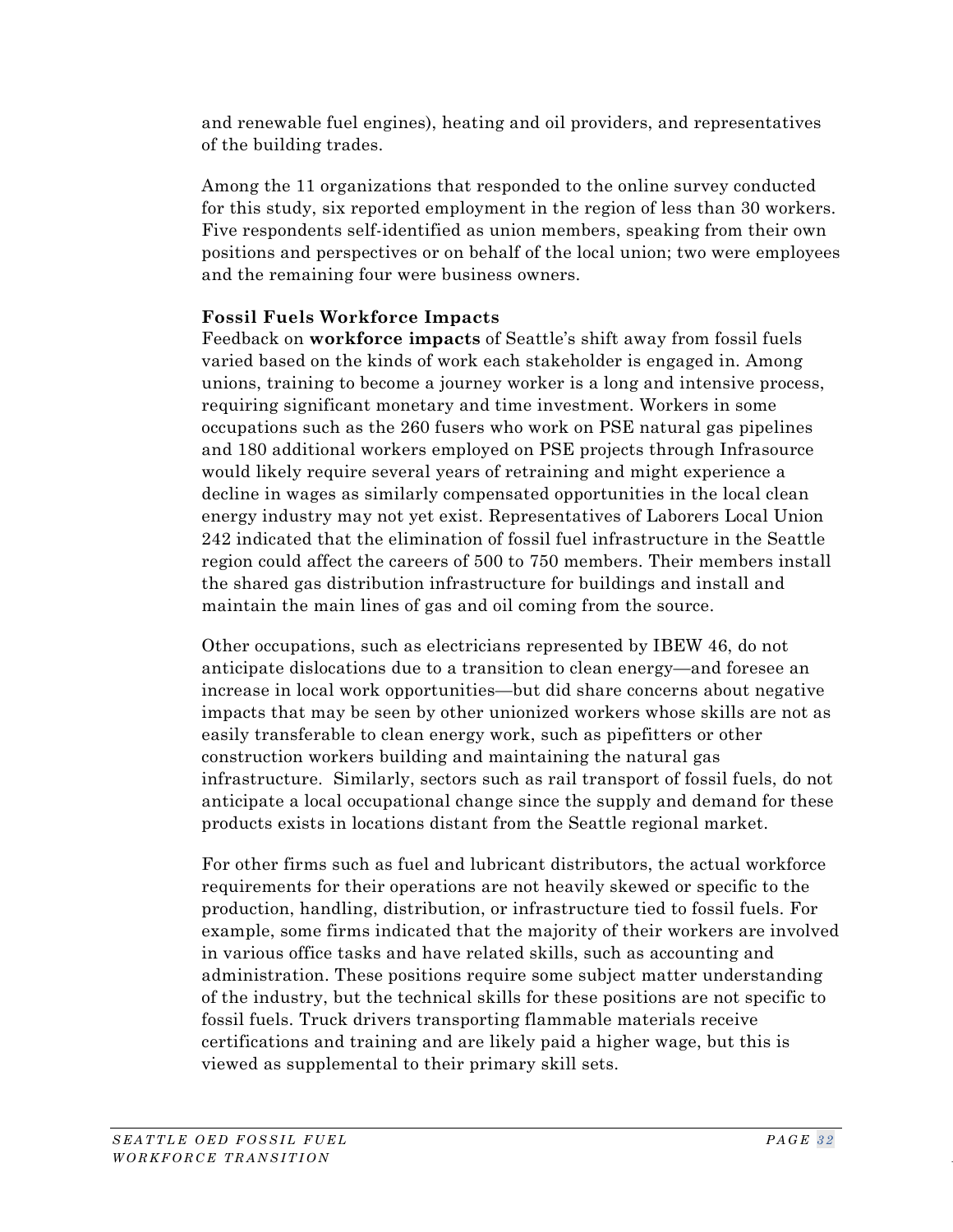The **demand for skills** varies widely across the sector, a reflection of the diverse set of activities captured under "fossil fuels." For example, BP America, which owns and operates a fuel pipeline hub in Renton, Washington, employs workers whose primary tasks involve maintaining key pieces of equipment for the Olympic Pipeline, along with construction coordinators, control center staff, mechanical and civil engineers, administrative staff, and health and safety workers.

Other illustrative fossil fuel occupations include local fuel delivery truck drivers, service technical, sales staff, and installers. At least one familyowned fossil fuel sector firm reported multiple customer service agents and equipment managers.

The opportunity for fossil fuel workers to transition into the clean energy industry, especially into "high-road" jobs [46](#page-40-0) that require and appropriately compensate a skilled and trained workforce, will require deliberate policy intervention to support what may otherwise become a stranded subset of the labor market. Job training and transition support for specific occupations may not necessarily be lowest upfront cost for growing the clean energy economy but should help ensure quality work is performed resulting in satisfied customers, accelerated market transformation, and availability of a robust and diverse local skilled workforce.

### *Recommendations and Other Concerns Expressed*

Most of the concerns raised among fossil fuel stakeholders focused on the disruption to existing work and the need for a more thorough understanding of the economic costs borne by these workers. Specific comments included:

- *We need to have a plan that helps transition the work force that will see their fossil fuel jobs disappear. We need to make sure that all workers are placed in an appropriate union, based on the work that they associate with. This also means making sure that the work force gets proper evaluations that will place them at an appropriate wage rate no less than the wage rate they are currently working under.*
- *To transition away completely from fossil fuels would be reckless without a complete study of the impact and costs to the region. We know that the technology around the use of fossil fuels has allowed the consumption and emissions numbers to decline per person. Things to consider include the strain on our electrical infrastructure and the cost to upgrade that; the reliance on one form of energy to power our grid;*

<span id="page-40-0"></span><sup>46</sup> High-road jobs are defined as jobs in sectors in which firms compete on the basis of skill, experience, and qualifications and worker pay tends to increase with training and experience.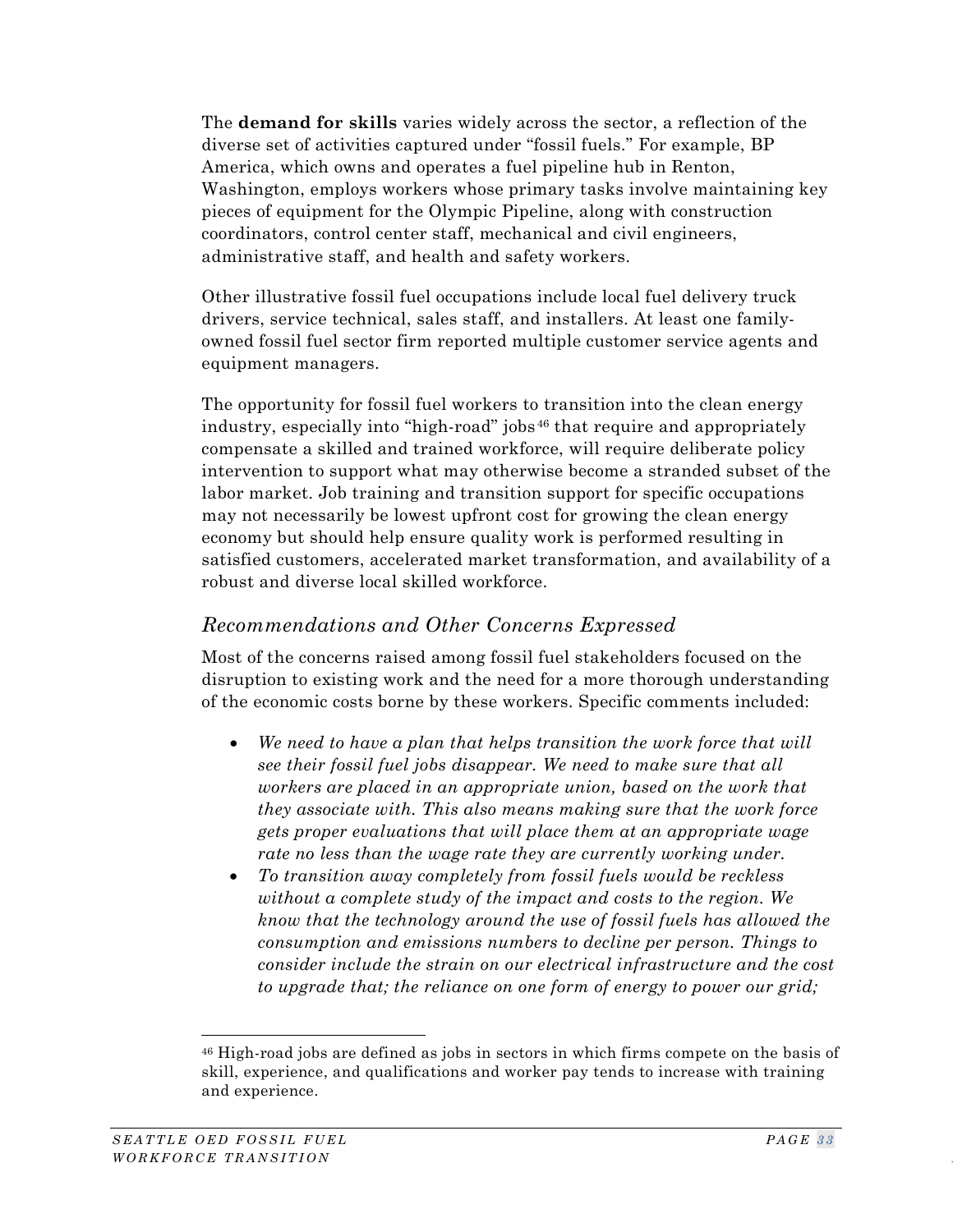*the retraining of the employees whose careers are affected to give them a just transition.*

- *Need to balance CAPEX, reliability, OPEX, and have a reasonable timeline to accommodate cost effective solutions. Conservation with existing infrastructure and resources should be the first step as it is always the most cost effective.*
- *A lot more discussion and analysis are required before engaging in legislation. Also, mindfulness that your laws affect only those within your jurisdiction and a macro/statewide level analysis is more appropriate than a regional change that folks can simply cross the city line to avoid.*

# Clean Energy Industry

#### **Background on Clean Energy Stakeholders**

Seattle's clean energy sector has strong representation in clean buildings, solar, electric vehicles, and related renewable energy and energy efficiency technologies. Key stakeholders interviewed or surveyed for this study include A&R Solar, Ameresco, Artisan Electric, DNV GL, Cascadia Consulting Group, E8, FlexCharging, Green Project Solutions Group, Janicki Industries, Johnson Controls, MacDonald Miller, McKinstry, OneEnergy Renewables, Puget Sound Solar, Sazan Environmental Services, Spark Northwest, Sphere Solar, Sun Path Electric, Sustainable Seattle, Sweek Consulting Engineers, Verde Energy, and several additional clean energy consultants.

Half of the survey respondents that self-identified with the clean energy sector have less than 10 employees, and another four have between 10 and 50 employees. Roughly 47% of survey respondents categorized themselves as business owners and 38% as employees.

#### **Clean Energy Workforce Impacts**

Clean energy firms are facing aggressive **competition for diverse talent** due to a "people war" in Seattle area, with shortages especially network/ITcentric and certified electricians. Some have even been offering signing bonuses to attract qualified employees. Retaining good workers and key management professionals is also challenging as the tech industry can pay 40% higher salaries than the clean energy industry.

Other **in-demand jobs** are for electrical engineers and clean energy specialists such as heat pump technicians and efficiency upgrades experts. Firms also expressed a desire for more policy experts for navigating local regulations, and consultants want more expertise in econometrics, carbon accounting, and lifecycle cost assessments.

Local clean energy businesses also face a **growing need** for electricians as well as plumbers and pipefitters – with water-related systems in high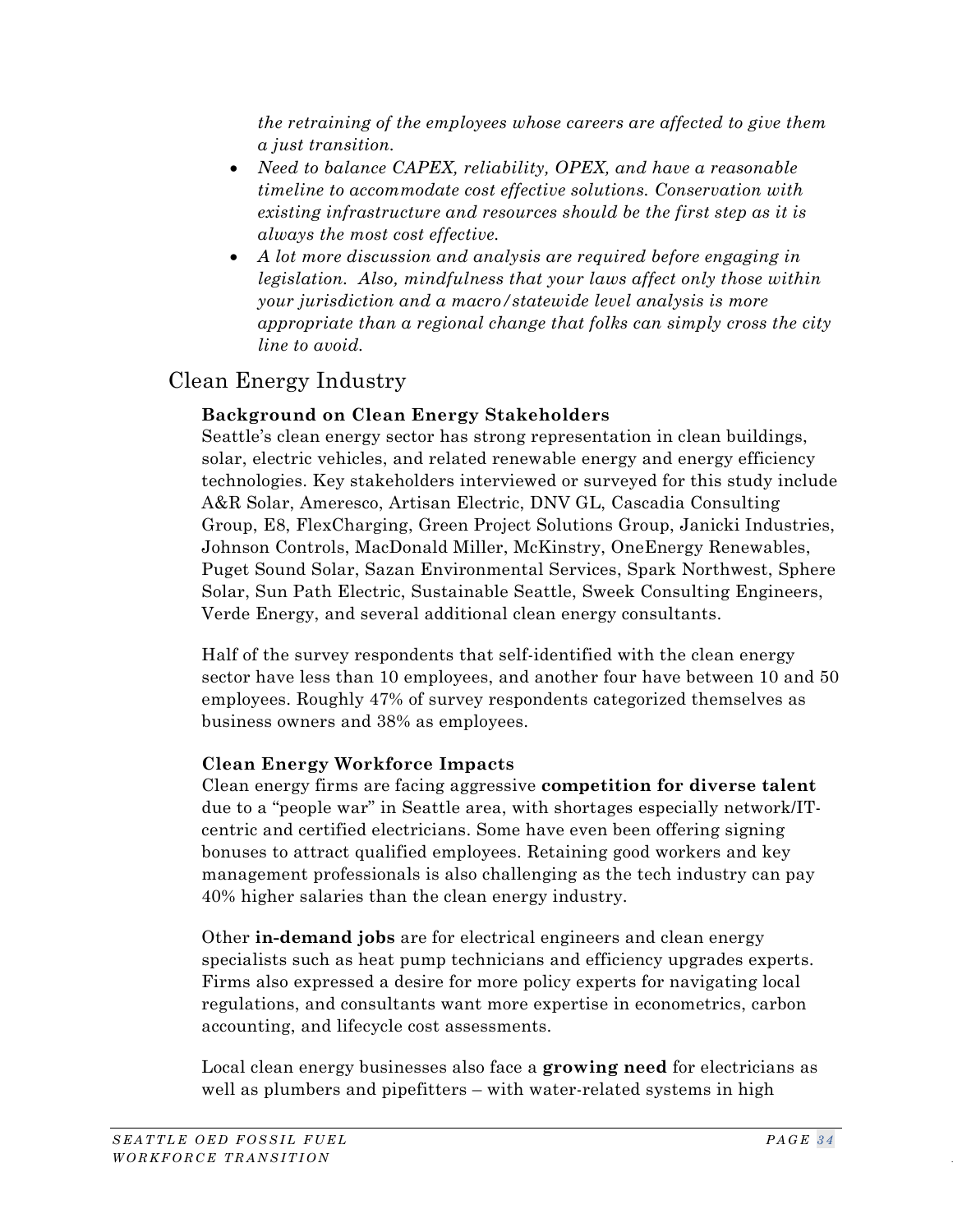demand – in addition to service mechanics, design and commissioning engineers, data analysts, and technical sales representatives.

Many clean energy business leaders expressed a desire to interest high school students in non-college career pathways in trades. With many openings and an aging workforce retiring, clean energy construction and operations related jobs provide good compensation and benefits and are an appealing career choice with long-term potential for advancement.

With the region's relatively low energy costs, clean energy requires long term investment commitments which take time to secure. While many workforce issues faced by Seattle's clean energy sector will need to be solved at the state and federal levels, stakeholders urged the City to leverage its green image and provide greater leadership to advance broad solutions.

# *Recommendations and Other Concerns Expressed*

Seattle's clean energy leaders cited high regulatory uncertainty, including local zoning/permitting delays, inspections and interconnection challenges, and rollbacks of incentives, as well as unknowns related to grid capacity and control equipment costs (such as zero export relays) as **ongoing business challenges**. Customer acquisition costs and increasing costs to convert inquiries plus worsening revenue and debt challenges, as well as operational pressures with decreasing budgets are impacting profitability. Ensuring a stable, responsible pace of business growth has also been difficult with the area's volatile boom and bust market related both to changing incentives as well as shifts in the local economy.

Seattle clean energy business leaders also stressed the importance of increasing public-private partnerships (P3) to finance infrastructure projects. The SODO area, for example, has an ideal commercial/industrial/residential mix ripe for district energy development. Clean energy sector firms are also seeking pro-decarbonization tax and regulatory policies at the city level.

Specific feedback from clean energy stakeholders included:

- *Clean energy is becoming more and more affordable relative to other energy sources, and when the true costs to the environment are considered, are likely more affordable. This makes the decision to move to renewables that much easier.*
- *Education matters. Get current professionals into schools to familiarize students with options in the skilled trades. We are \_really\_ short on clean energy technicians who are fully trained to install and operate clean energy.*
- *To achieve transition away from fossil fuels in Seattle will require huge focus on decarbonizing single family residential sector. This will need*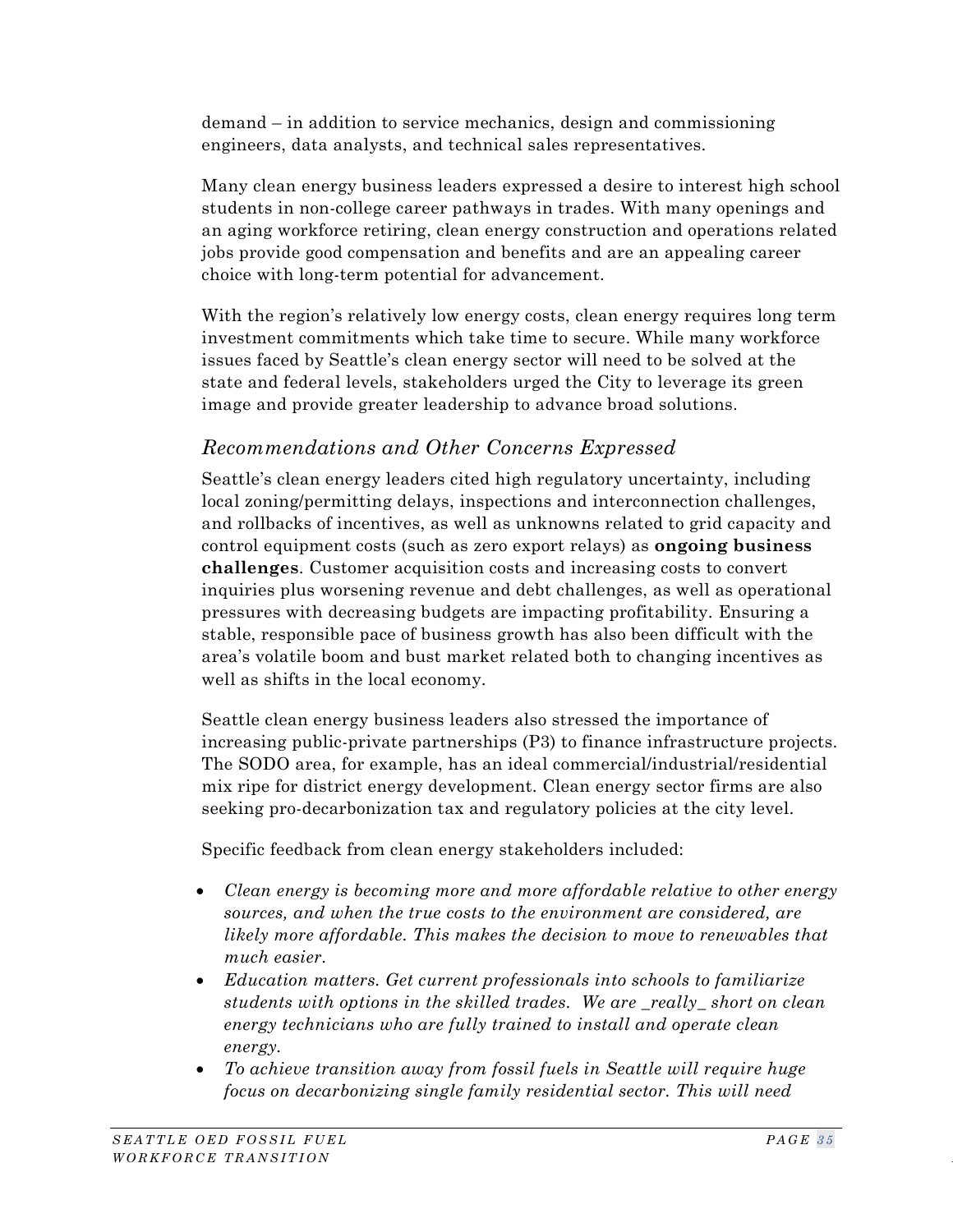*incentives. Legal changes are needed to eliminate barriers to Seattle City Light funding of electrification – or the City of Seattle can fund it directly and recoup some revenue with carbon reduction fees on electrical bills. Training opportunities for heat pump installers with focus on underrepresented groups in the trades.*

• *Grid level transition efforts on the whole, make it easier for companies to transition, rather than requiring separate, individual incorporation by individual companies at the per meter level. Tax incentives might also make it easier for companies to institute internal efficiency upgrades and investments.*

# <span id="page-43-0"></span>**SUMMARY AND RECOMMENDATIONS**

Local policy support for a just energy transition should aim to expand opportunities that offer family-sustaining wages, benefits, and job security for workers. Utilities and local government exert the most influence on the clean energy labor market in procuring services through demand-side strategies. By establishing procurement priorities and workforce standards, agencies set the bar for costs, compensation, and the level of skill and training of workers, particularly in emerging industries such as clean energy.

With deliberate effort the City of Seattle, King County, and Washington State can support "high-road" workforce development, or else run the risk of inadvertently driving a low-wage workforce and gig economy and furthering the urban/rural divide. For example, concerns about project costs often lead to decision makers seeking ways to reduce soft costs, especially for labor and "high" labor rates in cities such as through off-site pre-fabrication or financing large solar farms in distant rural areas. Driving down costs by reducing labor costs has direct negative consequences for skilled workers in the local construction market and may actually slow market adoption. And reducing compensation for labor has high costs for society, for individual workers, and for businesses that train and employ skilled workers.<sup>[47](#page-43-1)</sup>

## Recommendations

The recommendations identified by this study are informed by data analysis, secondary research, and stakeholder engagement. They are grouped into three categories: (1) policies to prioritize demand-side clean energy strategies; (2) affected workforce and stakeholder engagement; and (3) business expansion support targeting clean energy supply-side strategies. Investments to decarbonize Seattle's buildings and transportation sector will need to target both building construction activity to install new circuits,

<span id="page-43-1"></span><sup>47</sup> Jacobs, K, I. E. Perry, and J. MacGillvary. (2015). The High Public Cost of Low Wages. UC Berkeley Labor Center. http://laborcenter.berkeley. edu/the-high-publiccost-of-low-wages/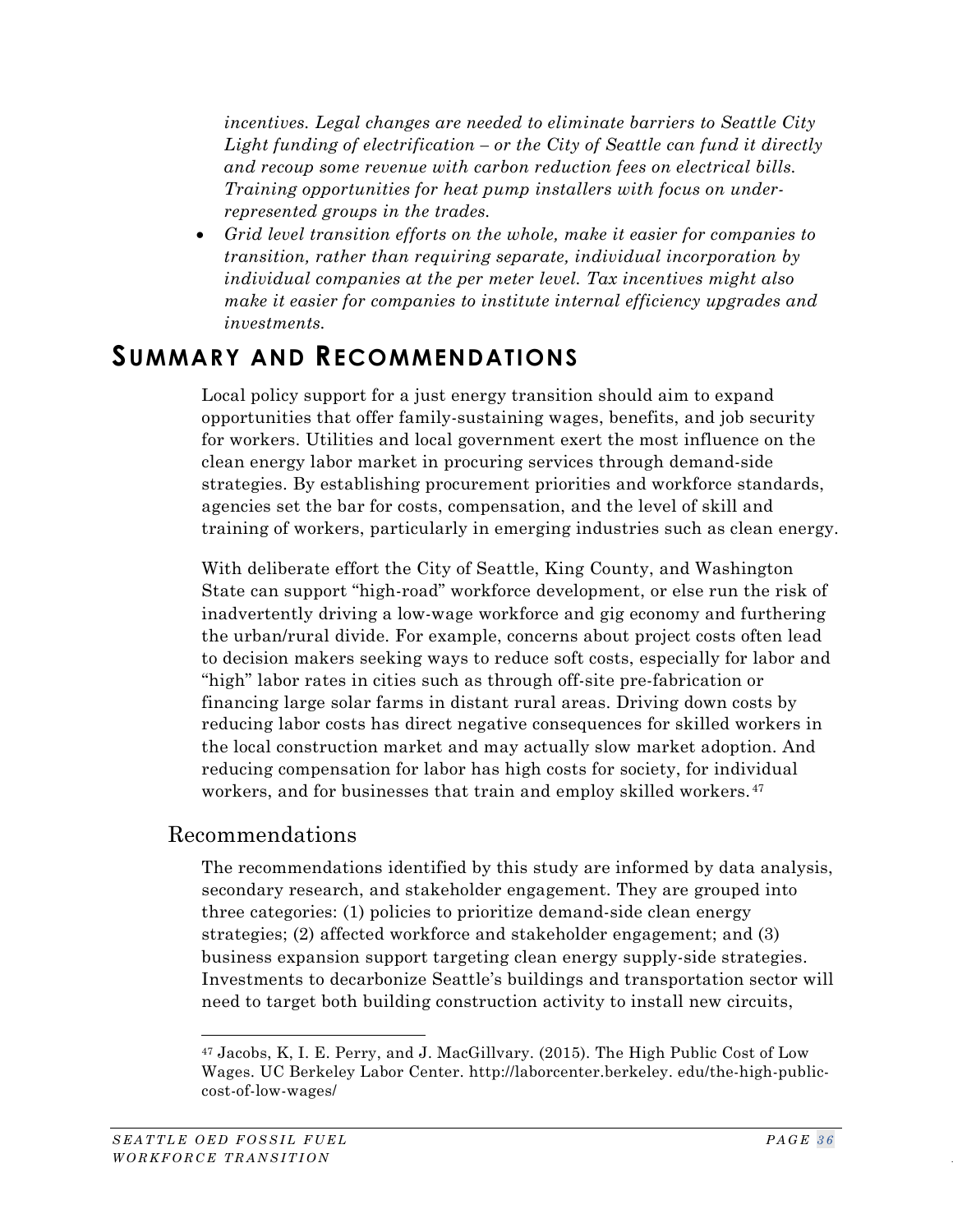charging stations, plumbing and pressurized pipes for district energy, ductwork, and appliances as well as construction work to expand clean electricity generation capacity to meet new electric demands. Seattle City Light and City Council are well positioned to model innovative, high-road programs and serve as local leaders for the state and nation.

## *1. Policies to Prioritize Demand-Side Clean Energy Strategies*

Demand-side interventions to support high-road local employment, in which firms compete on the basis of skill, experience, and qualifications and worker pay tends to increase with training and experience, include aggregating smaller projects, and establishing workforce standards for programs and policies. Seattle should:

- **Invest in decarbonized district energy.** Expanding new clean district energy system infrastructure with public subsidies and financing can provide carbon-free pathways to create and sustain good jobs for Seattle's gas workers, plumbers, and pipefitters as well as a new line of business. [48](#page-44-0) District energy systems can be powered by a wide array of renewable energy sources, reducing reliance on the electric grid, and their use could be expanded beyond current applications to new residential developments, redevelopment zones, campuses, business parks, and whole neighborhoods. Utility-owned and operated district energy systems in Seattle could provide ongoing jobs for King County's current gas utility workers already trained and qualified to work on networks of pressurized pipes.
- **Pursue aggregated community-scale decarbonization.** Requiring solar or net zero energy for all new construction and targeting electrification projects in neighborhoods in need of upgrades are smart ways to "prune" the natural gas distribution system and minimize future stranded assets. Aggregating or bundling small commercial and residential projects through policies such as virtual net metering, community subscriptions, and Solarize bulk buys can improve the economies of scale, reduce contractor marketing expenses, accelerate market adoption, and enforce skill standards to enhance both the quality of the work performed and the quality of jobs for workers. Geographic pilots and funding for underserved areas should adopt and enforce prevailing wage and targeted hire standards in order to improve job quality and access for disadvantaged workers.
- **Offer incentives and accelerated permitting/interconnection for projects that meet clean energy workforce criteria.**

<span id="page-44-0"></span><sup>48</sup> Like the gas system, district energy systems rely on underground networks of pipes, but instead of moving gas, they move hot water to provide heating and cooling directly to buildings. Jones et al., 2019.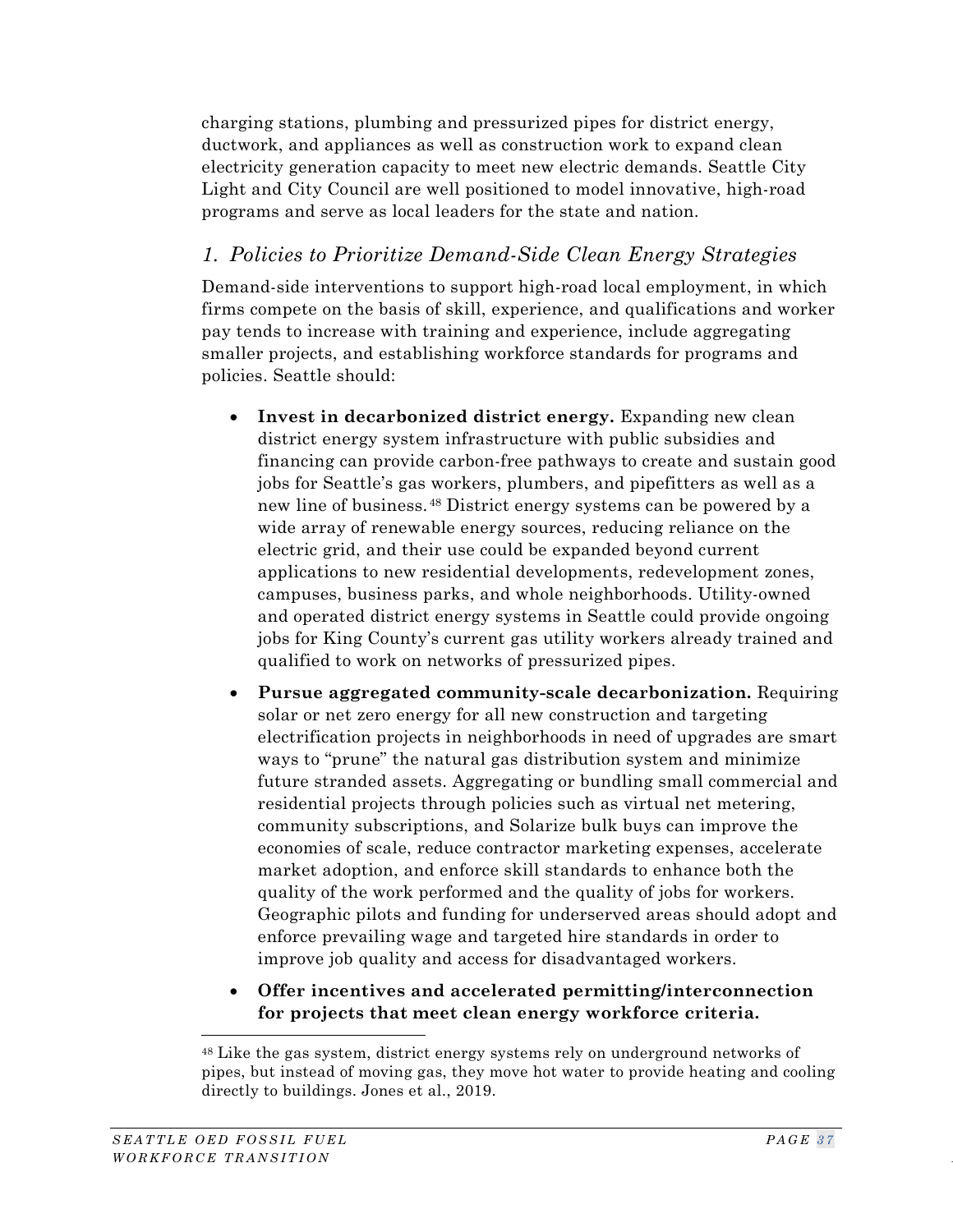Condition utility rebates and incentives on skill standards and responsible contractor criteria to retain high performing contractors, ensure work quality, and prevent low wages. HVAC and technical skill standards should be applied to decarbonization policies and programs, including building code compliance and EV infrastructure. Subsidies, low-interest loans, streamlined permitting, prompt meter installations, and simplified interconnection for customer purchases such as residential rebates for solar, heat pumps, battery backups, flexible loads, remote/automated controls, and off-peak EV chargers can leverage greater private investments to add generation and storage to the grid and smooth the transition. Ideally, this would promote North American Board of Certified Energy Practitioners (NABCEP) certified contractors and those with other validated national credentials, and eventually be coordinated at the statewide level, but Seattle can lead the way by implementing a contractor vetting process and publishing lists of experienced, qualified local companies. In addition, more effective enforcement of refrigerant handler licenses and other certifications can reduce spills and leaks of high global warming potential agents.

• **Extend efforts to reach underrepresented workers.** The clean energy sector lacks both gender and racial diversity in most occupations. This signals a continued lack of visibility and outreach among certain underserved jobseekers to these skilled trades and a need to ensure clear career pipelines and opportunities to market to all prospective workers. Efforts to reach underrepresented workers will be essential to ensure a pool of talent for the clean energy industry. This could include early involvement in STEM, apprenticeships focused on inclusivity, and local partnerships with community groups, neighborhood centers and organizations to help in recruiting diverse candidates.

#### *2. Affected Workforce and Stakeholder Engagement*

Providing opportunities for impacted communities and businesses to drive and co-lead efforts to grow good jobs and minimize job loss are essential to a just energy transition. Seattle should:

• **Create conditions to build skilled workforce from local talent pools.** The City can serve as a broker to engage local building trades councils and labor management committees to identify where goals align. Electrification of buildings and transportation is complex work requiring skilled and trained professionals across a range of occupations. Building trade unions and their signatory contractors already co-invest in the best-in-class trainings for construction professionals: apprenticeships. Working with apprenticeship coordinators to ensure training curriculums cover electrification work,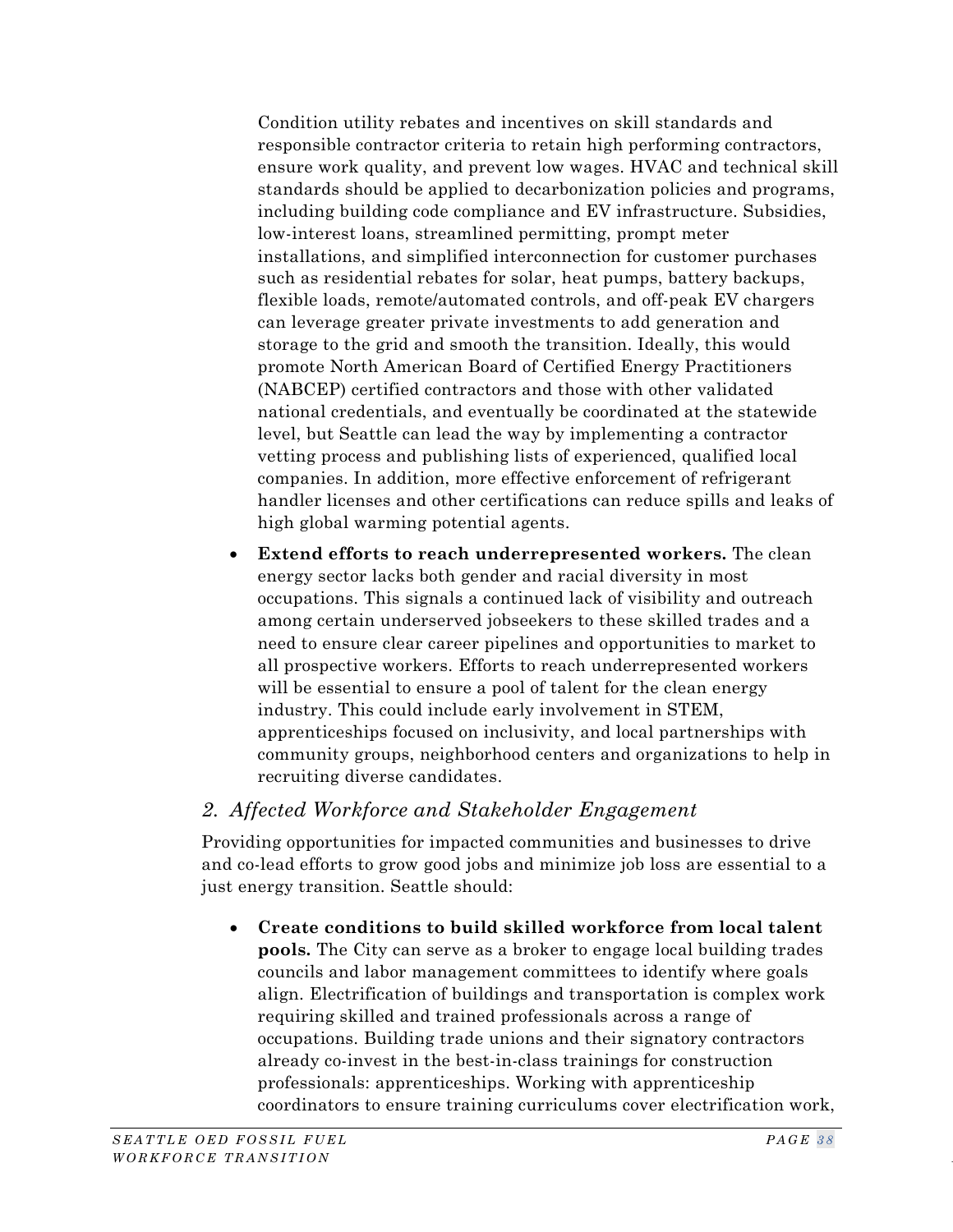smart HVAC controls and operation, and other relevant clean energy technology topics presents a solid path to developing a skilled and trained local clean energy workforce drawing from displaced and available talent. Ensuring work opportunities for apprenticeshiptrained workers ensures those skills and knowledge will be deployed in real-world environments.

- **Plan an orderly transition.** Engage labor, ratepayer advocates, utility policy leaders, and other stakeholders and experts in a committed, long-term planning process to shift Seattle from fossil fuels in a way that is safe, economical, and minimizes worker displacement. This should include determining specific career roadmaps for the most impacted occupations. Increasing paid internship and pre-apprenticeship opportunities for both youth and adults in a variety of clean energy related tasks such as customer service and district heating system construction can help open tangible pathways for continued employment and highlight the vibrant clean energy industry to grow a high-quality workforce pipeline.
- **Develop a fund for fossil fuel worker retention and transition assistance.** Worker transition assistance should include bridges to retirement for older workers and wage/benefits replacement, retraining, and job placement assistance for younger workers. A variety of career pathways for displaced fossil fuel workers to retain employment in the clean energy economy will need to be established and supported, and mechanisms for union workers to keep their ranked pensions explored. In addition, as Seattle's fossil fuel industry contracts, retaining a skilled and trained workforce to ensure safety and reliability of the remaining infrastructure is critical.

## *3. Business Expansion Support Targeting Clean Energy Supply-Side Strategies*

Much more than a set of training programs and activities, successful workforce development requires trainings to be calibrated to market demand. Creating stand-alone training programs or over-investing in training aspects can lead to negative results, such as flooding the local labor market with more workers than there are jobs, suppressing wages, and diluting workforce skills. Thoughtfully targeted training interventions can ensure positive outcomes and more effectively support clean energy goals. Seattle should:

• **Support the up skilling of workers through stackable micro credentials.** While workforce training is needed to support quality work, specialized training should be used in addition to, not instead of, broad occupational training. Analysis and stakeholder outreach has surfaced that some of the trades most needed for Seattle's clean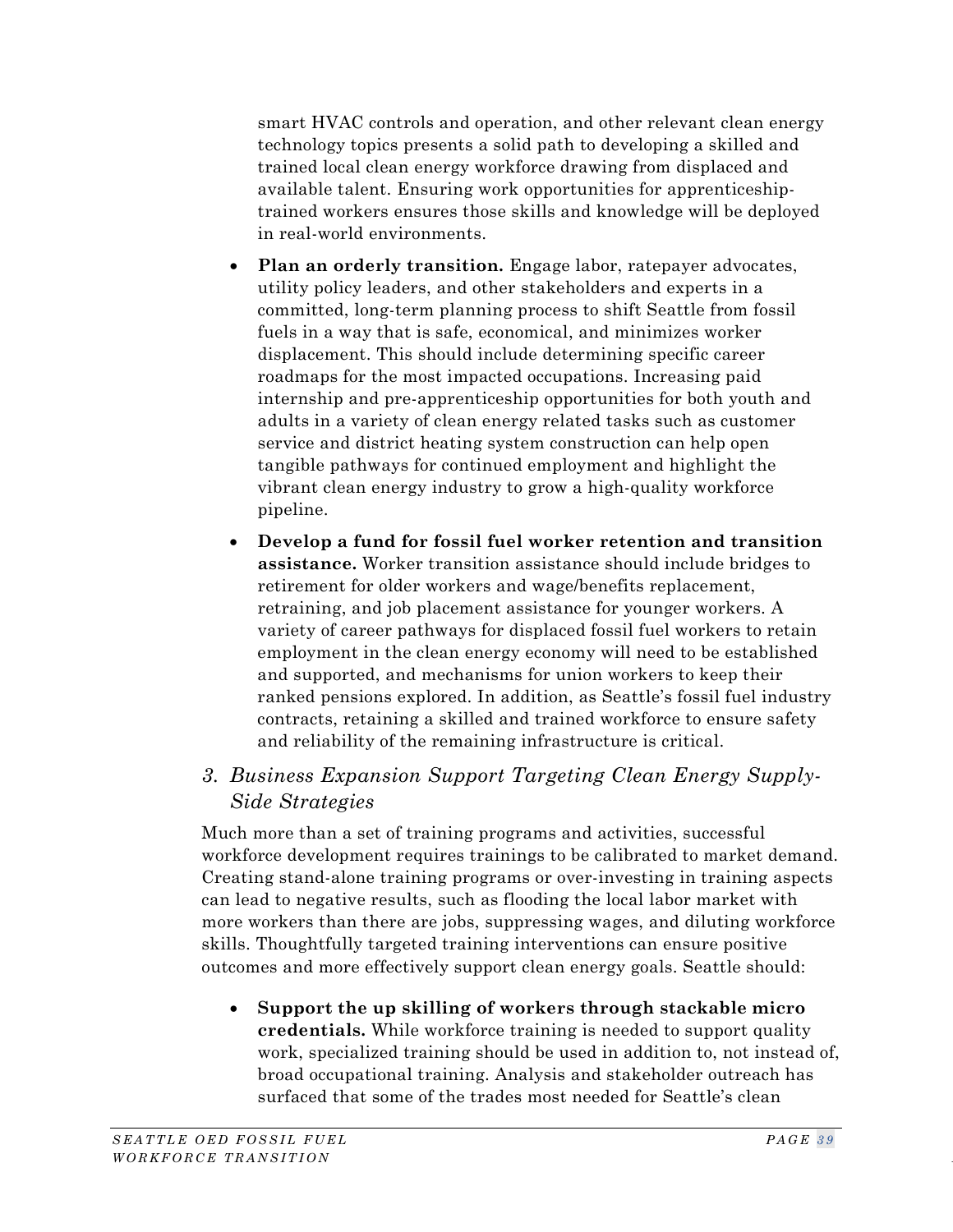energy transition are electricians, sheet metal and HVAC workers, and plumbers and pipefitters. Fossil fuel transition training will be most effective if it is targeted to workers with licenses in these trades rather than to general contractors or other market actors. Key jobs tasks for NABCEP clean energy credentials include: Energy Auditors, PV Technical Sales, PV Installation Professionals, Retrofit Installer Technicians, Quality Control Inspectors, Crew Leaders, and Small Wind Installers. Programs such as Northwest Energy Efficiency Council's Building Operator certification, [49](#page-47-0) the Kent-based HVAC Business and Technical Institute, [50](#page-47-1) Washington's Eligible Training Provider (ETP)-approved education providers listed in the Washington Career Bridge, [51](#page-47-2) and stackable micro credentials advocated by the Interstate Renewable Energy Council [52](#page-47-3) will likely be most effective. Seattle OED and City Light can play a useful role in marketing such courses and training opportunities particularly to women and underrepresented communities.

• **Create opportunities for disadvantaged workers with difficulties entering the labor market without assistance.** The City can play an important role in supporting high-road construction careers and developing high-road training partnerships for manufacturing and other skills needed for the clean energy transition to improve job access for disadvantaged workers and support their career development with strategically placed stimulus-funded projects and matching funds to grow public-private partnership opportunities, including sustainable financial support for energy audits and comprehensive weatherization upgrades. Stimulus funding tied to living wage job creation, funding for basic health care for small businesses, and recruitment efforts aimed to engage youth and other workers with diverse backgrounds can help stabilize and strengthen Seattle's clean energy sector. Community-based organizations are well-positioned to serve the specific needs of individuals in their communities. When these frontline training organizations have formal agreements with employers, agencies, and apprenticeship programs, better job training and placement outcomes are achieved. Forging stronger partnerships between different facets of the workforce

<span id="page-47-0"></span><sup>49</sup> Curriculum include Energy Efficient Operation of Building HVAC Systems, Measuring and Benchmarking Energy Performance, Efficient Lighting Fundamentals, HVAC Controls Fundamentals, Common Opportunities for Low-Cost Operational Improvement, Facility Electrical Systems, and Operations & Maintenance Practices for Sustainable Buildings. https://www.theboc.info/ <sup>50</sup> https://www.hvacinstitute.com/

<span id="page-47-3"></span><span id="page-47-2"></span><span id="page-47-1"></span><sup>51</sup> https://irecusa.org/2019/04/making-the-business-case-for-micro-credentials/

<sup>52</sup> https://irecusa.org/2019/04/making-the-business-case-for-micro-credentials/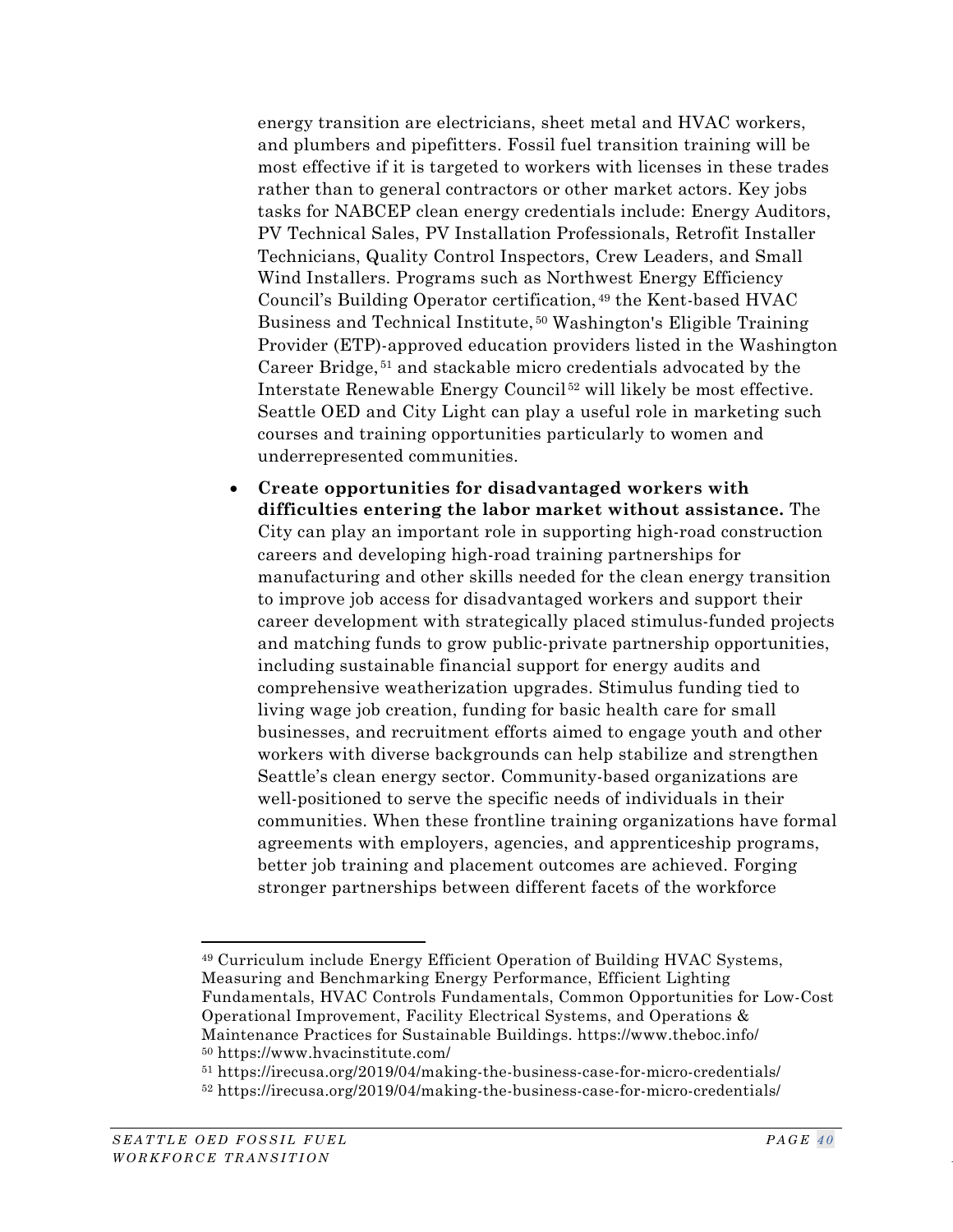development and support system is key to improving outcomes for disadvantaged workers.

Pursuing a high-road path to clean energy economy can help fulfill Seattle's commitment to broadly shared prosperity in a just, low-carbon future. Important issues to be investigated with further research and stakeholder engagement include how training delivery can be orchestrated and designed in ways that meet both the needs of the talent pool and the local clean energy industry's labor demand; what steps can be taken to ensure that Seattle clean energy jobs created are family-wage; and how else the City can advance opportunities toward an equitable green economy.

A valuable next step could be to develop a tailored Seattle clean energy career map covering a broad range of fossil fuel industry and clean energyrelated jobs as well as sector-specific trainings to support specific pathways, such as connecting pipefitters with opportunities for new occupations. Seattle's long history of climate leadership, utility innovation and work advancing race and social justice positions the City well for rapid advancement of an equitable transition to clean energy. Investments in retraining and relocation support as well as clean energy business expansion support are critical in providing for a just transition for Seattle's fossil fuel workforce.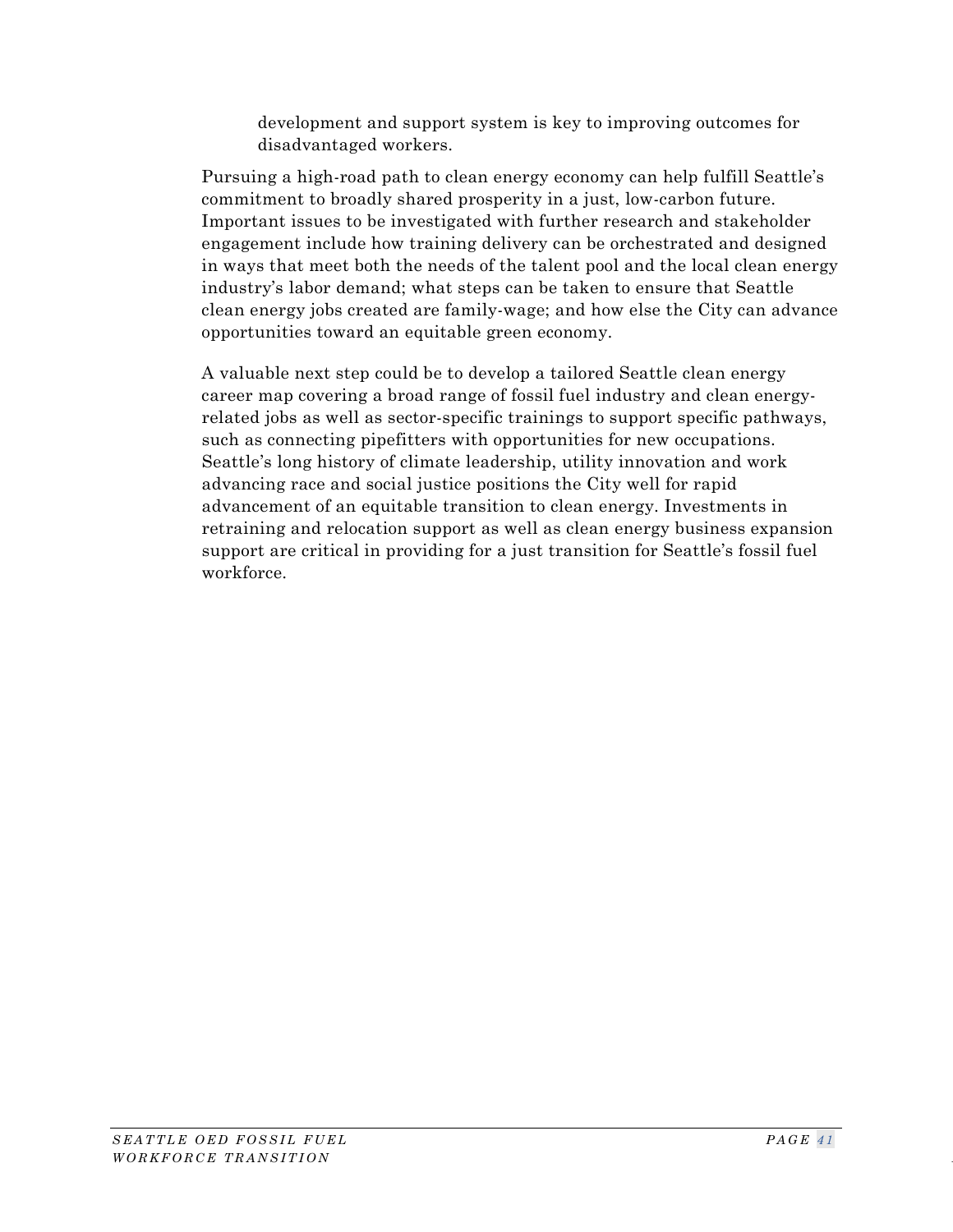# **APPENDIX A. BROOKINGS CLEAN ENERGY INDUSTRIES**

#### **Exhibit 14. Industries in the Clean Energy Economy by Sector**

<span id="page-49-1"></span><span id="page-49-0"></span>

| <b>Brookings Sector</b>                       | <b>NAICS</b> | <b>Industry Description</b>                                                                      | Included in this study  |
|-----------------------------------------------|--------------|--------------------------------------------------------------------------------------------------|-------------------------|
| Generation utilities                          | 221111       | Hydroelectric power generation                                                                   | Y                       |
| Generation utilities                          |              | 221113 Nuclear electric power generation                                                         |                         |
| Generation utilities                          |              | 221114 Solar electric power generation                                                           | Y                       |
| Generation utilities                          |              | 221115 Wind electric power generation                                                            | Y                       |
| Generation utilities                          |              | 221116 Geothermal electric power generation                                                      | Y                       |
| Generation utilities                          | 221117       | Biomass electric power generation                                                                | Y                       |
| Generation utilities                          |              | 221118 Other electric power generation                                                           | Y                       |
| Generation utilities                          | 221121       | Electric bulk power transmission and control                                                     | Y                       |
| Generation utilities                          |              | 221122 Electric power distribution                                                               | Y                       |
| Generation utilities                          |              | 221330 Steam and air-conditioning supply                                                         |                         |
| Grid component manufacturing and construction | 332410       | Power boiler and heat exchanger manufacturing                                                    |                         |
| Grid component manufacturing and construction |              | 333611 Turbine and turbine generator set units manufacturing                                     |                         |
| Grid component manufacturing and construction | 335311       | Power, distribution, and specialty transformer manufacturing                                     | Y                       |
| Grid component manufacturing and construction | 335911       | Storage battery manufacturing                                                                    | Y                       |
| Grid component manufacturing and construction | 335931       | Current-carrying wiring device manufacturing                                                     | Y                       |
| Grid component manufacturing and construction | 237130       | Power and communication line and related structures construction                                 | Y (Custom PSRC Request) |
| Grid component manufacturing and construction | 237990       | Other heavy and civil engineering construction                                                   |                         |
| Grid component manufacturing and construction | 238210       | Electrical contractors and other wiring installation contractors                                 | Y (Custom PSRC Request) |
| Manufacturing of energy-efficient products    |              | 327993 Mineral wool manufacturing                                                                |                         |
| Manufacturing of energy-efficient products    |              | 332321 Metal window and door manufacturing                                                       |                         |
| Manufacturing of energy-efficient products    |              | 332322 Sheet metal work manufacturing                                                            |                         |
| Manufacturing of energy-efficient products    |              | 333415 Air-conditioning and warm air heating equipment and commercial and industrial             | Y                       |
| Manufacturing of energy-efficient products    |              | 336111 Automobile manufacturing                                                                  | Y                       |
| Manufacturing of energy-efficient products    |              | 336112 Light truck and utility vehicle manufacturing                                             | Υ                       |
| Manufacturing of energy-efficient products    |              | 336120 Heavy duty truck manufacturing                                                            | Y                       |
| Manufacturing of energy-efficient products    |              | 336211 Motor vehicle body manufacturing                                                          | Y                       |
| Manufacturing of energy-efficient products    |              | 336310 Motor vehicle gasoline engine and engine parts manufacturing                              | Y                       |
| Manufacturing of energy-efficient products    | 336320       | Motor vehicle electrical and electronic equipment manufacturing                                  | Y                       |
| Manufacturing of energy-efficient products    | 336330       | Motor vehicle steering and suspension components (except spring) manufacturing                   | Y                       |
| Manufacturing of energy-efficient products    | 336340       | Motor vehicle brake system manufacturing                                                         | Y                       |
| Manufacturing of energy-efficient products    |              | 336350 Motor vehicle transmission and power train parts manufacturing                            | Y                       |
| Manufacturing of energy-efficient products    | 336360       | Motor vehicle seating and interior trim manufacturing                                            | Y                       |
| Manufacturing of energy-efficient products    |              | 336370 Motor vehicle metal stamping                                                              | Y                       |
| Manufacturing of energy-efficient products    |              | 336390 Other motor vehicle parts manufacturing                                                   | Y                       |
| Manufacturing of energy-efficient products    |              | 334512 Automatic environmental control manufacturing for residential, commercial, and appliance  | Y                       |
| Manufacturing of energy-efficient products    |              | 334513 Instruments and related products manufacturing for measuring, displaying, and controlling | Υ                       |
| Manufacturing of energy-efficient products    |              | 334515 Instrument manufacturing for measuring and testing electricity and electrical signals     | Y                       |
| Manufacturing of energy-efficient products    |              | 336510 Railroad rolling stock manufacturing                                                      |                         |
| Manufacturing of energy-efficient products    |              | 335110 Electric lamp bulb and part manufacturing                                                 |                         |
| Manufacturing of energy-efficient products    | 335121       | Residential electric lighting fixture manufacturing                                              |                         |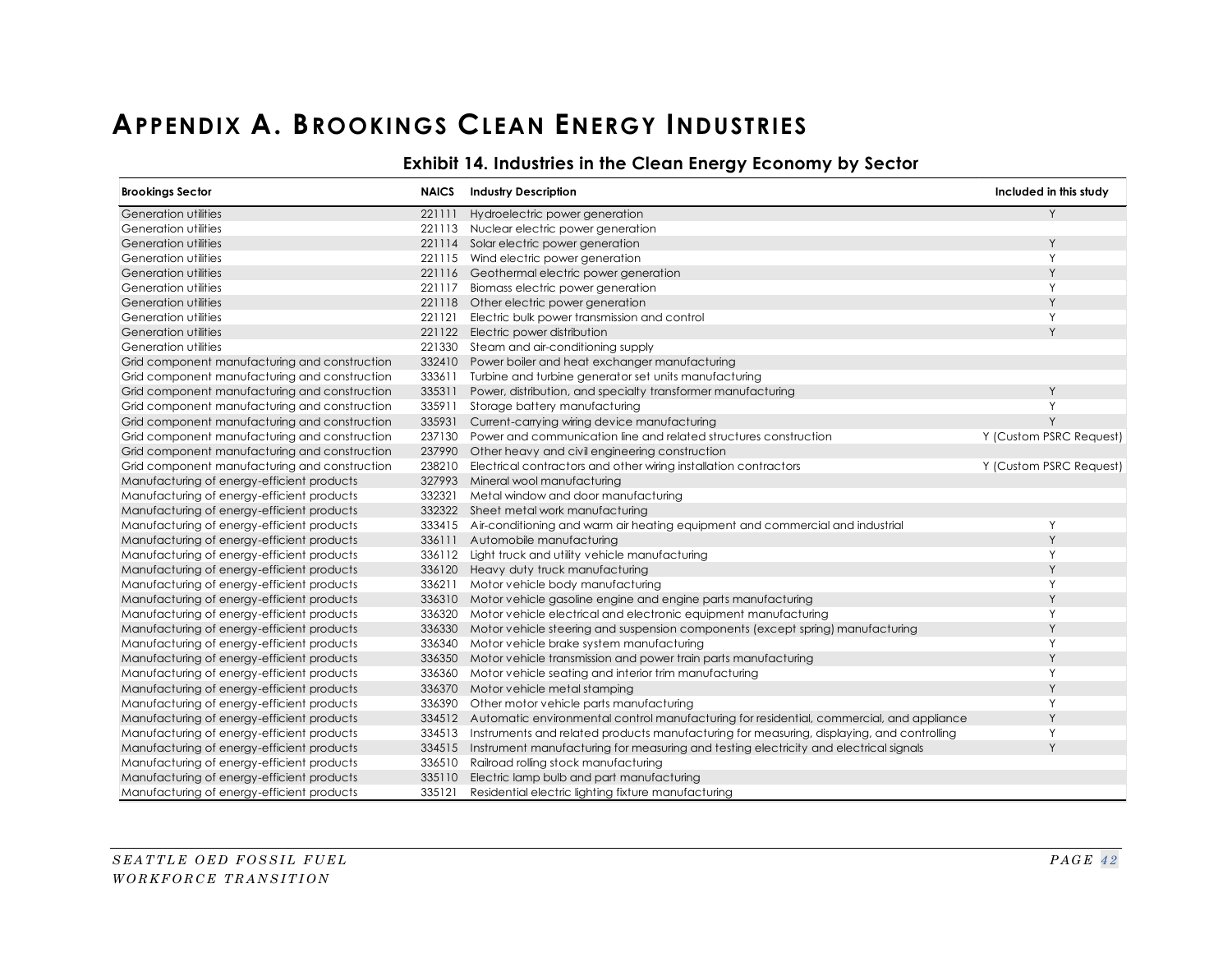#### **Exhibit 14. Industries in the Clean Energy Economy by Sector continued**

| <b>Brookings Sector</b>                                                              |        | <b>NAICS</b> Industry Description                                                            | Included in this study  |
|--------------------------------------------------------------------------------------|--------|----------------------------------------------------------------------------------------------|-------------------------|
| Manufacturing of energy-efficient products                                           |        | 335122 Commercial, industrial, and institutional electric lighting fixture manufacturing     |                         |
| Manufacturing of energy-efficient products                                           |        | 335210 Small electrical appliance manufacturing                                              |                         |
| Manufacturing of energy-efficient products                                           |        | 335221 Household cooking appliance manufacturing                                             |                         |
| Manufacturing of energy-efficient products                                           |        | 335222 Household refrigerator and home freezer manufacturing                                 |                         |
| Manufacturing of energy-efficient products                                           |        | 333413 Industrial and commercial fan and blower and air purification equipment manufacturing | Y                       |
| Manufacturing of energy-efficient products                                           |        | 333414 Heating equipment (except warm air furnaces) manufacturing                            | Y                       |
| Manufacturing of energy-efficient products                                           |        | 334413 Semiconductor and related device manufacturing                                        | Υ                       |
| Manufacturing of energy-efficient products                                           |        | 335312 Motor and generator manufacturing                                                     | Y                       |
| Manufacturing of energy-efficient products                                           |        | 335999 All other miscellaneous electrical equipment and component manufacturing              | Y                       |
| Construction of energy efficient buildings & provision of energy efficiency services |        | 236115 New single-family housing construction (except for-sale builders)                     | Y (Custom PSRC Request) |
| Construction of energy efficient buildings & provision of energy efficiency services |        | 236116 New multifamily housing construction (except for-sale builders)                       |                         |
| Construction of energy efficient buildings & provision of energy efficiency services |        | 236117 New housing for-sale builders                                                         |                         |
| Construction of energy efficient buildings & provision of energy efficiency services |        | 236118 Residential remodelers                                                                | Y (Custom PSRC Request) |
| Construction of energy efficient buildings & provision of energy efficiency services |        | 236210 Industrial building construction                                                      |                         |
| Construction of energy efficient buildings & provision of energy efficiency services | 236220 | Commercial and institutional building construction                                           | Y (Custom PSRC Request) |
| Construction of energy efficient buildings & provision of energy efficiency services |        | 237210 Land subdivision                                                                      |                         |
| Construction of energy efficient buildings & provision of energy efficiency services |        | 238350 Finish carpentry contractors                                                          |                         |
| Construction of energy efficient buildings & provision of energy efficiency services | 238220 | Plumbing, heating, and air-conditioning contractors                                          | Y (Custom PSRC Request) |
| Construction of energy efficient buildings & provision of energy efficiency services |        | 238160 Roofing contractors                                                                   | Y (Custom PSRC Request) |
| Construction of energy efficient buildings & provision of energy efficiency services |        | 238990 All other specialty trade contractors                                                 |                         |
| Construction of energy efficient buildings & provision of energy efficiency services |        | 541310 Architectural services                                                                | Y (Custom PSRC Request) |
| Construction of energy efficient buildings & provision of energy efficiency services | 541340 | <b>Drafting services</b>                                                                     |                         |
| Construction of energy efficient buildings & provision of energy efficiency services | 541320 | Landscape architectural services                                                             | Y (Custom PSRC Request) |
| Construction of energy efficient buildings & provision of energy efficiency services |        | 541350 Building inspection services                                                          |                         |
| Environmental management, conservation and regulation                                |        | 541620 Environmental consulting services                                                     | Y (Custom PSRC Request) |
| Environmental management, conservation and regulation                                |        | 562111 Solid waste collection                                                                |                         |
| Environmental management, conservation and regulation                                |        | 562112 Hazardous waste collection                                                            |                         |
| Environmental management, conservation and regulation                                |        | 562119 Other waste collection                                                                |                         |
| Environmental management, conservation and regulation                                |        | 562211 Hazardous waste treatment and disposal                                                |                         |
| Environmental management, conservation and regulation                                |        | 562212 Solid waste landfill                                                                  |                         |
| Environmental management, conservation and regulation                                |        | 562213 Solid waste combustors and incinerators                                               |                         |
| Environmental management, conservation and regulation                                |        | 562219 Other nonhazardous waste treatment and disposal                                       |                         |
| Environmental management, conservation and regulation                                |        | 562910 Remediation services                                                                  |                         |
| Environmental management, conservation and regulation                                |        | 562920 Materials recovery facilities                                                         |                         |
| Environmental management, conservation and regulation                                |        | 562998 All other miscellaneous waste management services                                     |                         |
| Environmental management, conservation and regulation                                |        | 813312 Environment, conservation and wildlife organizations                                  |                         |
| Environmental management, conservation and regulation                                |        | 924110 Administration of air and water resource and solid waste management programs          |                         |
| Environmental management, conservation and regulation                                |        | 924120 Administration of conservation programs                                               |                         |
| Environmental management, conservation and regulation                                |        | 925120 Administration of urban planning and community and rural development                  |                         |
| Environmental management, conservation and regulation                                |        | 926120 Regulation and administration of transportation programs                              |                         |
| Environmental management, conservation and regulation                                |        | 926130 Regulation and administration of communications, electric, gas, and other utilities   |                         |

*Sources: Mark Muro et al., Advancing inclusion through Clean Energy Jobs, The Brookings Institution (April 2019).*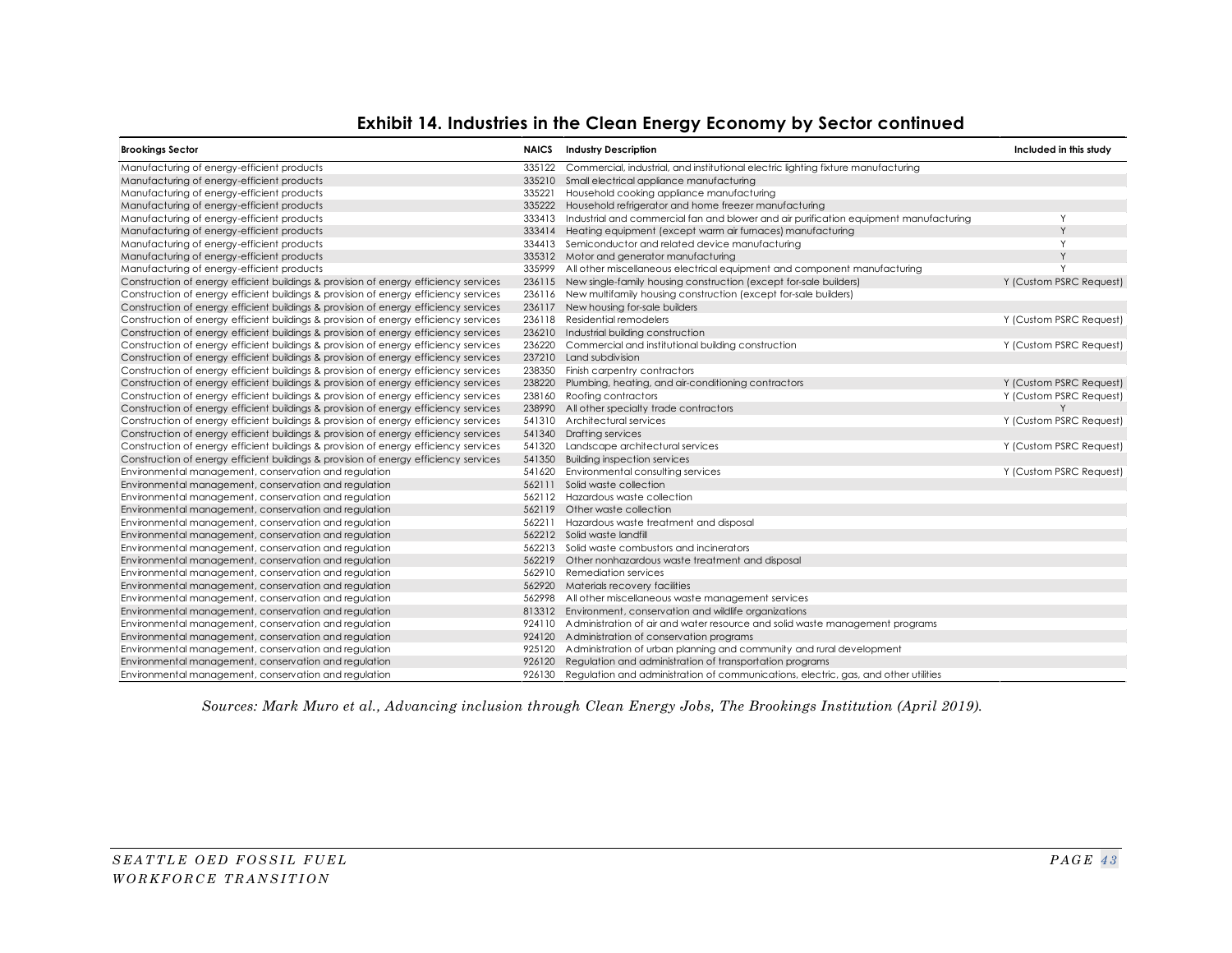# <span id="page-51-1"></span><span id="page-51-0"></span>**APPENDIX B. CLEAN ENERGY RELATED INDUSTRIES**

# **Exhibit 15. Companies in Clean Energy Related Industries (outside the**

#### **Brookings NAICS list)**

| <b>NAICS Description</b>                                                                               | # of Firms     |
|--------------------------------------------------------------------------------------------------------|----------------|
| 541330 Engineering Services                                                                            | 9              |
| 541110 Offices of Lawyers                                                                              | 5              |
| 541715 Research and Development in the Physical, Engineering, and Life Sciences (except                | 5              |
| Nanotechnology and Biotechnology)                                                                      |                |
| 541611 Administrative Management and General Management Consulting Services                            | $\overline{4}$ |
| 541690 Other Scientific and Technical Consulting Services                                              | $\overline{4}$ |
| 541519 Other Computer Related Services                                                                 | $\mathfrak{Z}$ |
| 541990 All Other Professional, Scientific, and Technical Services                                      | $\mathfrak 3$  |
| 541511 Custom Computer Programming Services                                                            | $\overline{2}$ |
| 813410 Civic and Social Organizations                                                                  | $\overline{2}$ |
| 237120 Oil and Gas Pipeline and Related Structures Construction                                        | $\mathbf{1}$   |
| 325611 Soap and Other Detergent Manufacturing                                                          | $\mathbf{1}$   |
| 332710 Machine Shops                                                                                   | $\mathbf{1}$   |
| 333923 Overhead Traveling Crane, Hoist, and Monorail System Manufacturing                              | 1              |
| 336991 Motorcycle, Bicycle, and Parts Manufacturing                                                    | $\mathbf{1}$   |
| 423610 Electrical Apparatus and Equipment, Wiring Supplies, and Related Equipment Merchant Wholesalers | 1              |
| 423620 Household Appliances, Electric Housewares, and Consumer Electronics Merchant Wholesalers        | 1              |
| 423690 Other Electronic Parts and Equipment Merchant Wholesalers                                       | 1              |
| 423710 Hardware Merchant Wholesalers                                                                   | $\mathbf{1}$   |
| 423720 Plumbing and Heating Equipment and Supplies (Hydronics) Merchant Wholesalers                    | 1              |
| 423730 Warm Air Heating and Air-Conditioning Equipment and Supplies Merchant Wholesalers               | 1              |
| 423810 Construction and Mining (except Oil Well) Machinery and Equipment Merchant Wholesalers          | 1              |
| 423830 Industrial Machinery and Equipment Merchant Wholesalers                                         | 1              |
| 511120 Periodical Publishers                                                                           | 1              |
| 511210 Software Publishers                                                                             | 1              |
| 522130 Credit Unions                                                                                   | 1              |
| 523999 Miscellaneous Financial Investment Activities                                                   | 1              |
| 541370 Surveying and Mapping (except Geophysical) Services                                             | 1              |
| 541380 Testing Laboratories                                                                            | 1              |
| 541410 Interior Design Services                                                                        | 1              |
| 541512 Computer Systems Design Services                                                                | 1              |
| 541613 Marketing Consulting Services                                                                   | 1              |
| 541614 Process, Physical Distribution, and Logistics Consulting Services                               | 1              |
| 541618 Other Management Consulting Services                                                            | 1              |
| 561499 All Other Business Support Services                                                             | 1              |
| 561621 Security Systems Services (except Locksmiths)                                                   | 1              |
| 561990 All Other Support Services                                                                      | 1              |
| 611310 Colleges, Universities, and Professional Schools                                                | $\mathbf{1}$   |
| 611430 Professional and Management Development Training                                                | 1              |
| 813219 Other Grantmaking and Giving Services                                                           |                |
| Total                                                                                                  | 67             |

*Sources: Community Attributes Inc., 2020.*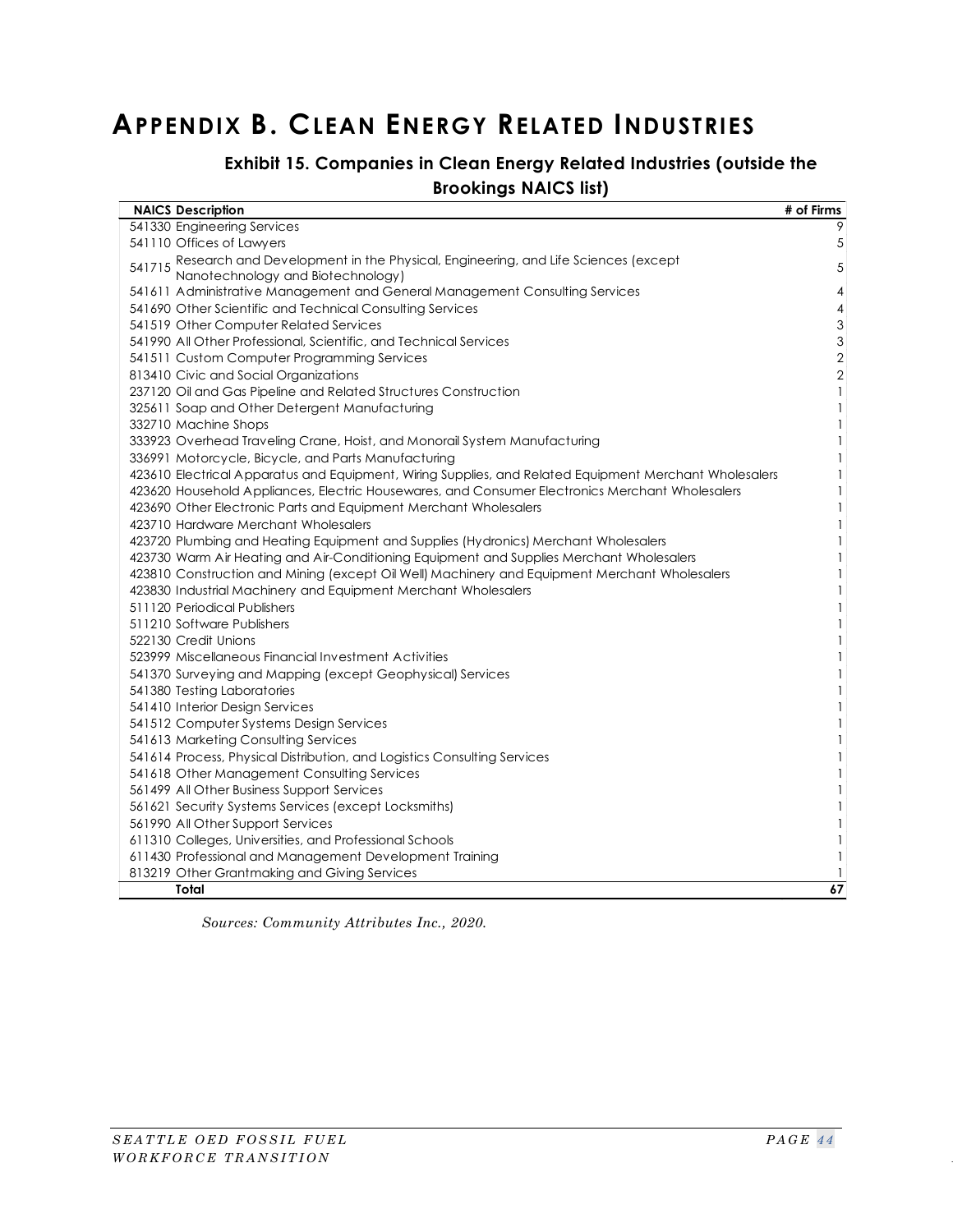# <span id="page-52-0"></span>**APPENDIX C. FULL LIST OF FOSSIL FUEL AND CLEAN ENERGY OCCUPATIONS**

The list of fossil fuels and clean energy occupations was developed using the Washington State Employment Security Department occupation-to-industry matrix for King County, which provides the shares of occupations for each industry. The matrix is available only at the 4-digit NAICS level, while the fossil fuels and clean energy industry definitions include some subsectors at the 5- or 6-digit NAICS level. Due to this data limitation, the full list of fossil fuels and clean energy occupations may include some occupations that are outside these industries.

<span id="page-52-1"></span>

| <b>SOC</b><br>Code | Occupation                                                                                           | Jobs,<br>2019 |
|--------------------|------------------------------------------------------------------------------------------------------|---------------|
|                    | 51-2090 Miscellaneous Assemblers and Fabricators                                                     | 726           |
|                    | 47-2061 Construction Laborers                                                                        | 467           |
|                    | 49-3023 Automotive Service Technicians and Mechanics                                                 | 452           |
|                    | 47-2152 Plumbers, Pipefitters, and Steamfitters                                                      | 440           |
|                    | 49-3021 Automotive Body and Related Repairers                                                        | 437           |
|                    | 47-2073 Operating Engineers and Other Construction Equipment Operators                               | 225           |
|                    | 43-9061 Office Clerks, General                                                                       | 225           |
|                    | 53-7062 Laborers and Freight, Stock, and Material Movers, Hand                                       | 217           |
|                    | 53-3032 Heavy and Tractor-Trailer Truck Drivers                                                      | 215           |
|                    | 51-4121 Welders, Cutters, Solderers, and Brazers                                                     | 177           |
|                    | 11-1021 General and Operations Managers                                                              | 172           |
|                    | 53-6031 Automotive and Watercraft Service Attendants                                                 | 162           |
|                    | 51-1011 First-Line Supervisors of Production and Operating Workers                                   | 162           |
|                    | 49-1011 First-Line Supervisors of Mechanics, Installers, and Repairers                               | 149           |
|                    | 47-1011 First-Line Supervisors of Construction Trades and Extraction Workers                         | 143           |
|                    | 51-9122 Painters, Transportation Equipment                                                           | 139           |
|                    | 53-1049 First-Line Supervisors of Transportation Workers, All Other                                  | 132           |
|                    | 49-3031 Bus and Truck Mechanics and Diesel Engine Specialists                                        | 128           |
|                    | 13-1051 Cost Estimators                                                                              | 128           |
|                    | 51-9061 Inspectors, Testers, Sorters, Samplers, and Weighers                                         | 120           |
|                    | 51-4041 Machinists                                                                                   | 119           |
|                    | 51-4081 Multiple Machine Tool Setters, Operators, and Tenders, Metal and Plastic                     | 119           |
|                    | 51-9198 Helpers--Production Workers                                                                  | 113           |
|                    | 49-3022 Automotive Glass Installers and Repairers                                                    | 113           |
|                    | 41-2021 Counter and Rental Clerks                                                                    | 100           |
|                    | 41-4012 Sales Representatives, Wholesale and Manufacturing, Except Technical and Scientific Products | 96            |
|                    | 43-4051 Customer Service Representatives                                                             | 95            |
|                    | 49-2096 Electronic Equipment Installers and Repairers, Motor Vehicles                                | 91            |
|                    | 13-1199 Business Operations Specialists, All Other                                                   | 86            |
|                    | 43-3031 Bookkeeping, Accounting, and Auditing Clerks                                                 | 77            |
|                    | 43-5061 Production, Planning, and Expediting Clerks                                                  | 73            |
|                    | 43-6014 Secretaries and Administrative Assistants, Except Legal, Medical, and Executive              | 73            |
|                    | 11-9021 Construction Managers                                                                        | 69            |
|                    | 33-9091 Crossing Guards                                                                              | 66            |
|                    | 13-2011 Accountants and Auditors                                                                     | 66            |
|                    | 17-2112 Industrial Engineers                                                                         | 63            |

#### **Exhibit 16. Fossil Fuel Occupations, King County**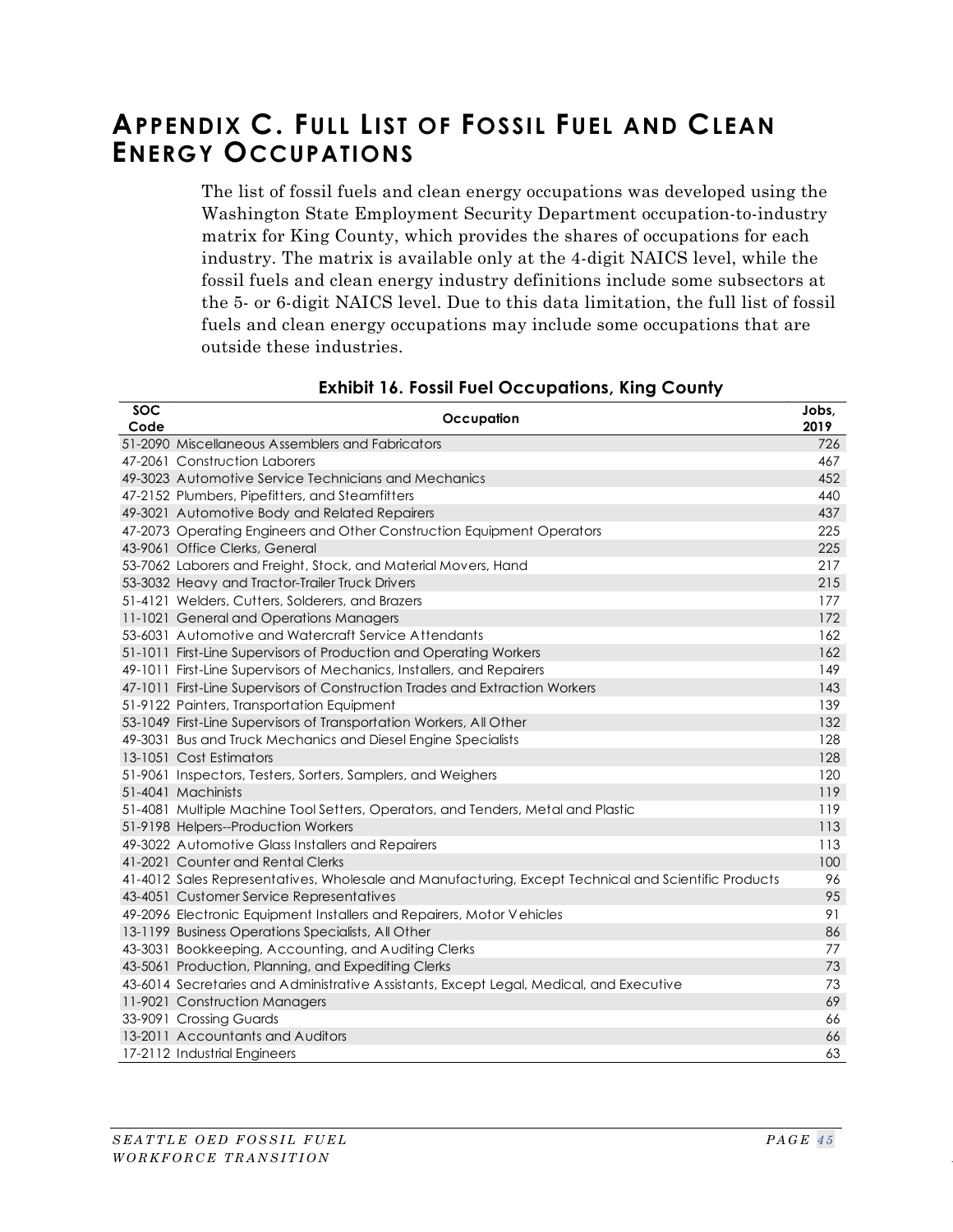| SOC  | Occupation                                                                                    | Jobs, |
|------|-----------------------------------------------------------------------------------------------|-------|
| Code |                                                                                               | 2019  |
|      | 13-1020 Buyers and Purchasing Agents                                                          | 61    |
|      | 49-9041 Industrial Machinery Mechanics                                                        | 52    |
|      | 47-2151 Pipelayers                                                                            | 49    |
|      | 49-9052 Telecommunications Line Installers and Repairers                                      | 45    |
|      | 17-2141 Mechanical Engineers                                                                  | 44    |
|      | 51-4011 Computer-Controlled Machine Tool Operators, Metal and Plastic                         | 42    |
|      | 51-9141 Semiconductor Processors                                                              | 40    |
|      | 43-1011 First-Line Supervisors of Office and Administrative Support Workers                   | 39    |
|      | 53-7065 Stockers and Order Fillers                                                            | 38    |
|      | 11-9199 Managers, All Other                                                                   | 36    |
|      | 47-2031 Carpenters                                                                            | 36    |
|      | 11-3051 Industrial Production Managers                                                        | 34    |
|      | 43-3021 Billing and Posting Clerks                                                            | 34    |
|      | 49-9098 Helpers--Installation, Maintenance, and Repair Workers                                | 30    |
|      | 47-2111 Electricians                                                                          | 28    |
|      | 41-2011 Cashiers                                                                              | 27    |
|      | 51-2041 Structural Metal Fabricators and Fitters                                              | 26    |
|      | 43-5071 Shipping, Receiving, and Traffic Clerks                                               | 25    |
|      | 49-9071 Maintenance and Repair Workers, General                                               | 23    |
|      | 47-2051 Cement Masons and Concrete Finishers                                                  | 23    |
|      | 11-3031 Financial Managers                                                                    | 19    |
|      | 49-9051 Electrical Power-Line Installers and Repairers                                        | 19    |
|      | 53-3033 Light Truck or Delivery Services Drivers                                              | 18    |
|      | 15-1232 Computer User Support Specialists                                                     | 17    |
|      | 13-1071 Human Resources Specialists                                                           | 16    |
|      | 17-2051 Civil Engineers                                                                       | 16    |
|      | 43-4171 Receptionists and Information Clerks                                                  | 16    |
|      | 37-2011 Janitors and Cleaners, Except Maids and Housekeeping Cleaners                         | 15    |
|      | 51-6093 Upholsterers                                                                          | 14    |
|      | 43-5032 Dispatchers, Except Police, Fire, and Ambulance                                       | 14    |
|      | 11-9041 Architectural and Engineering Managers                                                | 13    |
|      | 41-4011 Sales Representatives, Wholesale and Manufacturing, Technical and Scientific Products | 12    |
|      | 51-9111 Packaging and Filling Machine Operators and Tenders                                   | 12    |
|      | 17-3013 Mechanical Drafters                                                                   | 12    |
|      | 11-2022 Sales Managers                                                                        | 11    |
|      | 13-1161 Market Research Analysts and Marketing Specialists                                    | 11    |
|      | 47-5022 Excavating and Loading Machine and Dragline Operators, Surface Mining                 | 11    |
|      | 17-3012 Electrical and Electronics Drafters                                                   | 11    |
|      | 53-1044 First-Line Supervisors of Passenger Attendants                                        | 10    |
|      | 11-3010 Administrative Services Managers                                                      | 10    |
|      | 11-3121 Human Resources Managers                                                              | 10    |

#### **Exhibit 16. Fossil Fuel Occupations continued**

*Sources: EMSI, 2020; Washington State Employment Security Department, 2020; Griffith, Calisch, & Laskey, 2020; Community Attributes Inc., 2020.*

*Note: Plumbers and pipefitters jobs estimate based on interview feedback and findings*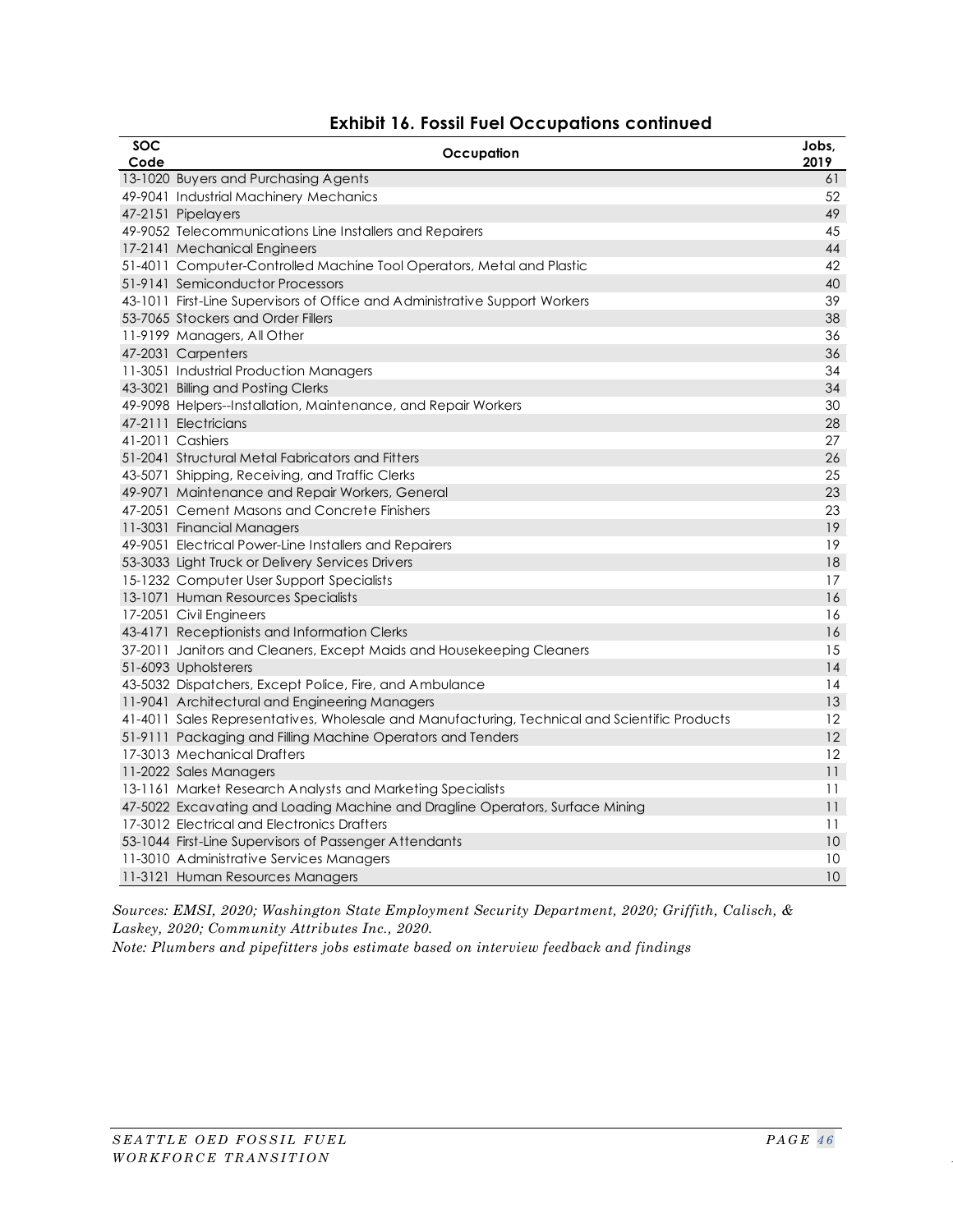# **Exhibit 17. Clean Energy Occupations (with more than 10 jobs), King**

<span id="page-54-0"></span>

| <b>SOC</b><br>Code | Occupation                                                                                           | Jobs,<br>2019 |
|--------------------|------------------------------------------------------------------------------------------------------|---------------|
|                    | 47-2061 Construction Laborers                                                                        | 1,085         |
|                    | 51-2090 Miscellaneous Assemblers and Fabricators                                                     | 768           |
|                    | 43-4051 Customer Service Representatives                                                             | 495           |
|                    | 47-2073 Operating Engineers and Other Construction Equipment Operators                               | 462           |
|                    | 47-1011 First-Line Supervisors of Construction Trades and Extraction Workers                         | 360           |
|                    | 13-1199 Business Operations Specialists, All Other                                                   | 326           |
|                    | 47-2071 Paving, Surfacing, and Tamping Equipment Operators                                           | 264           |
|                    | 53-7021 Crane and Tower Operators                                                                    | 263           |
|                    | 47-2031 Carpenters                                                                                   | 254           |
|                    | 15-1252 Software Developers                                                                          | 227           |
|                    | 53-7062 Laborers and Freight, Stock, and Material Movers, Hand                                       | 209           |
|                    | 11-9021 Construction Managers                                                                        | 207           |
|                    | 11-1021 General and Operations Managers                                                              | 205           |
|                    | 17-2071 Electrical Engineers                                                                         | 186           |
|                    | 13-1111 Management Analysts                                                                          | 180           |
|                    | 43-9061 Office Clerks, General                                                                       | 176           |
|                    | 51-4081 Multiple Machine Tool Setters, Operators, and Tenders, Metal and Plastic                     | 169           |
|                    | 51-1011 First-Line Supervisors of Production and Operating Workers                                   | 166           |
|                    | 53-3032 Heavy and Tractor-Trailer Truck Drivers                                                      | 166           |
|                    | 43-1011 First-Line Supervisors of Office and Administrative Support Workers                          | 157           |
|                    | 47-2111 Electricians                                                                                 | 156           |
|                    | 17-2112 Industrial Engineers                                                                         | 152           |
|                    | 43-3031 Bookkeeping, Accounting, and Auditing Clerks                                                 | 145           |
|                    | 51-9061 Inspectors, Testers, Sorters, Samplers, and Weighers                                         | 142           |
|                    | 41-4012 Sales Representatives, Wholesale and Manufacturing, Except Technical and Scientific Products | 140           |
|                    | 13-2011 Accountants and Auditors                                                                     | 134           |
|                    | 51-4121 Welders, Cutters, Solderers, and Brazers                                                     | 132           |
|                    | 15-1211 Computer Systems Analysts                                                                    | 130           |
|                    | 13-1020 Buyers and Purchasing Agents                                                                 | 128           |
|                    | 47-2051 Cement Masons and Concrete Finishers                                                         | 113           |
|                    | 17-2141 Mechanical Engineers                                                                         | 112           |
|                    | 47-2152 Plumbers, Pipefitters, and Steamfitters                                                      | 106           |
|                    | 43-6014 Secretaries and Administrative Assistants, Except Legal, Medical, and Executive              | 101           |
|                    | 53-1049 First-Line Supervisors of Transportation Workers, All Other                                  | 99            |
|                    | 47-4031 Fence Erectors                                                                               | 96            |
|                    | 13-1161 Market Research Analysts and Marketing Specialists                                           | 96            |
|                    | 51-4041 Machinists                                                                                   | 94            |
|                    | 13-1051 Cost Estimators                                                                              | 91            |
|                    | 47-2141 Painters, Construction and Maintenance                                                       | 91            |
|                    | 41-3099 Sales Representatives, Services, All Other                                                   | 90            |
|                    | 49-3042 Mobile Heavy Equipment Mechanics, Except Engines                                             | 89            |
|                    | 15-1232 Computer User Support Specialists                                                            | 89            |
|                    | 43-5061 Production, Planning, and Expediting Clerks                                                  | 83            |
|                    | 51-8013 Power Plant Operators                                                                        | 76            |
|                    | 49-9051 Electrical Power-Line Installers and Repairers                                               | 75            |
|                    | 11-3021 Computer and Information Systems Managers                                                    | 70            |
|                    | 51-9141 Semiconductor Processors                                                                     | 70            |
|                    | 17-2199 Engineers, All Other                                                                         | 64            |
|                    | 11-9199 Managers, All Other                                                                          | 57            |
|                    | 43-5071 Shipping, Receiving, and Traffic Clerks                                                      | 56            |
|                    | 11-3031 Financial Managers                                                                           | 56            |
|                    | 43-5032 Dispatchers, Except Police, Fire, and Ambulance                                              | 53            |
|                    | 47-2211 Sheet Metal Workers                                                                          | 52            |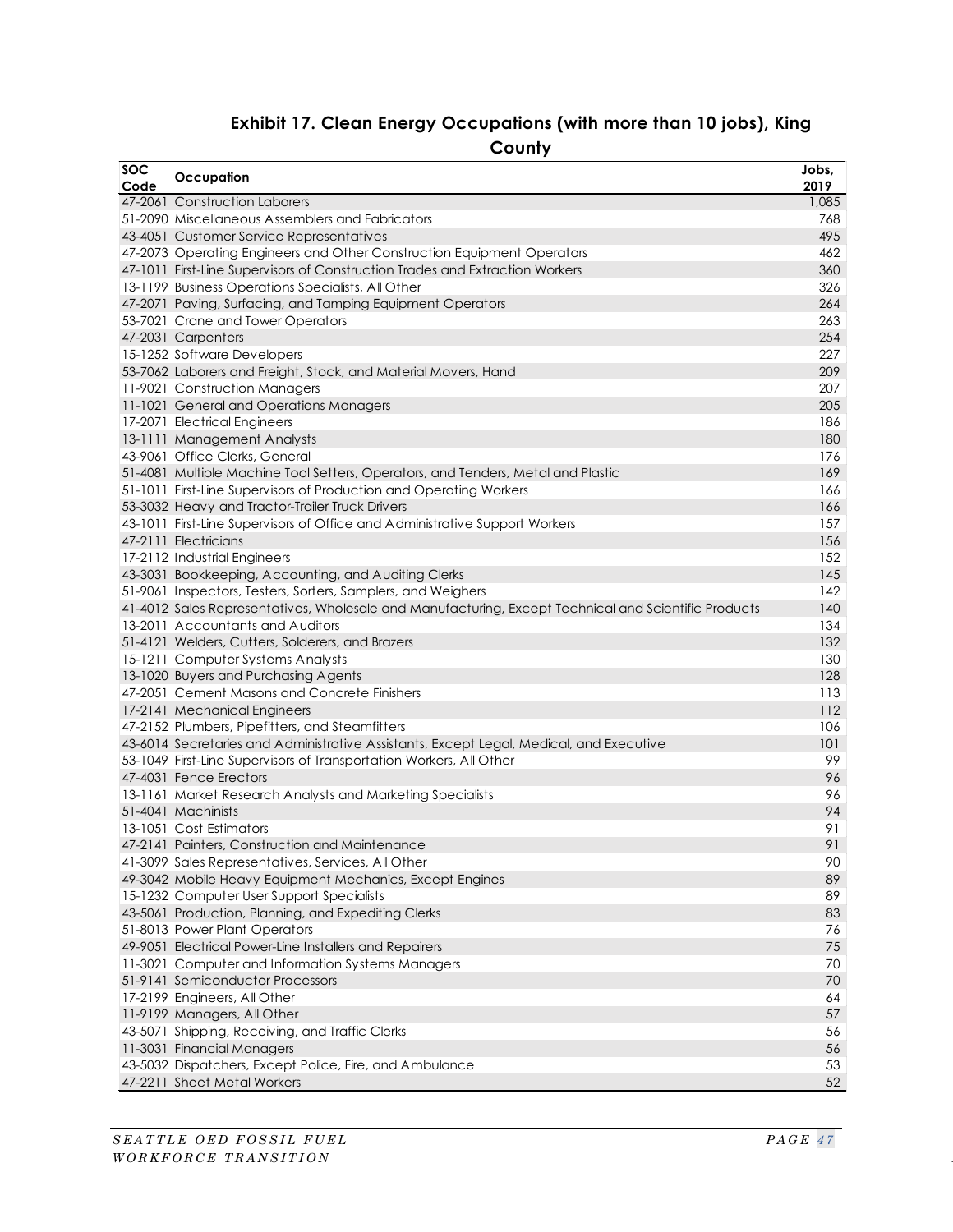|  |  |  | <b>Exhibit 17. Clean Energy Occupations Continued</b> |  |
|--|--|--|-------------------------------------------------------|--|
|--|--|--|-------------------------------------------------------|--|

| <b>SOC</b><br>Code | Occupation                                                                                               | Jobs,<br>2019 |
|--------------------|----------------------------------------------------------------------------------------------------------|---------------|
|                    | 17-2051 Civil Engineers                                                                                  | 52            |
|                    | 13-1071 Human Resources Specialists                                                                      | 50            |
|                    | 41-4011 Sales Representatives, Wholesale and Manufacturing, Technical and Scientific Products            | 49            |
|                    | 15-1299 Computer Occupations, All Other                                                                  | 48            |
|                    | 23-1011 Lawyers                                                                                          | 48            |
|                    | 49-9021 Heating, Air Conditioning, and Refrigeration Mechanics and Installers                            | 46            |
|                    | 49-1011 First-Line Supervisors of Mechanics, Installers, and Repairers                                   | 46            |
|                    | 11-2022 Sales Managers                                                                                   | 46            |
|                    | 13-2099 Financial Specialists, All Other                                                                 | 45            |
|                    | 41-3031 Securities, Commodities, and Financial Services Sales Agents                                     | 43            |
|                    | 17-3023 Electrical and Electronics Engineering Technicians                                               | 43            |
|                    | 49-9071 Maintenance and Repair Workers, General                                                          | 40            |
|                    | 53-7065 Stockers and Order Fillers                                                                       | 40            |
|                    | 49-9041 Industrial Machinery Mechanics                                                                   | 38            |
|                    | 41-3091 Sales Representatives of Services, Except Advertising, Insurance, Financial Services, and Travel | 38            |
|                    | 51-8012 Power Distributors and Dispatchers                                                               | 37            |
|                    | 17-1011 Architects, Except Landscape and Naval                                                           | 37            |
|                    | 47-2081 Drywall and Ceiling Tile Installers                                                              | 34            |
|                    | 11-2021 Marketing Managers                                                                               | 34            |
|                    | 11-9041 Architectural and Engineering Managers                                                           | 34            |
|                    | 11-3051 Industrial Production Managers                                                                   | 33            |
|                    | 15-1244 Network and Computer Systems Administrators                                                      | 33            |
|                    | 53-7041 Hoist and Winch Operators                                                                        | 32            |
|                    | 13-1041 Compliance Officers                                                                              | 30            |
| 49-9096 Riggers    |                                                                                                          | 30            |
|                    | 13-1081 Logisticians                                                                                     | 30            |
|                    | 51-5112 Printing Press Operators                                                                         | 30            |
|                    | 23-2011 Paralegals and Legal Assistants                                                                  | 28            |
|                    | 13-1151 Training and Development Specialists                                                             | 28            |
|                    | 47-2181 Roofers                                                                                          | 27            |
|                    | 51-2011 Aircraft Structure, Surfaces, Rigging, and Systems Assemblers                                    | 27            |
|                    | 17-3026 Industrial Engineering Technicians                                                               | 27            |
|                    | 41-2031 Retail Salespersons                                                                              | 26            |
|                    | 17-3029 Engineering Technicians, Except Drafters, All Other                                              | 25            |
|                    | 43-4171 Receptionists and Information Clerks                                                             | 25            |
|                    | 49-9012 Control and V alve Installers and Repairers, Except Mechanical Door                              | 25            |
|                    | 19-1042 Medical Scientists, Except Epidemiologists                                                       | 25            |
|                    | 51-4011 Computer-Controlled Machine Tool Operators, Metal and Plastic                                    | 23            |
|                    | 33-9091 Crossing Guards                                                                                  | 22            |
|                    | 47-4071 Septic Tank Servicers and Sewer Pipe Cleaners                                                    | 22            |
|                    | 37-2011 Janitors and Cleaners, Except Maids and Housekeeping Cleaners                                    | 21            |
|                    | 13-1031 Claims Adjusters, Examiners, and Investigators                                                   | 20            |
|                    | 51-9199 Production Workers, All Other                                                                    | 20            |
|                    | 43-3021 Billing and Posting Clerks                                                                       | 20            |
|                    | 17-2061 Computer Hardware Engineers                                                                      | 20            |
|                    | 53-7051 Industrial Truck and Tractor Operators                                                           | 19            |
|                    | 47-4021 Elevator Installers and Repairers                                                                | 19            |
|                    | 17-2011 Aerospace Engineers                                                                              | 19            |
|                    | 47-2131 Insulation Workers, Floor, Ceiling, and Wall                                                     | 19            |
|                    | 15-1231 Computer Network Support Specialists                                                             | 18            |
|                    | 47-2151 Pipelayers                                                                                       | 18            |
|                    | 17-3013 Mechanical Drafters                                                                              | 18            |
|                    | 19-5011 Occupational Health and Safety Specialists                                                       | 18            |
|                    | 17-2072 Electronics Engineers, Except Computer                                                           | 17            |
|                    | 15-1254 Web Developers                                                                                   | 17            |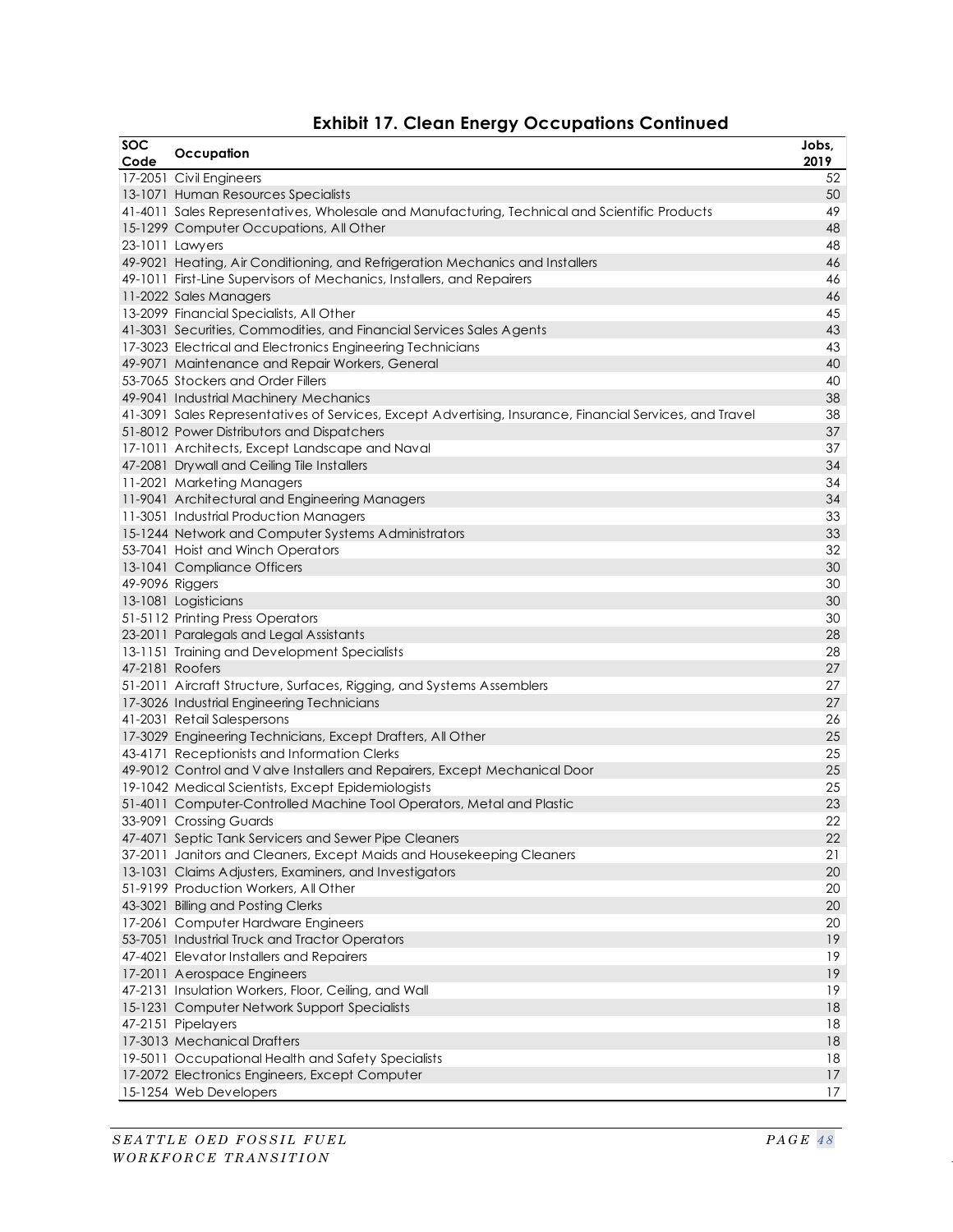| <b>SOC</b><br>Code | Occupation                                                                        | Jobs,<br>2019 |
|--------------------|-----------------------------------------------------------------------------------|---------------|
|                    | 27-1024 Graphic Designers                                                         | 17            |
|                    | 17-3027 Mechanical Engineering Technicians                                        | 17            |
|                    | 47-2121 Glaziers                                                                  | 17            |
|                    | 47-4011 Construction and Building Inspectors                                      | 17            |
|                    | 15-2031 Operations Research Analysts                                              | 16            |
|                    | 43-6011 Executive Secretaries and Executive Administrative Assistants             | 16            |
| 47-2082 Tapers     |                                                                                   | 15            |
|                    | 15-1212 Information Security Analysts                                             | 15            |
|                    | 43-3051 Payroll and Timekeeping Clerks                                            | 15            |
|                    | 15-1251 Computer Programmers                                                      | 14            |
|                    | 51-8092 Gas Plant Operators                                                       | 14            |
|                    | 27-3031 Public Relations Specialists                                              | 14            |
|                    | 41-3021 Insurance Sales Agents                                                    | 14            |
|                    | 53-7032 Excavating and Loading Machine and Dragline Operators                     | 13            |
|                    | 43-9021 Data Entry Keyers                                                         | 13            |
|                    | 19-2041 Environmental Scientists and Specialists, Including Health                | 13            |
|                    | 53-3033 Light Truck or Delivery Services Drivers                                  | 13            |
|                    | 11-3061 Purchasing Managers                                                       | 13            |
|                    | 47-2044 Tile and Marble Setters                                                   | 13            |
|                    | 11-3121 Human Resources Managers                                                  | 13            |
|                    | 19-4021 Biological Technicians                                                    | 13            |
|                    | 49-9098 Helpers--Installation, Maintenance, and Repair Workers                    | 12            |
|                    | 31-9096 Veterinary Assistants and Laboratory Animal Caretakers                    | 12            |
|                    | 51-8099 Plant and System Operators, All Other                                     | 12            |
|                    | 17-3011 Architectural and Civil Drafters                                          | 12            |
|                    | 41-2011 Cashiers                                                                  | 11            |
|                    | 11-3010 Administrative Services Managers                                          | 11            |
|                    | 51-9124 Coating, Painting, and Spraying Machine Setters, Operators, and Tenders   | 11            |
|                    | 49-2094 Electrical and Electronics Repairers, Commercial and Industrial Equipment | 11            |
|                    | 27-1025 Interior Designers                                                        | 11            |
|                    | 49-2091 Avionics Technicians                                                      | 11            |
|                    | 47-2132 Insulation Workers, Mechanical                                            | 10            |
|                    | 51-9162 Computer Numerically Controlled Tool Programmers                          | 10            |
|                    | 51-9122 Painters, Transportation Equipment                                        | 10            |

#### **Exhibit 14. Clean Energy Occupations Continued**

*Source: Washington State Employment Security Department, 2020; EMSI, 2020; Community Attributes Inc., 2020.*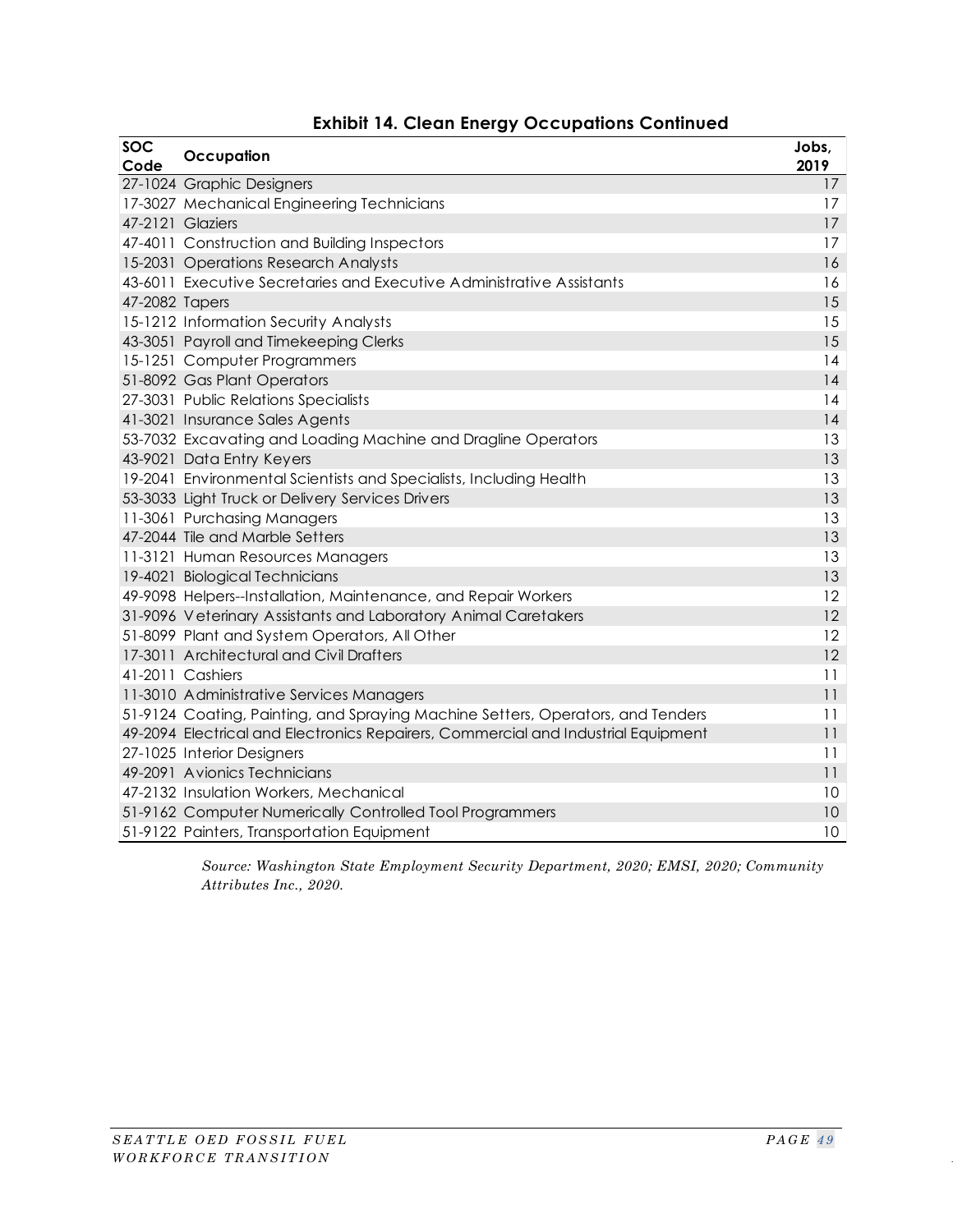# <span id="page-57-0"></span>**APPENDIX D. FOSSIL FUEL AND CLEAN ENERGY OCCUPATION MATCHING KNOWLEDGE, SKILL, AND ABILITY ELEMENTS**

The list below provides the knowledge, skill, and abilities elements that are each among the top 5 elements between the leading fossil fuel industries and clean energy industries identified.

|                                                                                       | Knowledge                                                                                                 | <b>Skills</b>                                                                                                                      | <b>Abilities</b>                                                                                                                                                              |  |  |
|---------------------------------------------------------------------------------------|-----------------------------------------------------------------------------------------------------------|------------------------------------------------------------------------------------------------------------------------------------|-------------------------------------------------------------------------------------------------------------------------------------------------------------------------------|--|--|
| Plumbers, Pipefitters, and Steamfitters                                               |                                                                                                           |                                                                                                                                    |                                                                                                                                                                               |  |  |
| Construction<br>Laborers (55%)                                                        | • Building and<br>Construction<br>• Mechanical                                                            | • Active Listening<br>• Speaking<br>• Operation<br>Monitoring                                                                      | $\bullet$ Oral<br>Comprehension<br>$\bullet$ Problem<br>Sensitivity<br>• Arm-Hand<br>Steadiness<br>• Manual Dexterity<br>$\bullet$ Multilimb<br>Coordination<br>• Near Vision |  |  |
| Laborers and<br>$\bullet$<br>Freight, Stock, and<br>Material Movers,<br>Hand $(60\%)$ | • Mechanical<br>• Mathematics<br>• English Language                                                       | $\bullet$ Reading<br>Comprehension<br>• Active Listening<br>$\bullet$ Speaking<br>• Critical Thinking<br>• Operation<br>Monitoring | $\bullet$ Oral<br>Comprehension<br>• Manual Dexterity<br>$\bullet$ Multilimb<br>Coordination<br>• Near Vision                                                                 |  |  |
| Carpenters (65%)                                                                      | $\bullet$ Design<br>• Building and<br>Construction<br>• Mechanical<br>• Mathematics<br>• English Language | $\bullet$ Reading<br>Comprehension<br>• Active Listening<br>• Speaking<br>• Critical Thinking<br>• Judgment and<br>Decision Making | $\bullet$ Problem<br>Sensitivity<br>• Manual Dexterity<br>• Near Vision                                                                                                       |  |  |
| Welders, Cutters, Solderers, and Brazers                                              |                                                                                                           |                                                                                                                                    |                                                                                                                                                                               |  |  |
| Miscellaneous<br>Assemblers and<br>Fabricators (88%)                                  | • Administration<br>and Management<br>• Production and<br>Processing<br>• Mechanical<br>• Mathematics     | • Active Listening<br>• Critical Thinking<br>• Monitoring<br>• Operation<br>Monitoring<br>• Quality Control                        | $\bullet$ Problem<br>Sensitivity<br>• Arm-Hand<br>Steadiness<br>• Manual Dexterity<br>• Finger Dexterity<br>• Near Vision                                                     |  |  |
| Carpenters (56%)                                                                      | $\bullet$ Design<br>• Mechanical                                                                          | • Active Listening<br>• Critical Thinking                                                                                          | • Problem<br>Sensitivity                                                                                                                                                      |  |  |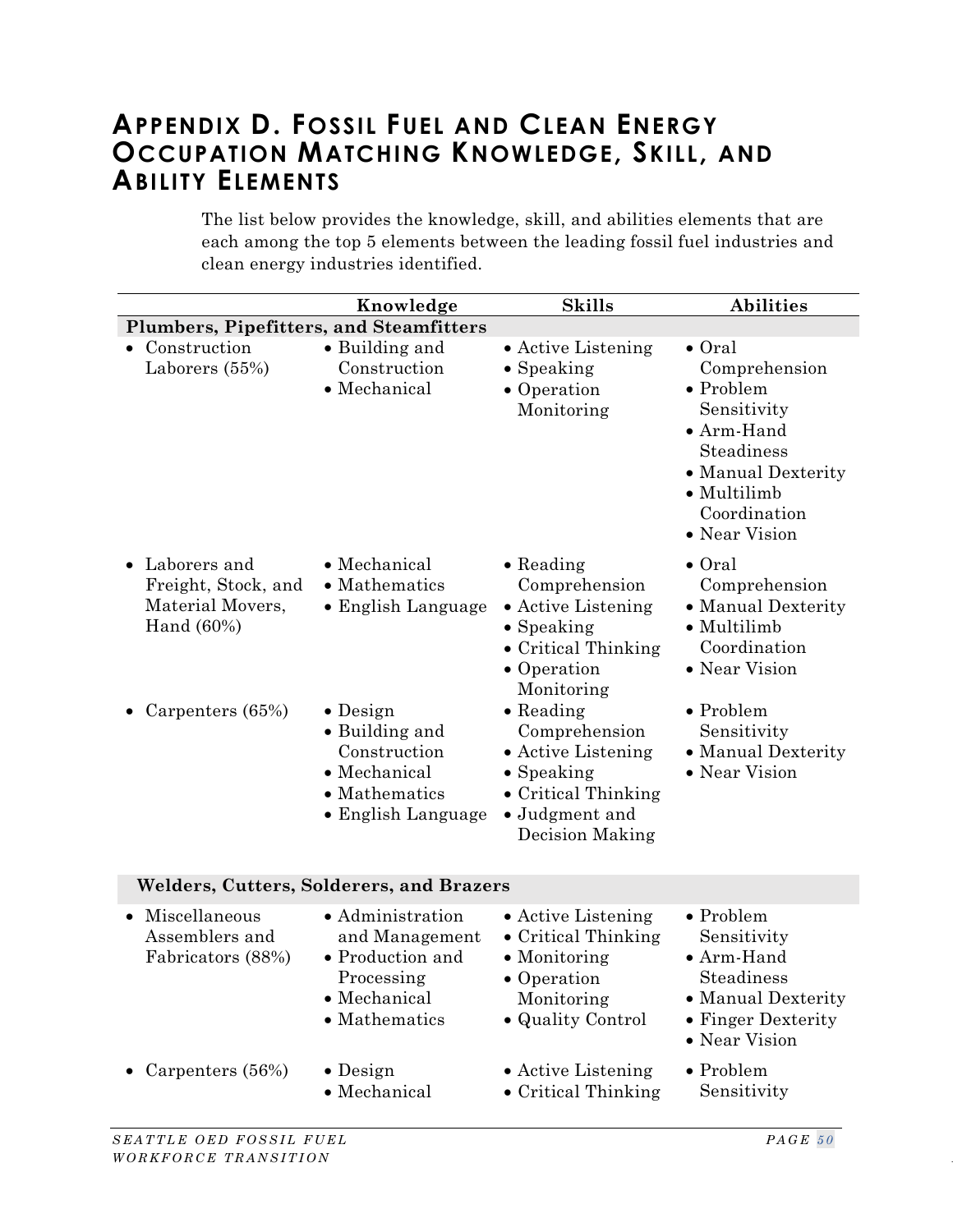|                                                                           | Knowledge                                                       | <b>Skills</b>                                                                                                                                      | <b>Abilities</b>                                                                                            |
|---------------------------------------------------------------------------|-----------------------------------------------------------------|----------------------------------------------------------------------------------------------------------------------------------------------------|-------------------------------------------------------------------------------------------------------------|
|                                                                           | • Mathematics                                                   | • Monitoring                                                                                                                                       | • Manual Dexterity<br>• Near Vision                                                                         |
| • Laborers and<br>Freight, Stock, and<br>Material Movers,<br>Hand $(56%)$ | • Production and<br>Processing<br>• Mechanical<br>• Mathematics | • Active Listening<br>• Critical Thinking<br>• Operation<br>Monitoring<br>Multiple Machine Tool Setters, Operators, and Tenders, Metal and Plastic | • Manual Dexterity<br>• Control Precision<br>• Near Vision                                                  |
| Miscellaneous<br>$\bullet$<br>Assemblers and<br>Fabricators (69%)         | • Production and<br>Processing<br>• Mechanical<br>• Mathematics | • Critical Thinking<br>• Monitoring<br>• Operation<br>Monitoring<br>· Quality Control<br>Analysis                                                  | $\bullet$ Problem<br>Sensitivity<br>$\bullet$ Arm-Hand<br>Steadiness<br>• Manual Dexterity<br>• Near Vision |
| • Paving, Surfacing,<br>and Tamping<br>Equipment<br>Operators (56%)       | • Mechanical<br>• Mathematics                                   | • Critical Thinking<br>$\bullet$ Monitoring<br>• Operation<br>Monitoring<br>• Operation and<br>Control<br>• Troubleshooting                        | $\bullet$ Problem<br>Sensitivity<br>• Control Precision                                                     |
| • Laborers and<br>Freight, Stock, and<br>Material Movers,<br>Hand $(56%)$ | • Production and<br>Processing<br>• Mechanical<br>• Mathematics | • Critical Thinking<br>• Operation<br>Monitoring<br>• Operation and<br>Control                                                                     | • Manual Dexterity<br>• Control Precision<br>• Near Vision                                                  |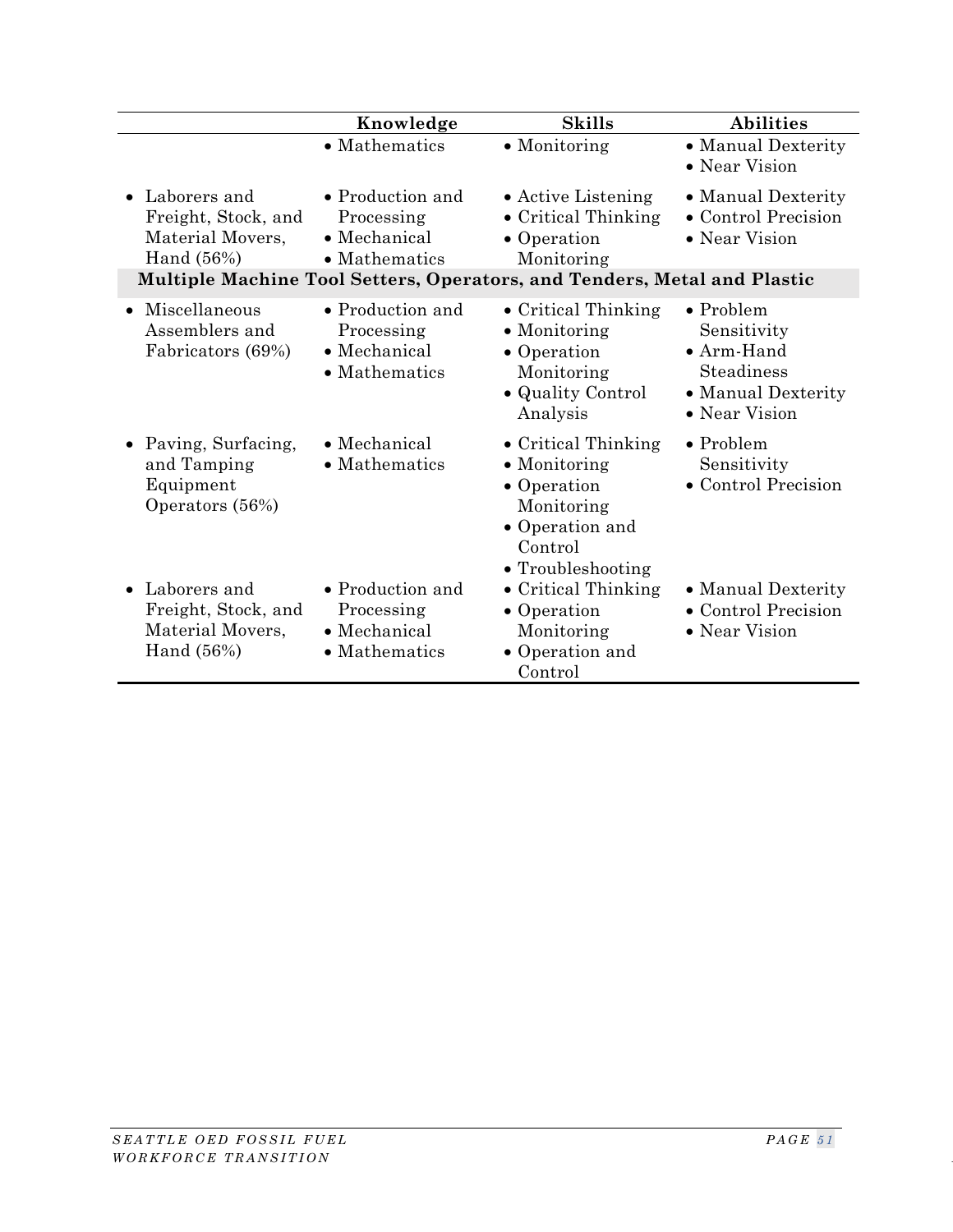# <span id="page-59-0"></span>**APPENDIX E. ENERGY INDUSTRY IN WASHINGTON STATE**

The traditional energy industry is made up of fuels, electric power generation, transmission, distribution, and storage. Activities related to fuels include extraction of all major forms of carbon-emitting fuels, petroleum, natural gas, coal, and biomass. Electric power generation includes both clean energy and carbon-emitting energy production, in addition to energy efficiency methods and Combined Heat and Power (CHP). Related sectors are energy conservation and motor vehicles. Transmission, distribution, and battery storage, as well as the construction and maintenance of facilities, are also key industry elements.

## Energy Employment in Washington State

<span id="page-59-1"></span>Compared to the country overall, Washington state has higher shares of energy sector employment in Energy Efficiency (+13%) and Transmission, Distribution, and Storage (+3%), and a lower concentration of Fuels (-8%) and Motor Vehicles (-9%), shown in **[Exhibit 18](#page-59-1)**.



#### **Exhibit 18. U.S. and Washington State Energy Sector Employment Shares, 2019**

*Source: USEER, 2016-2020.*

Statewide, approximately 15,000 workers were in employed in energy industries in 2019, of which the largest share were in solar (5.1%) and wind energy (3.3%) as shown in **[Exhibit 19](#page-60-0)**. Energy jobs statewide increased in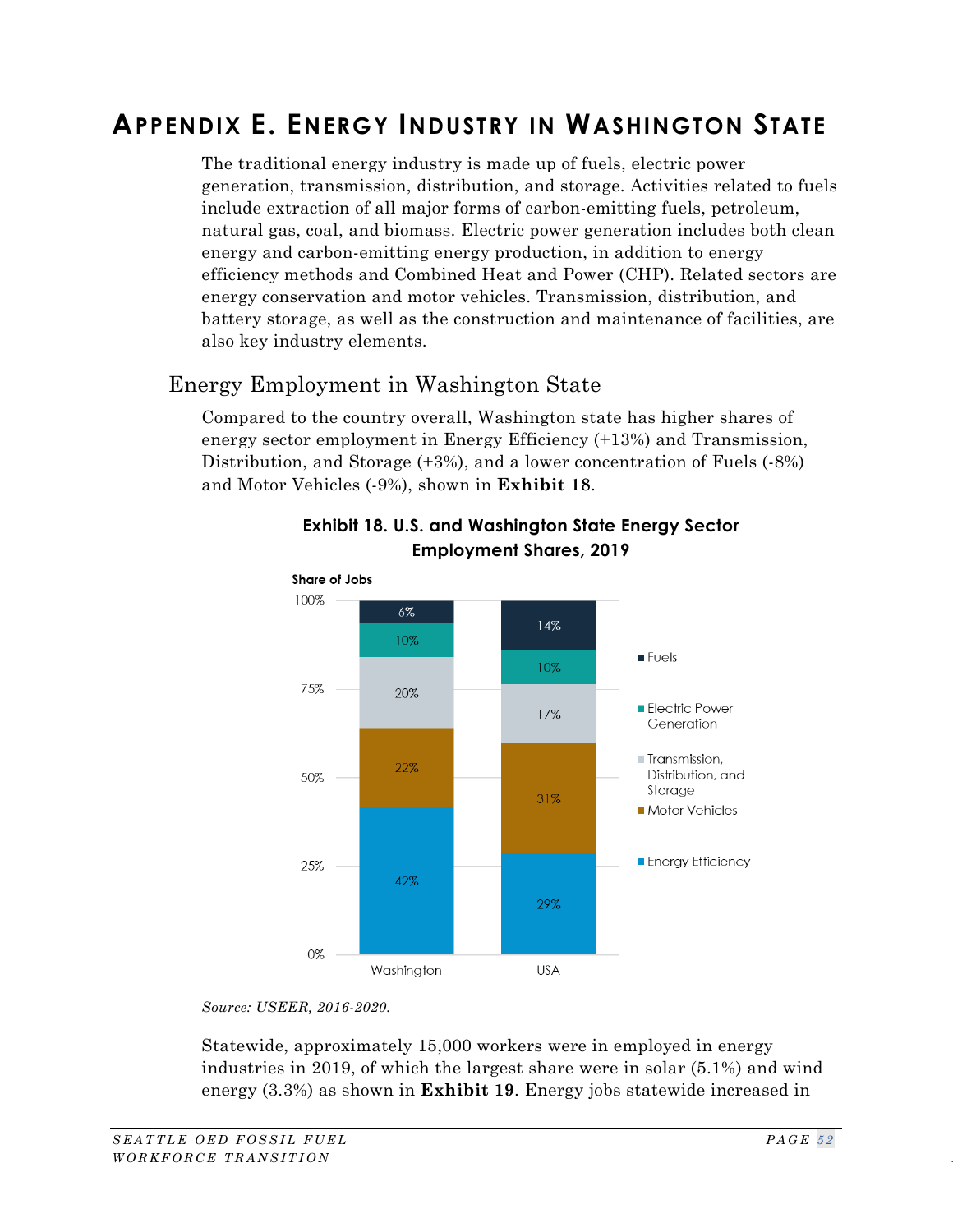every category defined by USEER from 2016 to 2019, together growing 1.4% annually, compared to 2.1% annually nationwide.

Washington state fuels employment grew fastest (8.8%) during this period, though remains the smallest major energy technology application. Energy Efficiency and Motor Vehicles jobs both saw strong growth and combined make up more than half of all energy employment. Solar continues to be the largest employer in the state's Electric Power Generation but has decreased since 2016. Wind, the second largest employer, has increased 2.3% over the same period.

<span id="page-60-0"></span>



*Source: USEER, 2016-2020.*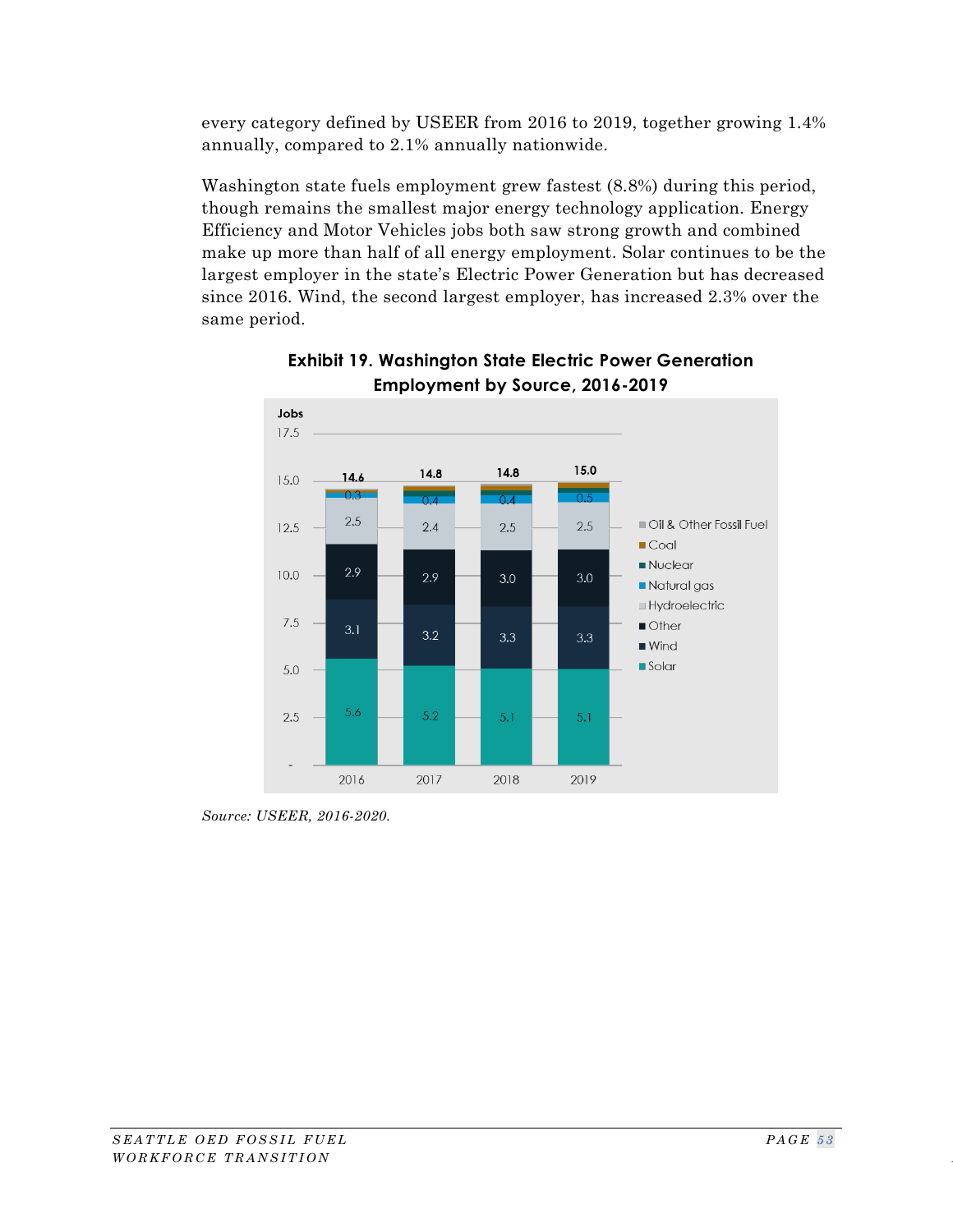# <span id="page-61-0"></span>**APPENDIX F. STAKEHOLDER INTERVIEWS PROTOCOL**

## Clean Energy Industry Questions

#### *Background Information and Activities*

- 1. How does your business relate to clean energy, electrification, and/or grid resiliency?
- 2. Please describe your company or organization, including:
	- a. Main line of business or mission, and types of goods and services provided.
	- b. Any information you are willing to share on size overall and in the Seattle area (revenues, number of workers).
	- c. Types of clients/customers and goods and services you provide.
	- d. Are you based only in Seattle or elsewhere in the region and U.S.? Please explain.
- 3. Have you seen your business grow, contract, and stay the same in 2020?
- 4. What were your top three challenges as a business or organization, before Covid-19?

#### **Workforce**

- 5. Tell us about your workforce, e.g., unionization, types of skills and workers/occupations, wage levels, demographics, apprenticeship trainings, pensions?
- 6. What are some of the most common employment positions at your business?
- 7. What are the highest demand workers and skills you look for?
- 8. What are workforce challenges you face, e.g., retention, finding the right skilled workers, diversity?

## Industry Outlook and Opportunities in Clean Energy

- 9. What types of support for recovery and growth of Seattle clean energy jobs are most needed?
- 10. What advantages does Seattle area offer for clean energy industry leadership compared to other U.S. regions and/or globally?
- 11. What are key current barriers to Seattle's clean energy industry growth, especially considering COVID-related financial and social challenges? (e.g., Local policy and enforcement timeframes including permitting, interconnection & inspection; Infrastructure/utility interconnection costs and process; Access to capital/financing; Intellectual Property; Securing customers/market volatility; State/federal regulation; Workforce shortages/skills)
	- a. How can Seattle's clean energy sector aid hospitals, clinics, COVID testing centers, or other facility modifications (e.g., hotels) that might require energy engineering/design, emergency backup power, and implementation of equipment/systems?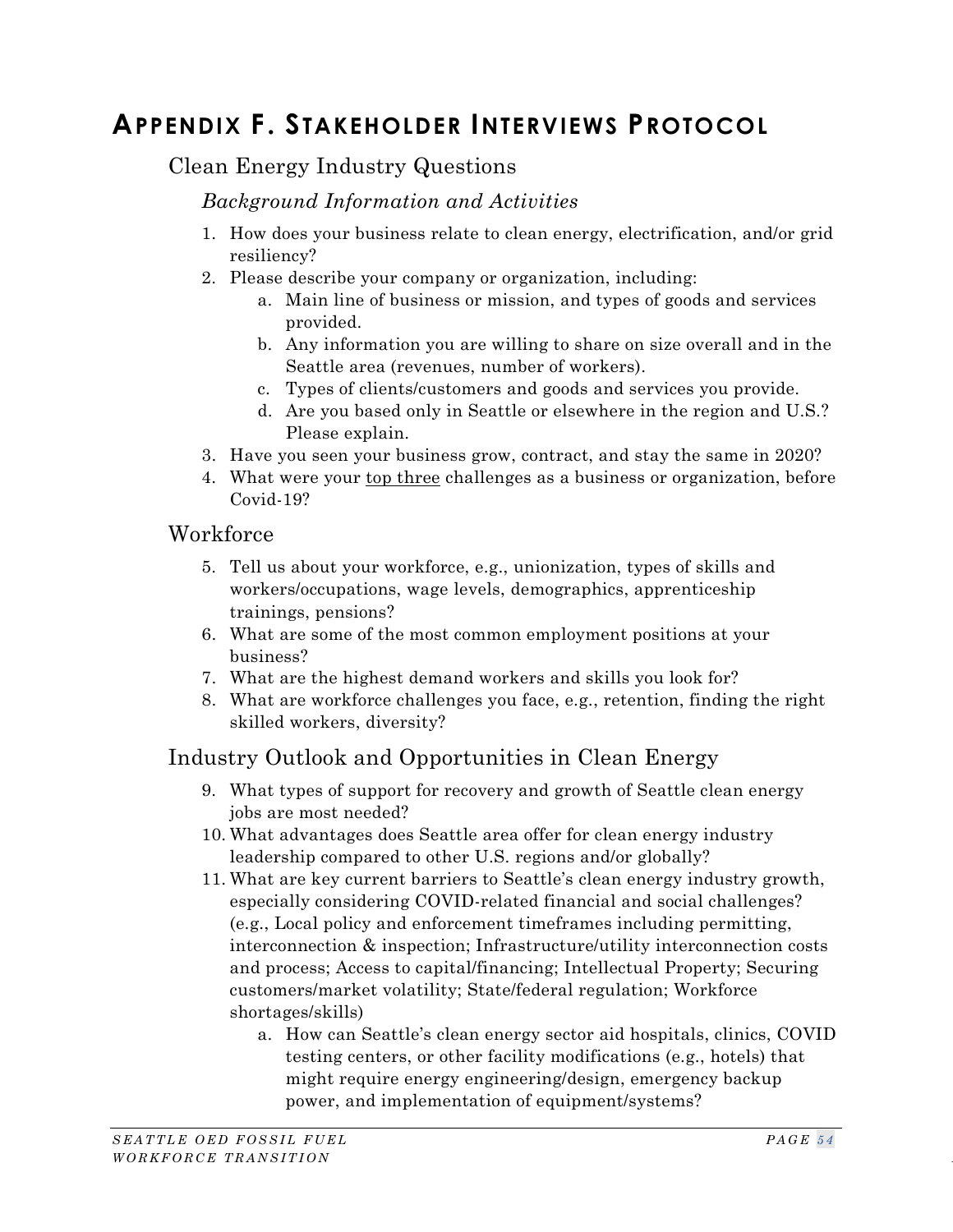- 12. To improve reliability and security, Seattle is relying more on the electric grid. How is the workforce changing to accommodate this, and where do you anticipate finding new workers?
- 13. What is your current outlook for Seattle clean energy sector jobs -- nearterm (1-year) and mid-term (5 year)? What are some key developments, prospects, and change in the industry do you foresee in the near future?
- 14. How is your business preparing for and positioning to prosper in a cleaner, greener economy? (Investments, worker trainings, changing your business model, etc.?)
- 15. What concrete steps can be taken to ensure that all customers benefit from the transition to clean energy?

(e.g. Specific approaches for equitable distribution of energy and nonenergy benefits and reduction of burdens to vulnerable populations and highly impacted communities; Ensuring long-term and short-term public health and environmental benefits and reduction of costs and risks in certain neighborhoods; Increasing energy security and resiliency; Helping prevent utility disconnections/shutoffs)

16. In order for Seattle's clean energy industry to grow 10-100x, what future workforce gaps need to be addressed today?

# Other Concerns and Comments

- 17. How has your business been impacted by Covid-19?
- 18. Are there other comments or concerns you would like to share with the City?

# Fossil Fuels Industry Questions

# Background Information and Activities

- 1. How does your business rely on or relate to fossil fuels?
- 2. Please describe your company or organization, including:
	- a. Main line of business or mission, and types of goods and services provided.
	- b. Any information you are willing to share on size overall and in the Seattle area (revenues, number of workers).
	- c. Types of clients and goods and services you provide.
	- d. Are you based only in Seattle or elsewhere in the region and U.S.? Please explain.
- 3. Have you seen your business grow, contract, and stay the same in 2019?
- 4. What were your top three challenges as a business or organization, before Covid-19?

## **Workforce**

5. Tell us about your workforce, e.g., unionization, types of skills and workers/occupations, wage levels, demographics, apprenticeship trainings, pensions?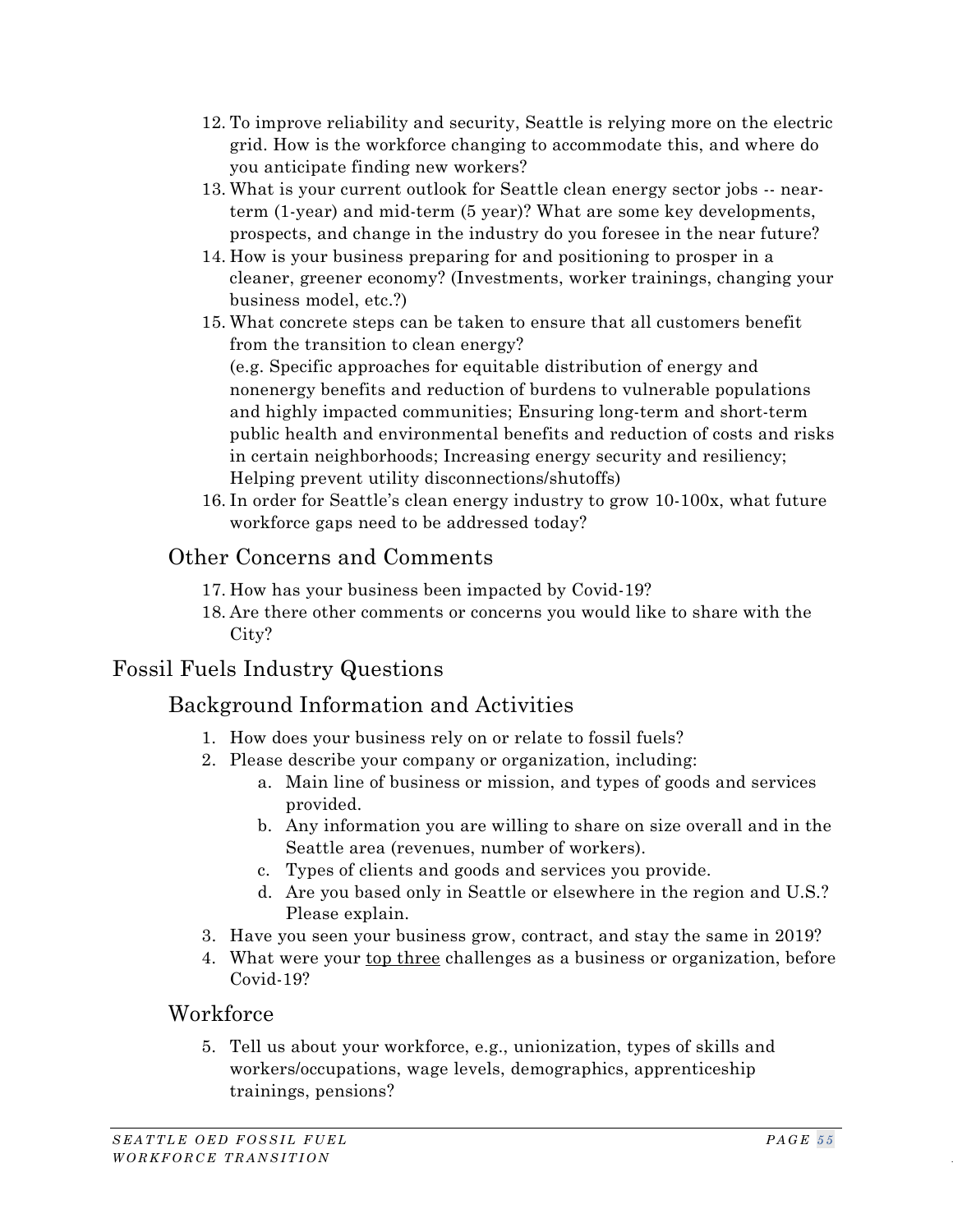- 6. What are some of the most common employment positions at your business?
- 7. What are the highest demand workers and skills you look for?
- 8. What are workforce challenges you face, e.g., retention, finding the right skilled workers, diversity?

## Industry Outlook and Opportunities in the Clean Energy

- 9. Do you see or anticipate opportunities for your firm in the clean energy sector, including HVAC, weatherization, building electrification and/or transportation electrification? Please explain.
- 10. In your view, how transferable are the skills of your workers and knowledge base and capabilities of your firm to clean energy applications? (Who within your company do you think will be most adversely impacted by some of these changes? What kind of support do you think they will need?)
- 11. What are some key developments, prospects, and change in the industry do you foresee in the near future?
- 12. How is your business preparing for and positioning to prosper in a cleaner, greener economy? (Investments, worker trainings, changing your business model, etc.?)
- 13. What are some actions or policies you think the city should implement to support fossil fuel-related firms and workers in the transition to a cleaner economy?

## Other Concerns and Comments

- 14. How has your business been impacted by Covid-19?
- 15. Are there other comments or concerns you'd like to share with the City?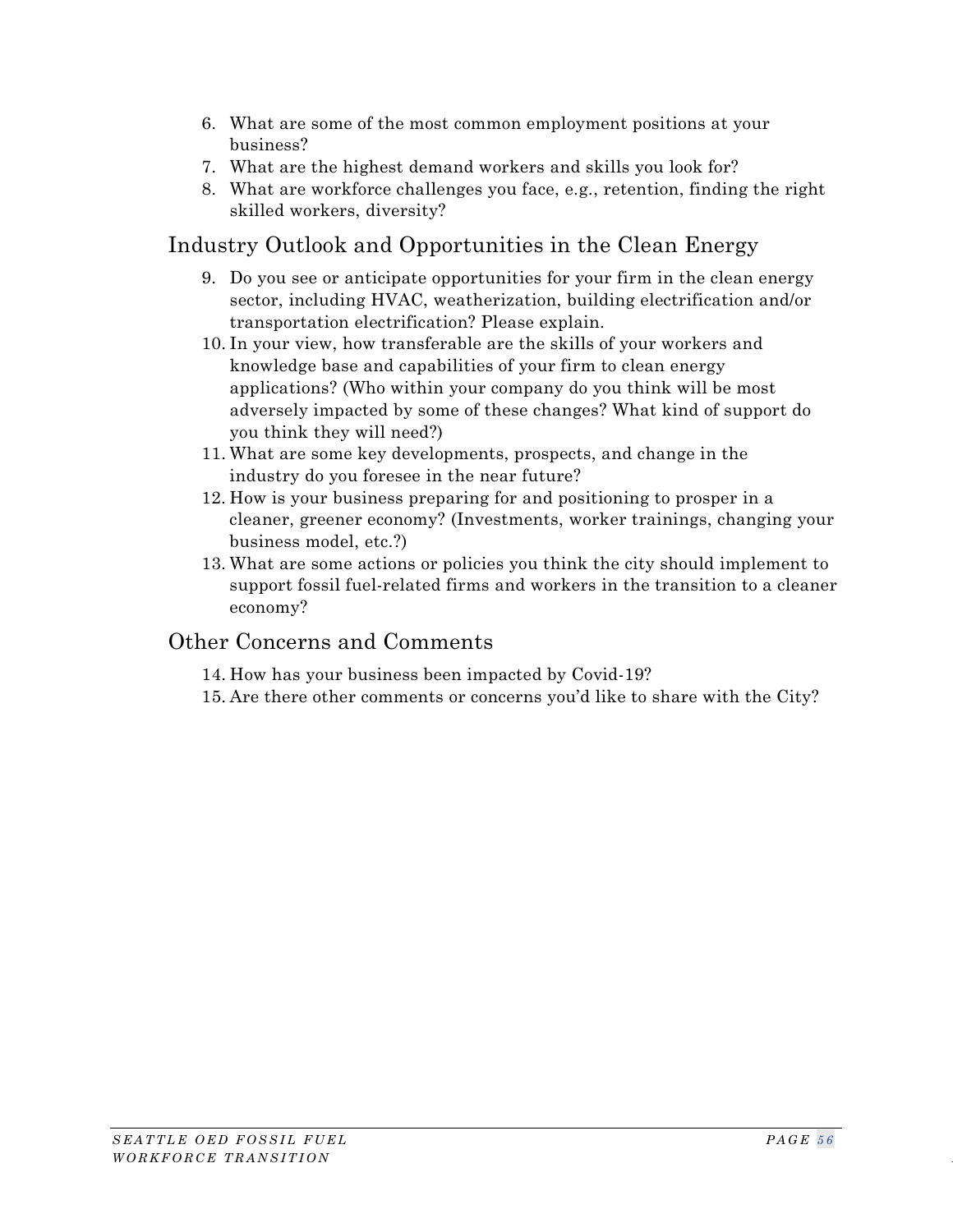# <span id="page-64-0"></span>**APPENDIX G. STAKEHOLDER SURVEY**

- 1. Name of company, organization, or affiliation.
- 2. Located in Seattle?
	- a. Yes
	- b. No
- 3. Type of role or affiliation?
	- a. Business owner
	- b. Employee
	- c. Union member
	- d. Independent contractor
	- e. Building owner
	- f. Other If Other, please describe
- 4. Number of employees in Seattle region (including self)
	- a. 1-9
	- b. 10-19
	- c. 20-29
	- d. 30-49
	- e. 50-99
	- f. 100-499
	- g. 500+
- 5. Company revenues in 2019 in the Seattle region
	- a. Less than \$1 million
	- b. Between \$1 million and \$5 million
	- c. Between \$5 million and \$10 million
	- d. More than \$10 million
	- e. Other If Other, please describe
- 6. Which of the above sectors do you primarily self-identify with?
	- a. Fossil fuels and intensive users
	- b. Clean energy

## Fossil Fuels and Intensive Users

- 7. In what way are fossil fuels central to your business or employment?
	- a. Supplier of fuels
	- b. Marketing fuels
	- c. Distribution and sales
	- d. Maintenance of related equipment and support services
	- e. Construction and/or installation of pipelines and other infrastructure
	- f. Critical to your processes, e.g. natural gas for manufacturing
	- g. Retail or wholesale of fuel-based devices, e.g., natural gas-burning fireplaces
	- h. Vehicle use and shipping
	- i. Other If Other, please describe